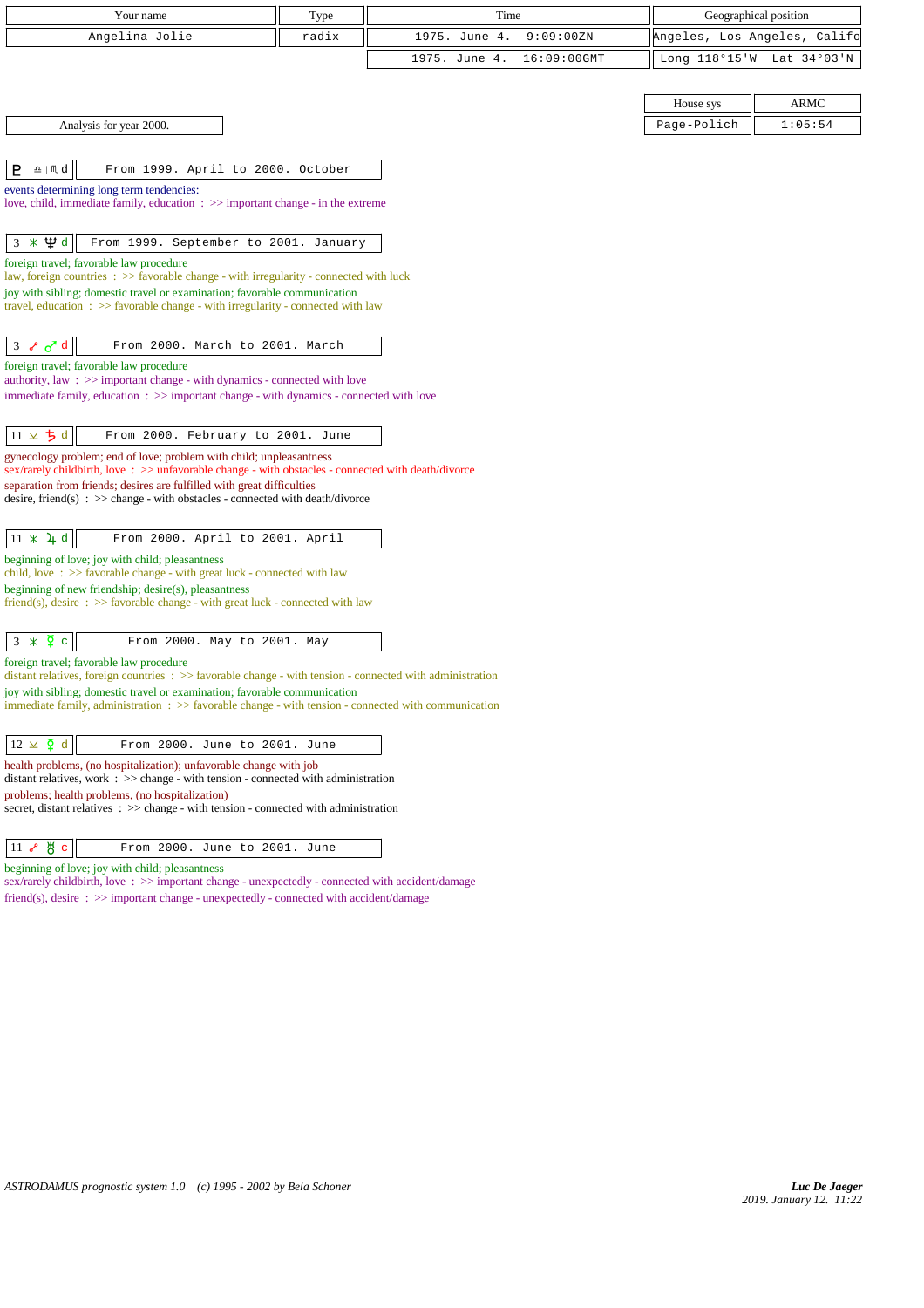| Your name               | Type  | Time                      |                              | Geographical position |
|-------------------------|-------|---------------------------|------------------------------|-----------------------|
| Angelina Jolie          | radix | 1975. June 4. 9:09:00ZN   | Angeles, Los Angeles, Califo |                       |
|                         |       | 1975. June 4. 16:09:00GMT | Long 118°15'W Lat 34°03'N    |                       |
|                         |       |                           |                              |                       |
|                         |       |                           | House sys                    | <b>ARMC</b>           |
| Analysis for year 2001. |       |                           | Page-Polich                  | 1:05:54               |

 $11 \Box$   $2 \Box$  From 2001. February to 2002. February

separation from friends; desires are fulfilled with great difficulties desire, friend(s) : >> unfavorable change - with good luck - connected with death/divorce gynecology problem; end of love; problem with child; unpleasantness child, love : >> unfavorable change - with good luck - connected with death/divorce

| $MC \times D d$ |  |  | From 2001. January to 2002. July |  |  |  |
|-----------------|--|--|----------------------------------|--|--|--|
|-----------------|--|--|----------------------------------|--|--|--|

unfavorable real-estate transaction or move; losses; problem with family immediate family, real-estate : >> unfavorable change - repeatedly - connected with self (public) assault affecting life style; end of job; illness of parents

immediate family, authority : >> change - repeatedly - connected with self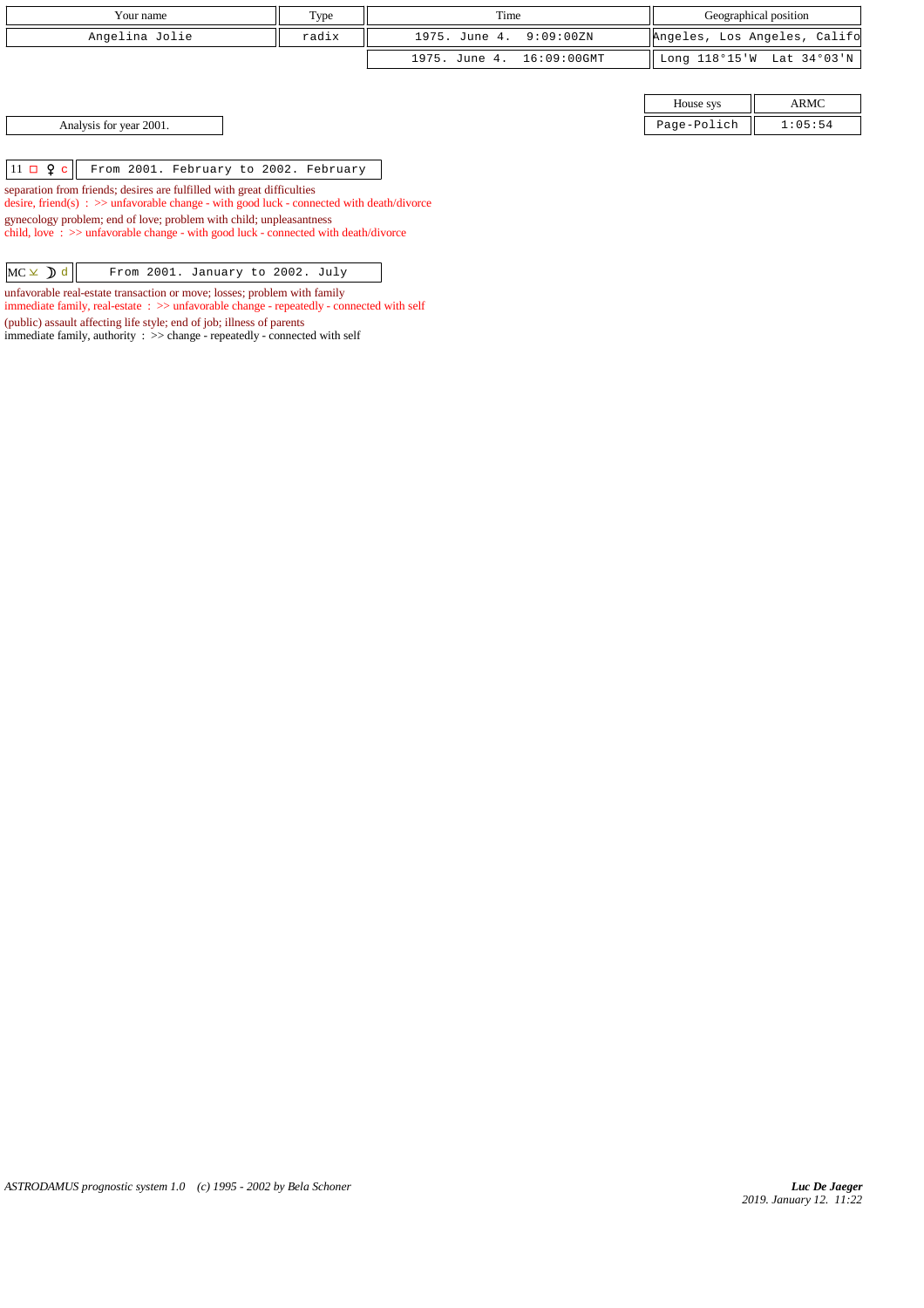| Your name                                                | Type  | Time                      |             | Geographical position        |
|----------------------------------------------------------|-------|---------------------------|-------------|------------------------------|
| Angelina Jolie                                           | radix | 1975. June 4. 9:09:00ZN   |             | Angeles, Los Angeles, Califo |
|                                                          |       | 1975. June 4. 16:09:00GMT |             | Long 118°15'W Lat 34°03'N    |
|                                                          |       |                           |             |                              |
|                                                          |       |                           | House sys   | ARMC                         |
| Analysis for year 2002.                                  |       |                           | Page-Polich | 1:05:54                      |
|                                                          |       |                           |             |                              |
| $MC \Box Q$ c<br>From 2001. September to 2002. September |       |                           |             |                              |

(public) assault affecting life style; end of job; illness of parents

immediate family, authority : >> important change - with tension - connected with administration

unfavorable real-estate transaction or move; losses; problem with family

immediate family, real-estate : >> important change - with tension - connected with administration

unfavorable real-estate transaction or move; losses; problem with family immediate family, real-estate : >> important change - with positive final result - connected with administration

(public) assault affecting life style; end of job; illness of parents

immediate family, vocation/success : >> change - with positive final result - connected with administration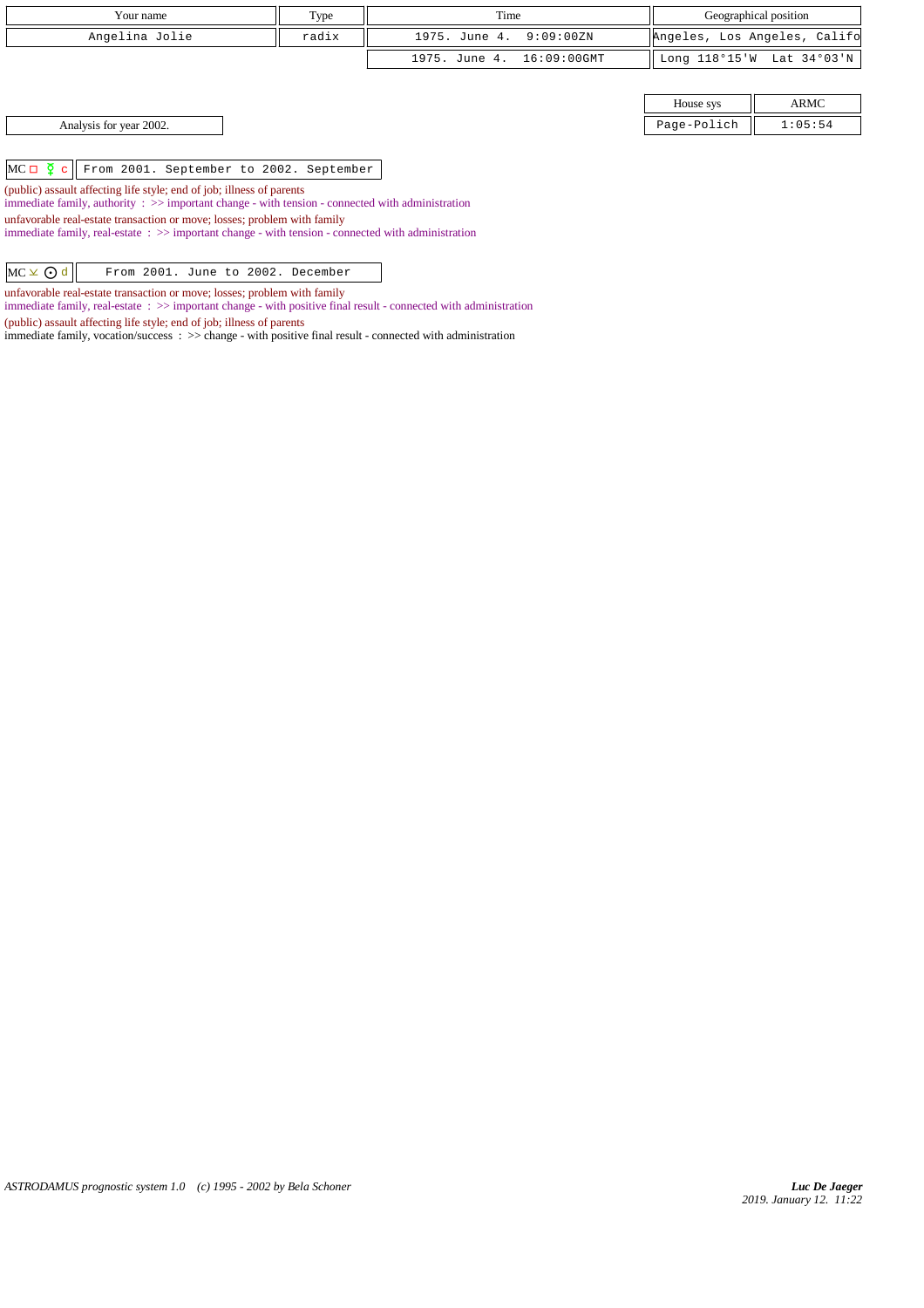| Your name                                                                                                                                                                                       | Type  | Time                            |             | Geographical position        |
|-------------------------------------------------------------------------------------------------------------------------------------------------------------------------------------------------|-------|---------------------------------|-------------|------------------------------|
| Angelina Jolie                                                                                                                                                                                  | radix | 1975. June 4.<br>9:09:00ZN      |             | Angeles, Los Angeles, Califo |
|                                                                                                                                                                                                 |       | $16:09:00$ GMT<br>1975. June 4. |             | Long 118°15'W Lat 34°03'N    |
|                                                                                                                                                                                                 |       |                                 |             |                              |
|                                                                                                                                                                                                 |       |                                 | House sys   | <b>ARMC</b>                  |
| Analysis for year 2003.                                                                                                                                                                         |       |                                 | Page-Polich | 1:05:54                      |
|                                                                                                                                                                                                 |       |                                 |             |                              |
| $3 \times D d$<br>From 2002. May to 2003. November                                                                                                                                              |       |                                 |             |                              |
| foreign travel; favorable law procedure                                                                                                                                                         |       |                                 |             |                              |
| law, foreign countries : >> important change - repeatedly - connected with self<br>immediate family, travel $\Rightarrow$ important change - repeatedly - connected with self                   |       |                                 |             |                              |
|                                                                                                                                                                                                 |       |                                 |             |                              |
| $2 * 5d$<br>From 2002. September to 2004. January                                                                                                                                               |       |                                 |             |                              |
| (if existed) end of risk of divorce; improvement of partner's financial situation<br>illness, sex/rarely childbirth $\therefore$ > favorable change - with obstacles - connected with isolation |       |                                 |             |                              |
| improvement of financial situation<br>$finances : \gg$ favorable change - with obstacles - connected with isolation                                                                             |       |                                 |             |                              |
|                                                                                                                                                                                                 |       |                                 |             |                              |
| $2 \times 4d$<br>From 2002. October to 2003. October                                                                                                                                            |       |                                 |             |                              |
| financial decline, incidental expenses<br>finances : $\gg$ unfavorable change - with great luck - connected with law                                                                            |       |                                 |             |                              |

end of love, divorce; risk of accident or surgery, death/separation/divorce in immediate environment: (scale: 4) illness, accident/damage : >> change - with great luck - connected with authority

joy with sibling; domestic travel or examination; favorable communication

immediate family, administration : >> favorable change - with positive final result - connected with finances foreign travel; favorable law procedure

authority, law : >> favorable change - with positive final result - connected with immediate family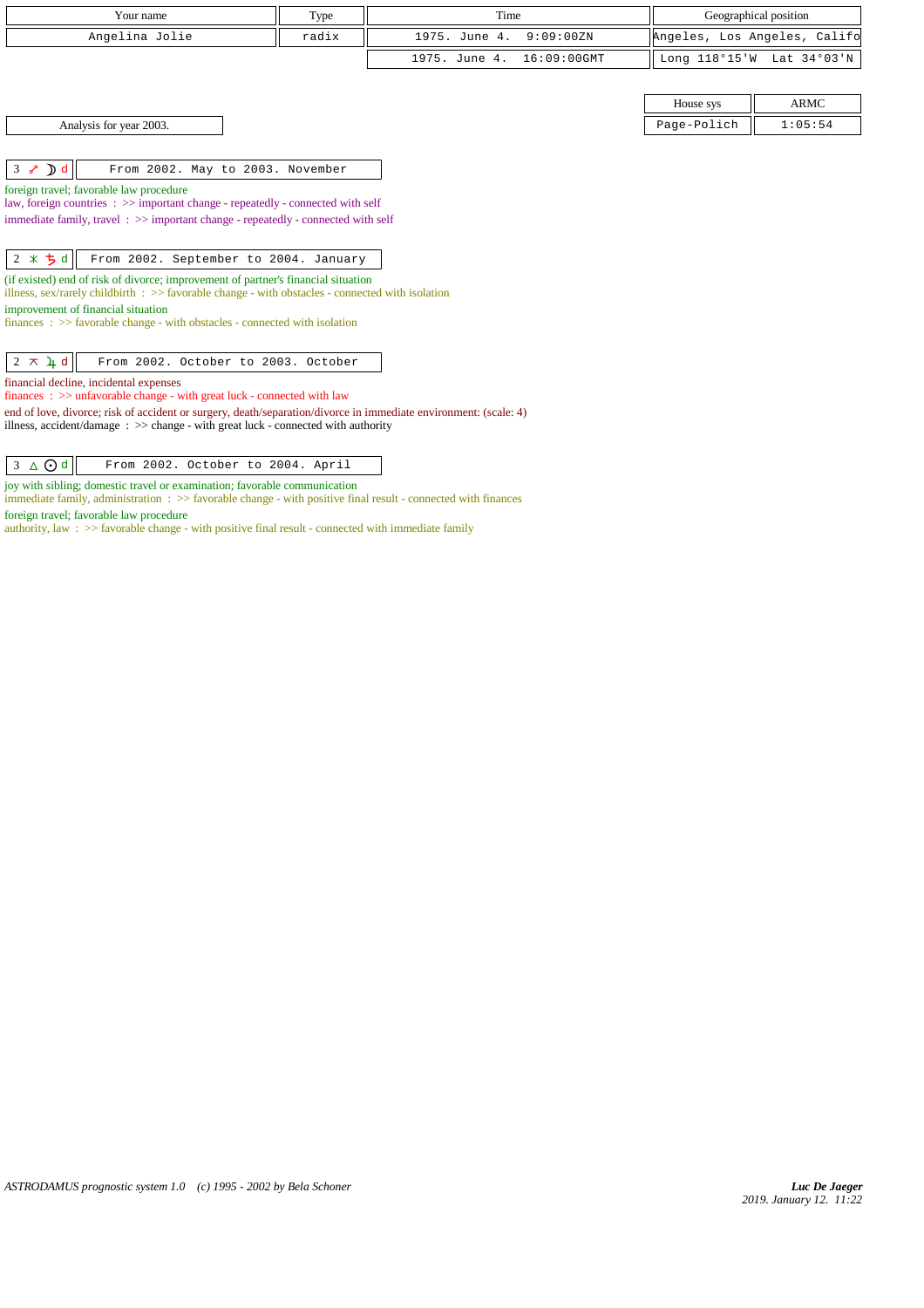| Your name                                                     | Type  | Time                      | Geographical position        |             |
|---------------------------------------------------------------|-------|---------------------------|------------------------------|-------------|
| Angelina Jolie                                                | radix | 1975. June 4. 9:09:00ZN   | Angeles, Los Angeles, Califo |             |
|                                                               |       | 1975. June 4. 16:09:00GMT | Long 118°15'W Lat 34°03'N    |             |
|                                                               |       |                           |                              |             |
|                                                               |       |                           | House sys                    | <b>ARMC</b> |
| Analysis for year 2004.                                       |       |                           | Page-Polich                  | 1:05:54     |
|                                                               |       |                           |                              |             |
| $\circ$   I c $ $<br>From 2004. February to 2005. August<br>Q |       |                           |                              |             |

*ASTRODAMUS prognostic system 1.0 (c) 1995 - 2002 by Bela Schoner*

events determining long term tendencies:

real-estate, immediate family, desire, friend(s)  $\Rightarrow$  important change - with good luck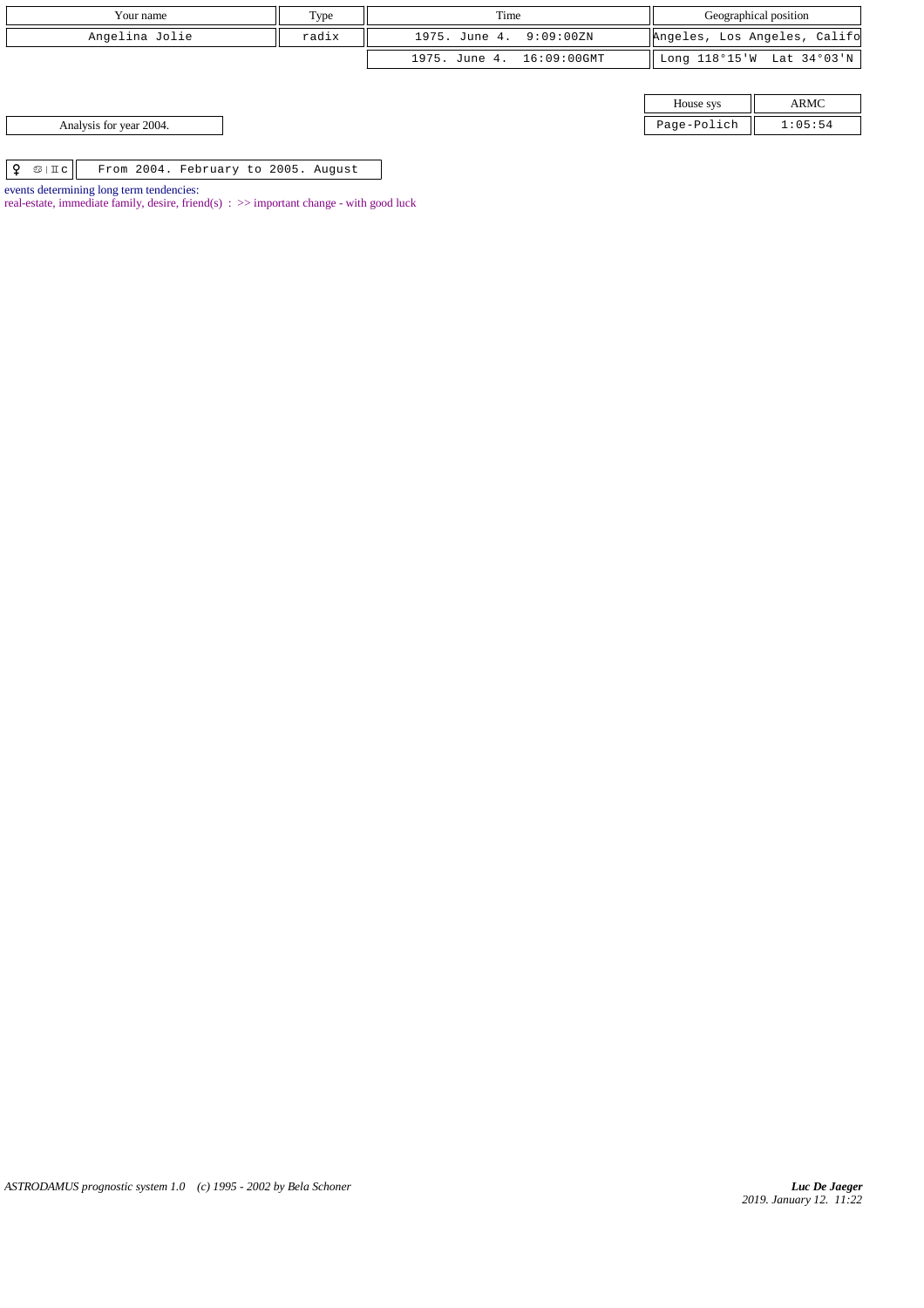| Your name                                                                                                                                                                                                     | Type  | Time                         |                              | Geographical position     |
|---------------------------------------------------------------------------------------------------------------------------------------------------------------------------------------------------------------|-------|------------------------------|------------------------------|---------------------------|
| Angelina Jolie                                                                                                                                                                                                | radix | 1975. June 4.<br>9:09:00ZN   | Angeles, Los Angeles, Califo |                           |
|                                                                                                                                                                                                               |       | 1975. June 4.<br>16:09:00GMT |                              | Long 118°15'W Lat 34°03'N |
|                                                                                                                                                                                                               |       |                              | House sys                    | <b>ARMC</b>               |
| Analysis for year 2005.                                                                                                                                                                                       |       |                              | Page-Polich                  | 1:05:54                   |
|                                                                                                                                                                                                               |       |                              |                              |                           |
| $2 \times \xi$ c<br>From 2004. October to 2005. October                                                                                                                                                       |       |                              |                              |                           |
| sex/rarely childbirth, illness : >> change - with tension - connected with immediate family<br>financial decline, incidental expenses<br>finances: >> change - with tension - connected with immediate family |       |                              |                              |                           |
| 쁑<br>$\underline{\Omega}$   $\mathbb{D}$ C<br>From 2004. October to 2006. April                                                                                                                               |       |                              |                              |                           |
| events determining long term tendencies:<br>accident/damage, surgery, death/divorce, real-estate, immediate family : >> important change - unexpectedly                                                       |       |                              |                              |                           |
| $11 \times \Phi d$<br>From 2005. May to 2006. May                                                                                                                                                             |       |                              |                              |                           |
| beginning of new friendship; desire(s), pleasantness<br>desire, friend(s) : $\gg$ important change - with tension - connected with immediate family                                                           |       |                              |                              |                           |
| child, love: $\gg$ important change - with tension - connected with immediate family                                                                                                                          |       |                              |                              |                           |
| $12 \times \frac{14}{0}$ c<br>From 2005. June to 2006. June                                                                                                                                                   |       |                              |                              |                           |
| problems; health problems, (possible hospitalization)<br>accident/damage, death/divorce: >> unfavorable change - unexpectedly - connected with partner/spouse                                                 |       |                              |                              |                           |
| health problems, (possible hospitalization); unfavorable change with job<br>work, illness: >> change - unexpectedly - connected with accident/damage                                                          |       |                              |                              |                           |
| $3 \Delta \mu c$<br>From 2005. June to 2006. June                                                                                                                                                             |       |                              |                              |                           |

joy with sibling; domestic travel or examination; favorable communication

immediate family, education : >> favorable change - with great luck - connected with law foreign travel; favorable law procedure

law, foreign countries : >> favorable change - with great luck - connected with illness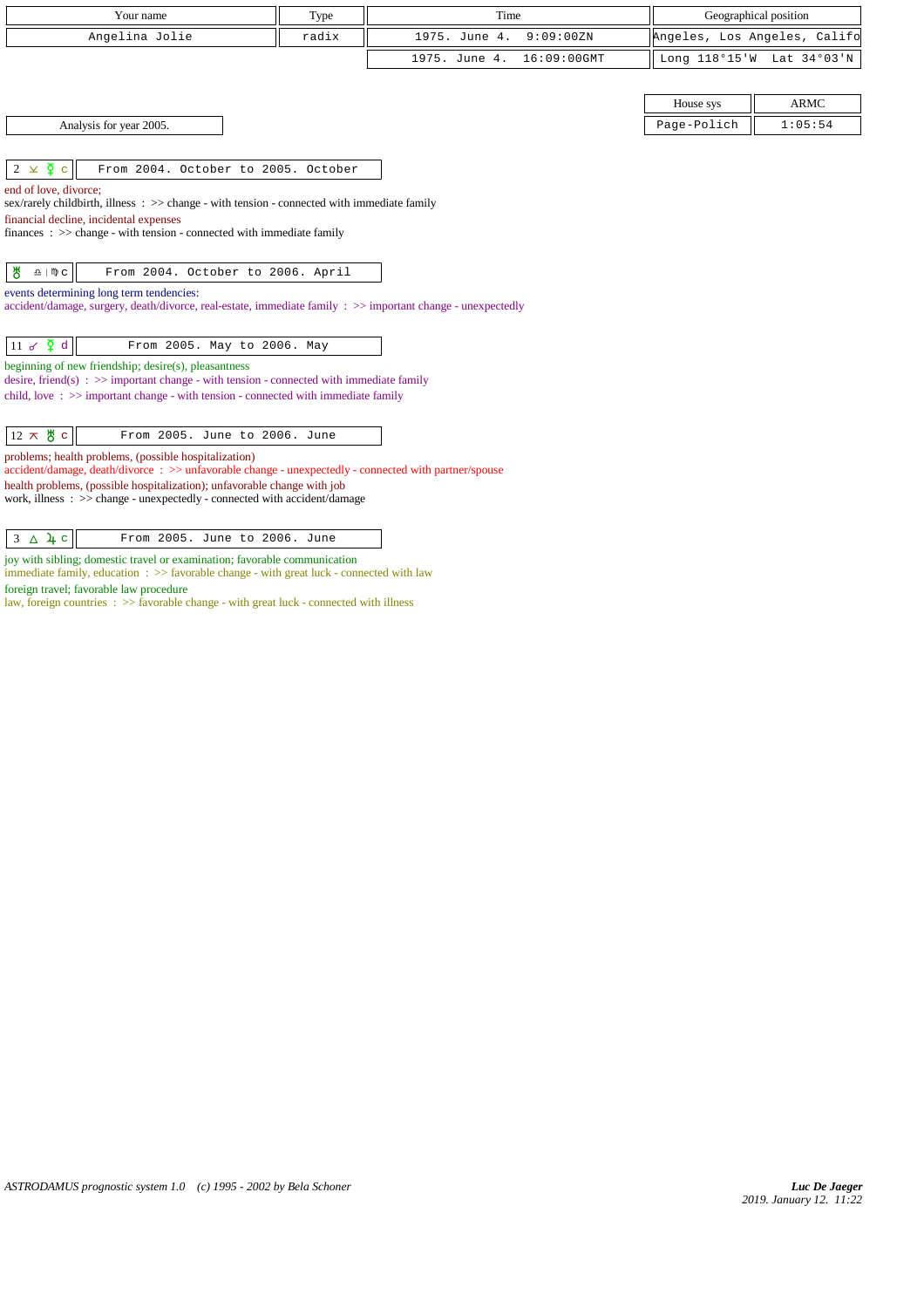| Your name                                                                                                                                                                                                               | Type  | Time                         |             | Geographical position        |  |
|-------------------------------------------------------------------------------------------------------------------------------------------------------------------------------------------------------------------------|-------|------------------------------|-------------|------------------------------|--|
| Angelina Jolie                                                                                                                                                                                                          | radix | 1975. June 4.<br>9:09:00ZN   |             | Angeles, Los Angeles, Califo |  |
|                                                                                                                                                                                                                         |       | 1975. June 4.<br>16:09:00GMT |             | Long 118°15'W Lat 34°03'N    |  |
|                                                                                                                                                                                                                         |       |                              |             |                              |  |
|                                                                                                                                                                                                                         |       |                              | House sys   | <b>ARMC</b>                  |  |
| Analysis for year 2006.                                                                                                                                                                                                 |       |                              | Page-Polich | 1:05:54                      |  |
|                                                                                                                                                                                                                         |       |                              |             |                              |  |
| 3 × 5 c<br>From 2005. June to 2006. October                                                                                                                                                                             |       |                              |             |                              |  |
| problem with law; unfavorable foreign travel; poor school test results                                                                                                                                                  |       |                              |             |                              |  |
| distant relatives, law $\Rightarrow$ > $\Rightarrow$ unfavorable change - with obstacles - connected with death/divorce<br>problem with sibling; unfavorable travel; poor school test result; unfavorable communication |       |                              |             |                              |  |
| immediate family, education : >> change - with obstacles - connected with death/divorce                                                                                                                                 |       |                              |             |                              |  |
|                                                                                                                                                                                                                         |       |                              |             |                              |  |
| Asc $\times$ 9 d<br>From 2005. July to 2006. July                                                                                                                                                                       |       |                              |             |                              |  |
| risk of divorce, end of love; health problem of partner (scale: 3)<br>love, publicity : >> unfavorable change - with good luck - connected with death/divorce                                                           |       |                              |             |                              |  |
| health problems; risk of accident or surgery in immediate environment: (scale: 3)                                                                                                                                       |       |                              |             |                              |  |
| real-estate, immediate family, desire, friend(s) $\Rightarrow$ >> change - with good luck - connected with death/divorce                                                                                                |       |                              |             |                              |  |
| From 2005. October to 2007. February                                                                                                                                                                                    |       |                              |             |                              |  |
| $MC \times 5d$<br>favorable real-estate transaction or move; joy with family                                                                                                                                            |       |                              |             |                              |  |
| real-estate, immediate family $\Rightarrow$ favorable change - with obstacles - connected with isolation                                                                                                                |       |                              |             |                              |  |
| improvement in life style; favorable change with job<br>vocation/success, immediate family $\Rightarrow$ Savorable change - with obstacles - connected with isolation                                                   |       |                              |             |                              |  |
|                                                                                                                                                                                                                         |       |                              |             |                              |  |
| From 2005. November to 2006. November<br>$MC \times 1$ <sup>d</sup>                                                                                                                                                     |       |                              |             |                              |  |
| unfavorable real-estate transaction or move; losses; problem with family                                                                                                                                                |       |                              |             |                              |  |
| immediate family, accident/damage : >> unfavorable change - with great luck - connected with law<br>(public) assault affecting life style; end of job; illness of parents                                               |       |                              |             |                              |  |
| authority, vocation/success: >> change - with great luck - connected with law                                                                                                                                           |       |                              |             |                              |  |
|                                                                                                                                                                                                                         |       |                              |             |                              |  |
| $12 \times 9$ c<br>From 2006. February to 2007. February                                                                                                                                                                |       |                              |             |                              |  |
| favorable change with job or illness<br>illness, work $\Rightarrow$ favorable change - with good luck - connected with real-estate                                                                                      |       |                              |             |                              |  |
| resolution of problems                                                                                                                                                                                                  |       |                              |             |                              |  |
| isolation, secret : >> favorable change - with good luck - connected with real-estate                                                                                                                                   |       |                              |             |                              |  |
| $Asc \times \overset{\text{M}}{\circ} d$<br>From 2006. March to 2007. March                                                                                                                                             |       |                              |             |                              |  |
| favorable change with marriage or partnership                                                                                                                                                                           |       |                              |             |                              |  |
| sex/rarely childbirth, partner/spouse : >> favorable change - unexpectedly - connected with real-estate                                                                                                                 |       |                              |             |                              |  |
| favorable change related to self<br>real-estate, immediate family : >> favorable change - unexpectedly - connected with sex/rarely childbirth                                                                           |       |                              |             |                              |  |
|                                                                                                                                                                                                                         |       |                              |             |                              |  |
| $Asc \triangle \mathcal{B}$ c<br>From 2006. June to 2007. June                                                                                                                                                          |       |                              |             |                              |  |
| favorable change related to self                                                                                                                                                                                        |       |                              |             |                              |  |

real-estate, immediate family : >> favorable change - unexpectedly - connected with sex/rarely childbirth favorable change with marriage or partnership

sex/rarely childbirth, partner/spouse :  $>$  favorable change - unexpectedly - connected with real-estate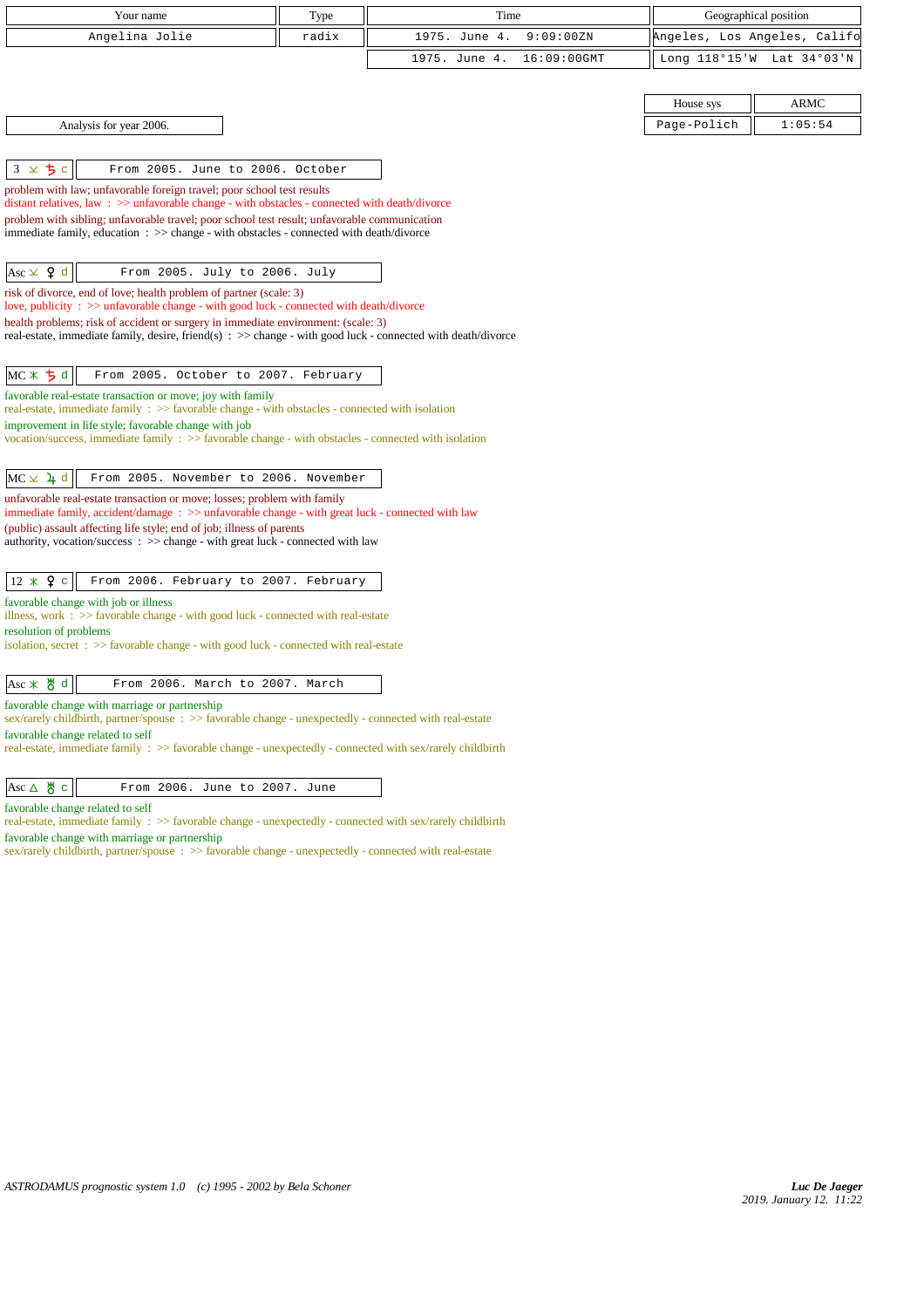| Your name                                                                                                                                                                                                  | Type  | Time                         | Geographical position        |             |
|------------------------------------------------------------------------------------------------------------------------------------------------------------------------------------------------------------|-------|------------------------------|------------------------------|-------------|
| Angelina Jolie                                                                                                                                                                                             | radix | 1975. June 4.<br>9:09:00ZN   | Angeles, Los Angeles, Califo |             |
|                                                                                                                                                                                                            |       | 1975. June 4.<br>16:09:00GMT | Long 118°15'W Lat 34°03'N    |             |
|                                                                                                                                                                                                            |       |                              |                              |             |
|                                                                                                                                                                                                            |       |                              | House sys                    | <b>ARMC</b> |
| Analysis for year 2007.                                                                                                                                                                                    |       |                              | Page-Polich                  | 1:05:54     |
|                                                                                                                                                                                                            |       |                              |                              |             |
| 12 $\sigma$ $\varphi$ d<br>From 2006. August to 2007. August                                                                                                                                               |       |                              |                              |             |
| resolution of problems                                                                                                                                                                                     |       |                              |                              |             |
| $death/divorce, surgery : \gg important change - with good luck - connected with immediate family$                                                                                                         |       |                              |                              |             |
| illness, work $\Rightarrow$ important change - with good luck - connected with real-estate                                                                                                                 |       |                              |                              |             |
| $MC \times 1$ c<br>From 2006. October to 2007. October                                                                                                                                                     |       |                              |                              |             |
| unfavorable real-estate transaction or move; losses; problem with family                                                                                                                                   |       |                              |                              |             |
| immediate family, accident/damage: $\gg$ unfavorable change - with great luck - connected with law                                                                                                         |       |                              |                              |             |
| (public) assault affecting life style; end of job; illness of parents                                                                                                                                      |       |                              |                              |             |
| authority, vocation/success : >> change - with great luck - connected with law                                                                                                                             |       |                              |                              |             |
| MCA ち c<br>From 2006. October to 2008. February                                                                                                                                                            |       |                              |                              |             |
| improvement in life style; favorable change with job                                                                                                                                                       |       |                              |                              |             |
| vocation/success, immediate family : >> favorable change - with obstacles - connected with isolation                                                                                                       |       |                              |                              |             |
| favorable real-estate transaction or move; joy with family<br>real-estate, immediate family $\Rightarrow$ favorable change - with obstacles - connected with isolation                                     |       |                              |                              |             |
|                                                                                                                                                                                                            |       |                              |                              |             |
| Asc $\times$ 9 c<br>From 2007. February to 2008. February                                                                                                                                                  |       |                              |                              |             |
| risk of divorce, end of love; health problem of partner (scale: 3)                                                                                                                                         |       |                              |                              |             |
| love, publicity : $\gg$ unfavorable change - with good luck - connected with death/divorce                                                                                                                 |       |                              |                              |             |
| health problems; risk of accident or surgery in immediate environment: (scale: 3)<br>real-estate, immediate family, desire, friend(s) $\Rightarrow$ change - with good luck - connected with death/divorce |       |                              |                              |             |
|                                                                                                                                                                                                            |       |                              |                              |             |
| 3 口 ち d<br>From 2007. February to 2008. June                                                                                                                                                               |       |                              |                              |             |
| problem with sibling; unfavorable travel; poor school test result; unfavorable communication                                                                                                               |       |                              |                              |             |
| immediate family, education: >> unfavorable change - with obstacles - connected with death/divorce                                                                                                         |       |                              |                              |             |
| problem with law; unfavorable foreign travel; poor school test results<br>distant relatives, law $\Rightarrow$ > unfavorable change - with obstacles - connected with death/divorce                        |       |                              |                              |             |
|                                                                                                                                                                                                            |       |                              |                              |             |
| 4d<br>From 2007. March to 2008. March<br>3 <sub>o</sub>                                                                                                                                                    |       |                              |                              |             |
| foreign travel; favorable law procedure                                                                                                                                                                    |       |                              |                              |             |
| law, foreign countries : >> important change - with great luck - connected with illness<br>immediate family, education $\Rightarrow$ > important change - with great luck - connected with law             |       |                              |                              |             |
|                                                                                                                                                                                                            |       |                              |                              |             |
| 12 口 5 d<br>From 2007. April to 2008. April                                                                                                                                                                |       |                              |                              |             |
| problems; health problems, (possible hospitalization)                                                                                                                                                      |       |                              |                              |             |
| accident/damage, death/divorce : >> unfavorable change - unexpectedly - connected with partner/spouse                                                                                                      |       |                              |                              |             |
| health problems, (possible hospitalization); unfavorable change with job<br>work, illness: >> unfavorable change - unexpectedly - connected with accident/damage                                           |       |                              |                              |             |
|                                                                                                                                                                                                            |       |                              |                              |             |
| $11 \times \overline{9}$<br>From 2007. April to 2008. April<br>$\mathbf c$                                                                                                                                 |       |                              |                              |             |
| beginning of love; joy with child; pleasantness                                                                                                                                                            |       |                              |                              |             |
| child, love: $\gg$ favorable change - with tension - connected with immediate family                                                                                                                       |       |                              |                              |             |
| beginning of new friendship; desire(s), pleasantness<br>desire, friend(s) : $\gg$ favorable change - with tension - connected with immediate family                                                        |       |                              |                              |             |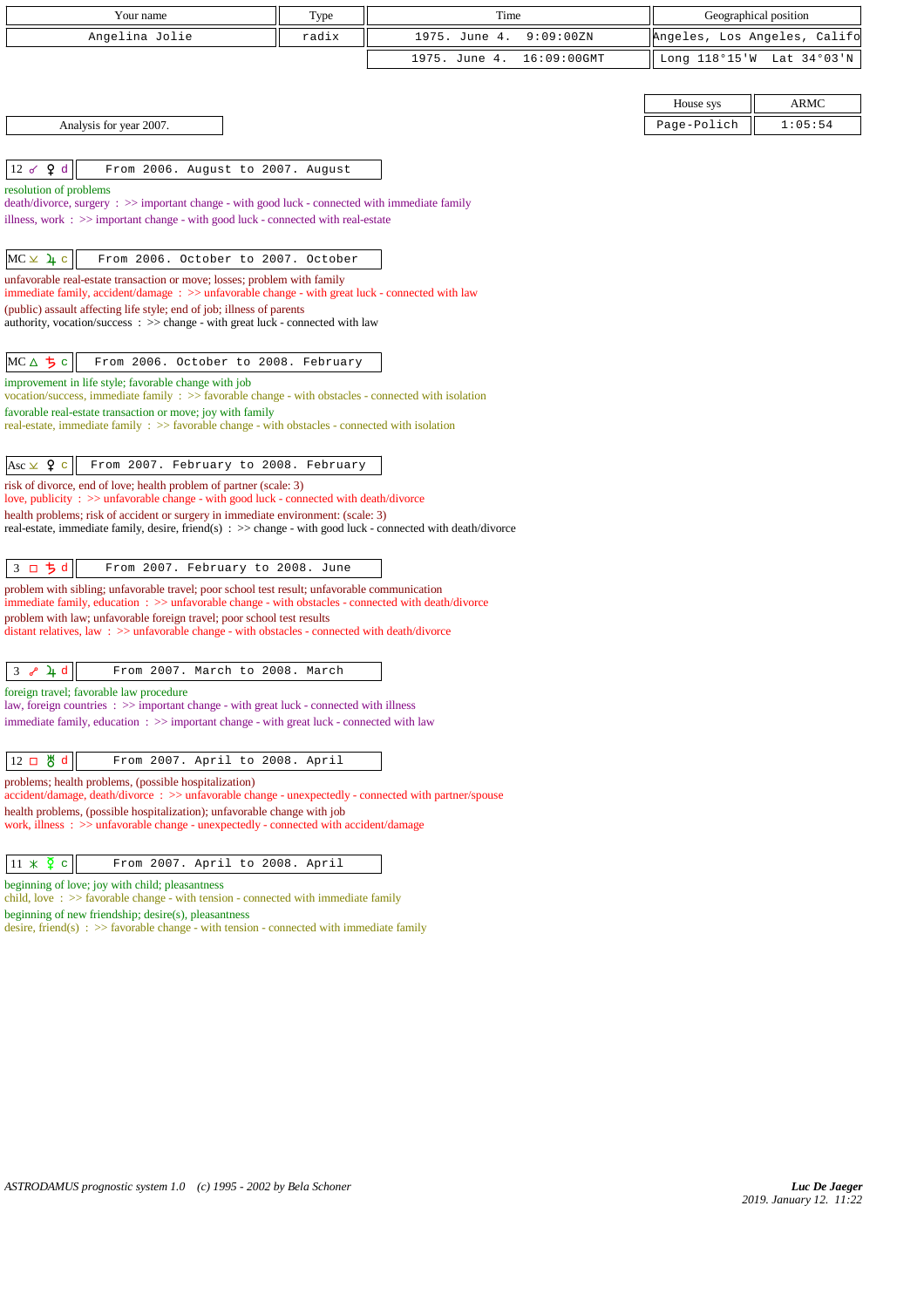| Your name      | Type  | Time                      | Geographical position        |
|----------------|-------|---------------------------|------------------------------|
| Angelina Jolie | radix | 1975. June 4. 9:09:00ZN   | Angeles, Los Angeles, Califo |
|                |       | 1975. June 4. 16:09:00GMT | Long 118°15'W Lat 34°03'N    |

| Analysis for year 2008. |  |
|-------------------------|--|
|-------------------------|--|

 $\begin{array}{|c|c|c|c|c|}\hline \texttt{M} & \texttt{m} & \texttt{r} \end{array}$   $\begin{array}{|c|c|c|c|c|}\hline \texttt{M} & \texttt{m} & \texttt{m} \end{array}$  From 2007. May to 2008. November

events determining long term tendencies:

accident/damage, surgery, death/divorce, real-estate, immediate family : >> important change - unexpectedly

 $\begin{array}{|c|c|c|c|c|c|}\hline 2 & \Box & \tilde{\mathbf{Q}} & \mathbf{d} & \hline \end{array}$  From 2007. December to 2008. December

financial decline, incidental expenses

finances : >> important change - with tension - connected with immediate family

end of love, divorce;

sex/rarely childbirth, illness : >> important change - with tension - connected with immediate family

 $\boxed{ \begin{array}{|c|c|c|} \hline \textbf{Q} & \text{if $\theta$} \end{array} }$  From 2008. January to 2009. July

events determining long term tendencies:

real-estate, immediate family, desire, friend(s) : >> important change - with good luck

House sys ARMC Page-Polich  $\parallel$  1:05:54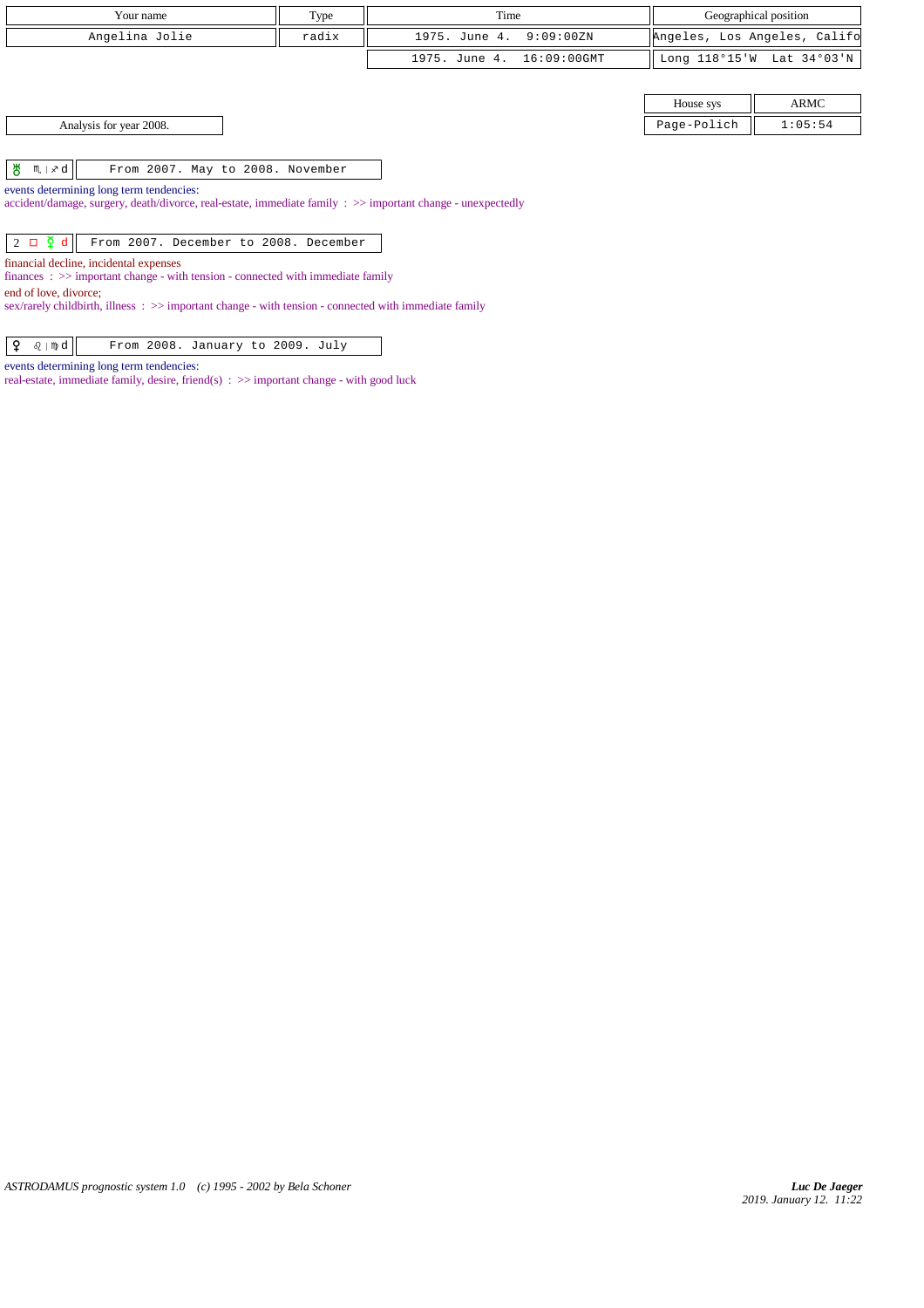| Your name      | Type  | Time                         | Geographical position        |
|----------------|-------|------------------------------|------------------------------|
| Angelina Jolie | radix | 9:09:00ZN<br>1975. June 4.   | Angeles, Los Angeles, Califo |
|                |       | 16:09:00GMT<br>1975. June 4. | Long 118°15'W Lat 34°03'N    |

| House sys   |  |
|-------------|--|
| Page-Polich |  |

Analysis for year 2009. Page-Polich 1:05:54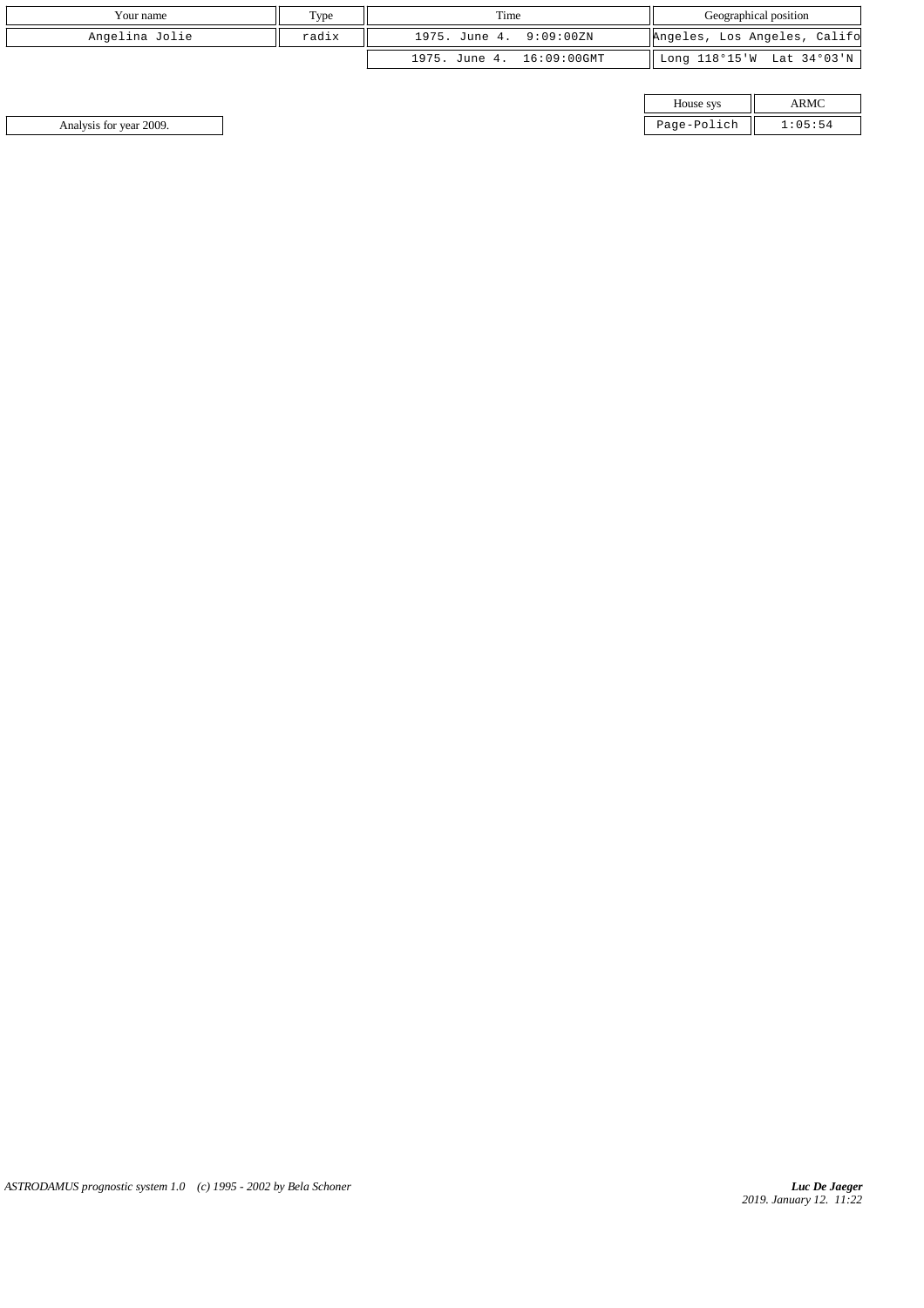| Your name                                                                                                                                                                                                                                                    | Type  | Time                         | Geographical position        |             |
|--------------------------------------------------------------------------------------------------------------------------------------------------------------------------------------------------------------------------------------------------------------|-------|------------------------------|------------------------------|-------------|
| Angelina Jolie                                                                                                                                                                                                                                               | radix | 1975. June 4.<br>9:09:00ZN   | Angeles, Los Angeles, Califo |             |
|                                                                                                                                                                                                                                                              |       | 1975. June 4.<br>16:09:00GMT | Long 118°15'W                | Lat 34°03'N |
|                                                                                                                                                                                                                                                              |       |                              |                              |             |
|                                                                                                                                                                                                                                                              |       |                              | House sys                    | <b>ARMC</b> |
| Analysis for year 2010.                                                                                                                                                                                                                                      |       |                              | Page-Polich                  | 1:05:54     |
|                                                                                                                                                                                                                                                              |       |                              |                              |             |
| $3 \times 0c$<br>From 2009. June to 2010. December                                                                                                                                                                                                           |       |                              |                              |             |
| joy with sibling; domestic travel or examination; favorable communication<br>immediate family, administration $\Rightarrow$ Savorable change - with positive final result - connected with finances<br>$2 \Box 4 c$<br>From 2009. November to 2010. November |       |                              |                              |             |
| financial decline, incidental expenses<br>$finances : \gg$ unfavorable change - with great luck - connected with law                                                                                                                                         |       |                              |                              |             |
| end of love, divorce; risk of accident or surgery, death/separation/divorce in immediate environment: (scale: 4)<br>illness, accident/damage : $\gg$ unfavorable change - with great luck - connected with authority                                         |       |                              |                              |             |
| ♂ ち ○<br>From 2009. November to 2011. March<br>2                                                                                                                                                                                                             |       |                              |                              |             |
| improvement of financial situation                                                                                                                                                                                                                           |       |                              |                              |             |
| finances : $\gg$ important change - with obstacles - connected with death/divorce                                                                                                                                                                            |       |                              |                              |             |
| $death/divorce, surgery : >> important change - with obstacles - connected with distant relatives$                                                                                                                                                           |       |                              |                              |             |

|  | $3 \Delta$ D c | From 2009. October to 2011. April |  |  |  |  |  |
|--|----------------|-----------------------------------|--|--|--|--|--|
|--|----------------|-----------------------------------|--|--|--|--|--|

joy with sibling; domestic travel or examination; favorable communication immediate family, travel :  $\gg$  favorable change - repeatedly - connected with self

foreign travel; favorable law procedure

law, foreign countries : >> favorable change - repeatedly - connected with self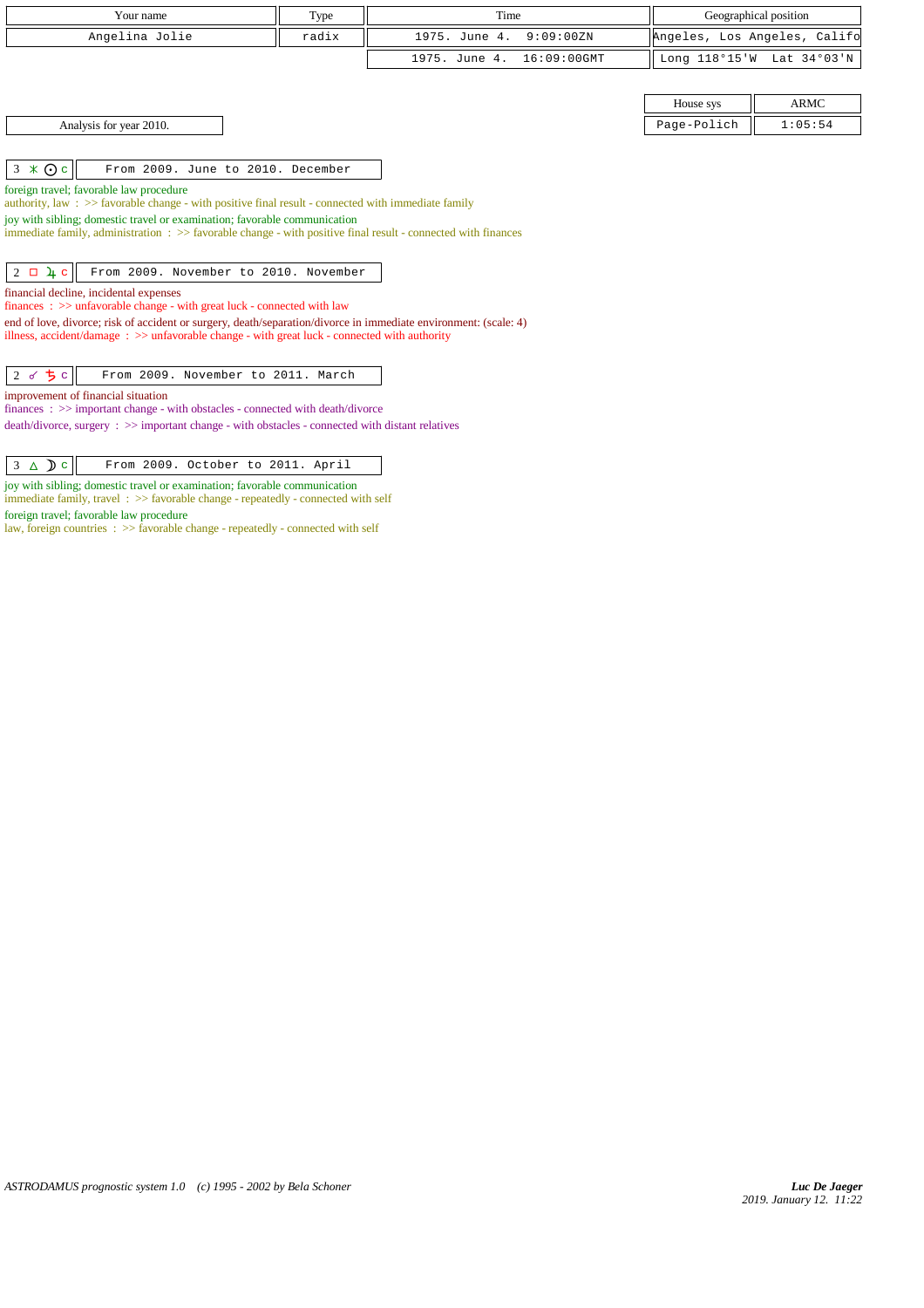| Your name                                                                                                                                                                                                       | Type  | Time                         |             | Geographical position        |
|-----------------------------------------------------------------------------------------------------------------------------------------------------------------------------------------------------------------|-------|------------------------------|-------------|------------------------------|
| Angelina Jolie                                                                                                                                                                                                  | radix | 9:09:00ZN<br>1975. June 4.   |             | Angeles, Los Angeles, Califo |
|                                                                                                                                                                                                                 |       | 16:09:00GMT<br>1975. June 4. |             | Long 118°15'W Lat 34°03'N    |
|                                                                                                                                                                                                                 |       |                              |             |                              |
|                                                                                                                                                                                                                 |       |                              | House sys   | ARMC                         |
| Analysis for year 2011.                                                                                                                                                                                         |       |                              | Page-Polich | 1:05:54                      |
|                                                                                                                                                                                                                 |       |                              |             |                              |
| $MC \Box \odot c$<br>From 2010. October to 2012. April                                                                                                                                                          |       |                              |             |                              |
| (public) assault affecting life style; end of job; illness of parents                                                                                                                                           |       |                              |             |                              |
| immediate family, vocation/success $\therefore$ $\gg$ important change - with positive final result - connected with administration<br>unfavorable real-estate transaction or move; losses; problem with family |       |                              |             |                              |
| immediate family, real-estate: >> important change - with positive final result - connected with administration                                                                                                 |       |                              |             |                              |
|                                                                                                                                                                                                                 |       |                              |             |                              |
| $MC \times \xi$ d<br>From 2011. January to 2012. January                                                                                                                                                        |       |                              |             |                              |
| unfavorable real-estate transaction or move; losses; problem with family<br>immediate family, real-estate $\Rightarrow$ > change - with tension - connected with administration                                 |       |                              |             |                              |
| (public) assault affecting life style; end of job; illness of parents                                                                                                                                           |       |                              |             |                              |
| immediate family, authority $\therefore$ $\Rightarrow$ change - with tension - connected with administration                                                                                                    |       |                              |             |                              |
|                                                                                                                                                                                                                 |       |                              |             |                              |
| $MC \times D c$<br>From 2011. February to 2012. August                                                                                                                                                          |       |                              |             |                              |

unfavorable real-estate transaction or move; losses; problem with family

immediate family, authority : >> change - repeatedly - connected with self

(public) assault affecting life style; end of job; illness of parents

immediate family, real-estate : >> unfavorable change - repeatedly - connected with self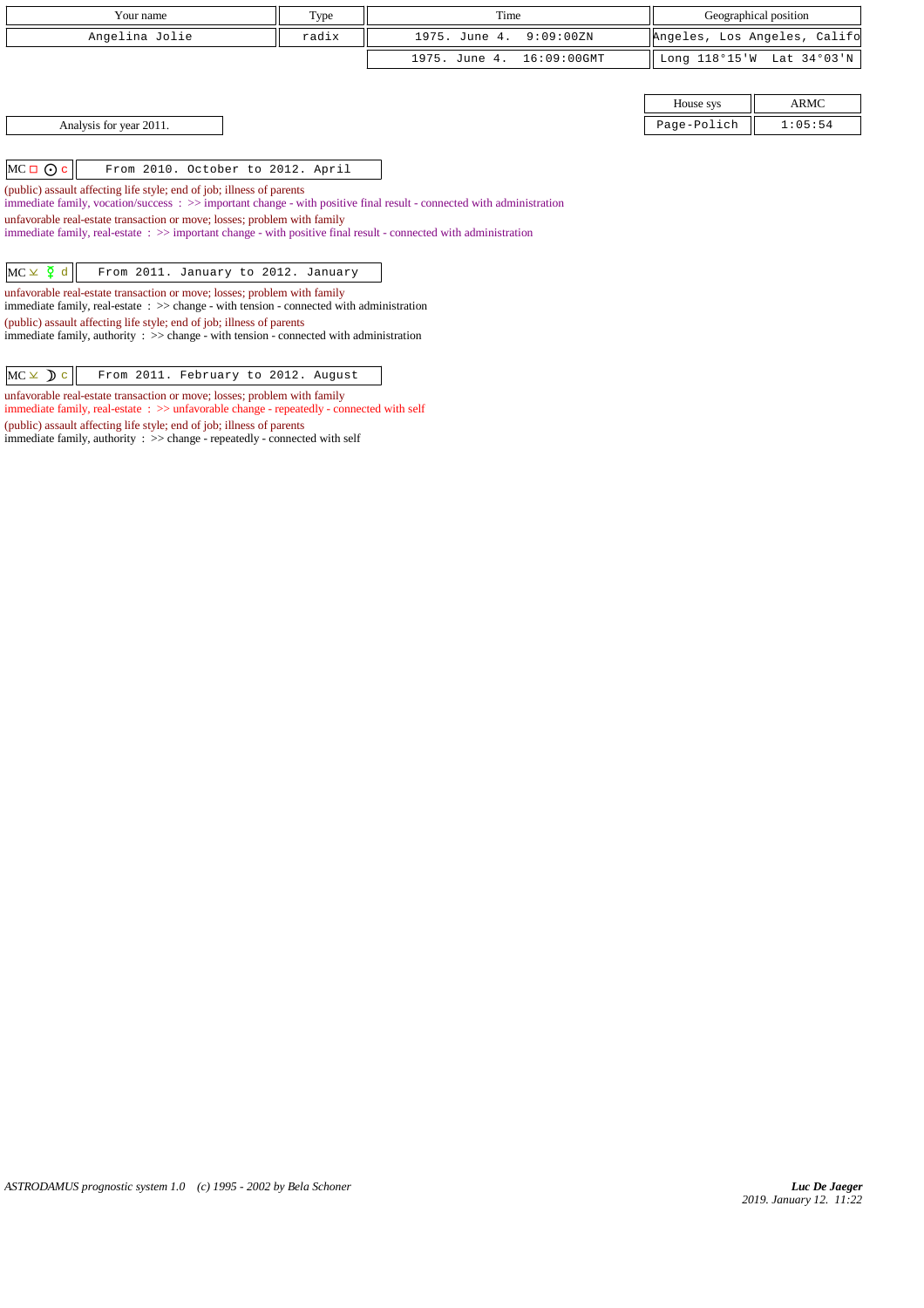| Your name                                                                                                                                                                         | Type  | Time          |             | Geographical position        |             |
|-----------------------------------------------------------------------------------------------------------------------------------------------------------------------------------|-------|---------------|-------------|------------------------------|-------------|
| Angelina Jolie                                                                                                                                                                    | radix | 1975. June 4. | 9:09:00ZN   | Angeles, Los Angeles, Califo |             |
|                                                                                                                                                                                   |       | 1975. June 4. | 16:09:00GMT | Long 118°15'W Lat 34°03'N    |             |
|                                                                                                                                                                                   |       |               |             | House sys                    | <b>ARMC</b> |
| Analysis for year 2012.                                                                                                                                                           |       |               |             | Page-Polich                  | 1:05:54     |
| $11 \times 9$ d<br>From 2011. July to 2012. July                                                                                                                                  |       |               |             |                              |             |
| gynecology problem; end of love; problem with child; unpleasantness<br>child, love: $\gg$ unfavorable change - with good luck - connected with death/divorce                      |       |               |             |                              |             |
| separation from friends; desires are fulfilled with great difficulties<br>desire, friend(s) : $\gg$ change - with good luck - connected with death/divorce                        |       |               |             |                              |             |
| $11 \Delta \frac{M}{Q} d$<br>From 2012. March to 2013. March                                                                                                                      |       |               |             |                              |             |
| beginning of new friendship; desire(s), pleasantness<br>friend(s), desire : $\gg$ favorable change - unexpectedly - connected with sex/rarely childbirth                          |       |               |             |                              |             |
| beginning of love; joy with child; pleasantness<br>sex/rarely childbirth, love: $\gg$ favorable change - unexpectedly - connected with partner/spouse                             |       |               |             |                              |             |
| $12 \times \xi$ c<br>From 2012. March to 2013. March                                                                                                                              |       |               |             |                              |             |
| health problems, (no hospitalization); unfavorable change with job<br>distant relatives, work : >> change - with tension - connected with administration                          |       |               |             |                              |             |
| problems; health problems, (no hospitalization)<br>secret, distant relatives $\therefore$ >> change - with tension - connected with administration                                |       |               |             |                              |             |
| $3 \Delta \xi d$<br>From 2012. May to 2013. May                                                                                                                                   |       |               |             |                              |             |
| joy with sibling; domestic travel or examination; favorable communication<br>immediate family, administration : >> favorable change - with tension - connected with communication |       |               |             |                              |             |
| foreign travel; favorable law procedure<br>distant relatives, foreign countries $\Rightarrow$ Savorable change - with tension - connected with administration                     |       |               |             |                              |             |
| $11 \times 4c$<br>From 2012. May to 2013. May                                                                                                                                     |       |               |             |                              |             |
| beginning of new friendship; desire(s), pleasantness<br>friend(s), desire $\Rightarrow$ important change - with great luck - connected with law                                   |       |               |             |                              |             |
| child, love: $\gg$ important change - with great luck - connected with law                                                                                                        |       |               |             |                              |             |
| $11$ ロ ち c<br>From 2012. May to 2013. September                                                                                                                                   |       |               |             |                              |             |

separation from friends; desires are fulfilled with great difficulties

desire, friend(s) : >> unfavorable change - with obstacles - connected with death/divorce

gynecology problem; end of love; problem with child; unpleasantness

sex/rarely childbirth, love :  $\gg$  unfavorable change - with obstacles - connected with death/divorce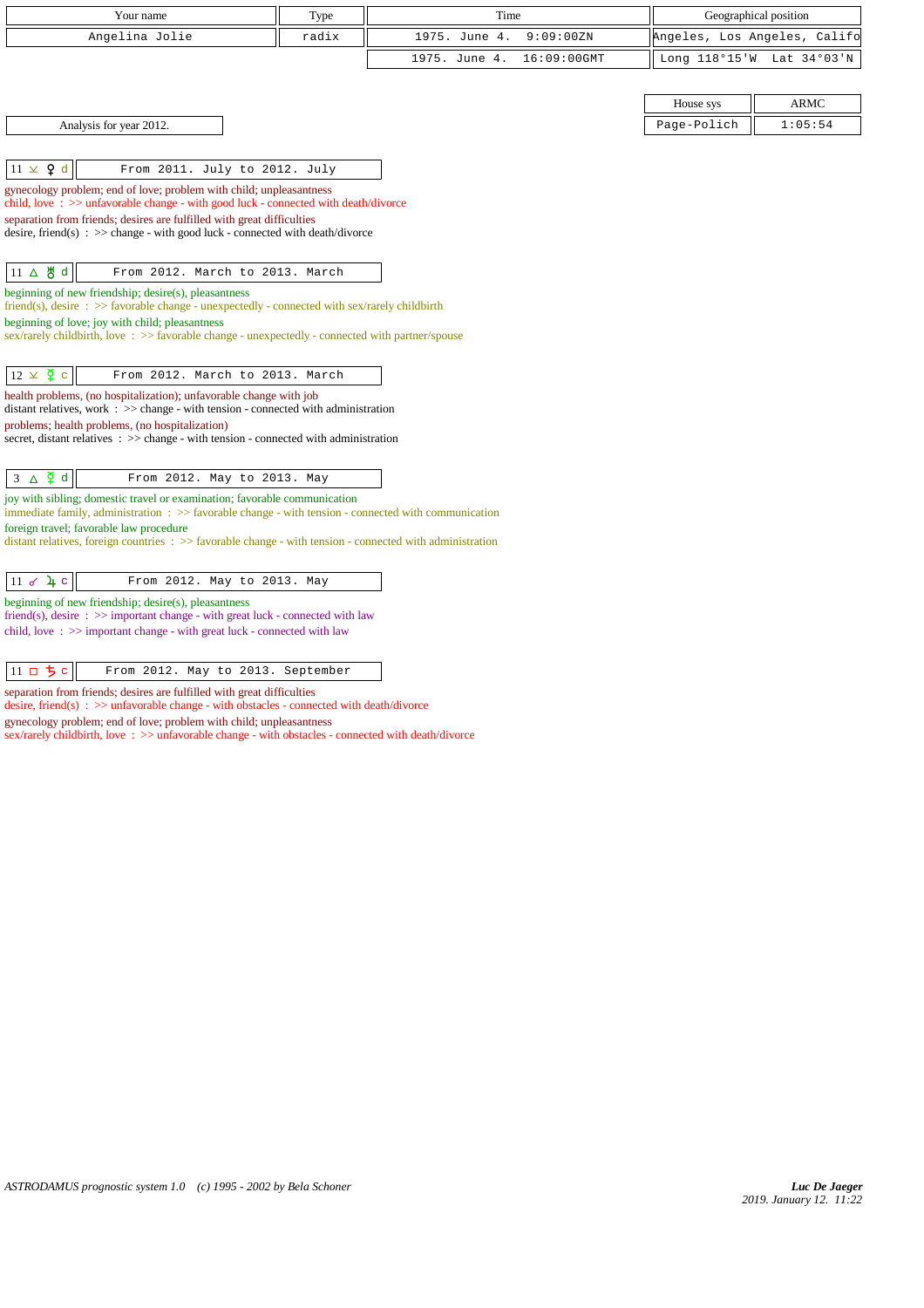| Your name                                                                                                                                                                       | Type  | Time                         | Geographical position        |             |
|---------------------------------------------------------------------------------------------------------------------------------------------------------------------------------|-------|------------------------------|------------------------------|-------------|
| Angelina Jolie                                                                                                                                                                  | radix | 1975. June 4.<br>9:09:00ZN   | Angeles, Los Angeles, Califo |             |
|                                                                                                                                                                                 |       | 1975. June 4.<br>16:09:00GMT | Long 118°15'W Lat 34°03'N    |             |
|                                                                                                                                                                                 |       |                              |                              |             |
|                                                                                                                                                                                 |       |                              | House sys                    | <b>ARMC</b> |
| Analysis for year 2013.                                                                                                                                                         |       |                              | Page-Polich                  | 1:05:54     |
|                                                                                                                                                                                 |       |                              |                              |             |
| $3 \Delta \sigma c$<br>From 2012. July to 2013. July                                                                                                                            |       |                              |                              |             |
| joy with sibling; domestic travel or examination; favorable communication<br>immediate family, education $\Rightarrow$ > favorable change - with dynamics - connected with love |       |                              |                              |             |
| foreign travel; favorable law procedure<br>authority, law: >> favorable change - with dynamics - connected with love                                                            |       |                              |                              |             |
| $3 \Delta \Psi c$<br>From 2012. November to 2014. March                                                                                                                         |       |                              |                              |             |
| joy with sibling; domestic travel or examination; favorable communication<br>travel, education $\Rightarrow$ Savorable change - with irregularity - connected with law          |       |                              |                              |             |
| foreign travel; favorable law procedure<br>law, foreign countries $\Rightarrow$ > favorable change - with irregularity - connected with luck                                    |       |                              |                              |             |
| From 2012. December to 2014. June<br>P<br>$m + \delta$ $c$                                                                                                                      |       |                              |                              |             |
| events determining long term tendencies:<br>love, child, immediate family, education $\Rightarrow$ important change - in the extreme                                            |       |                              |                              |             |

favorable change related to self

immediate family, education, secret :  $\gg$  important change - with tension - connected with administration education, publicity :  $\gg$  important change - with tension - connected with immediate family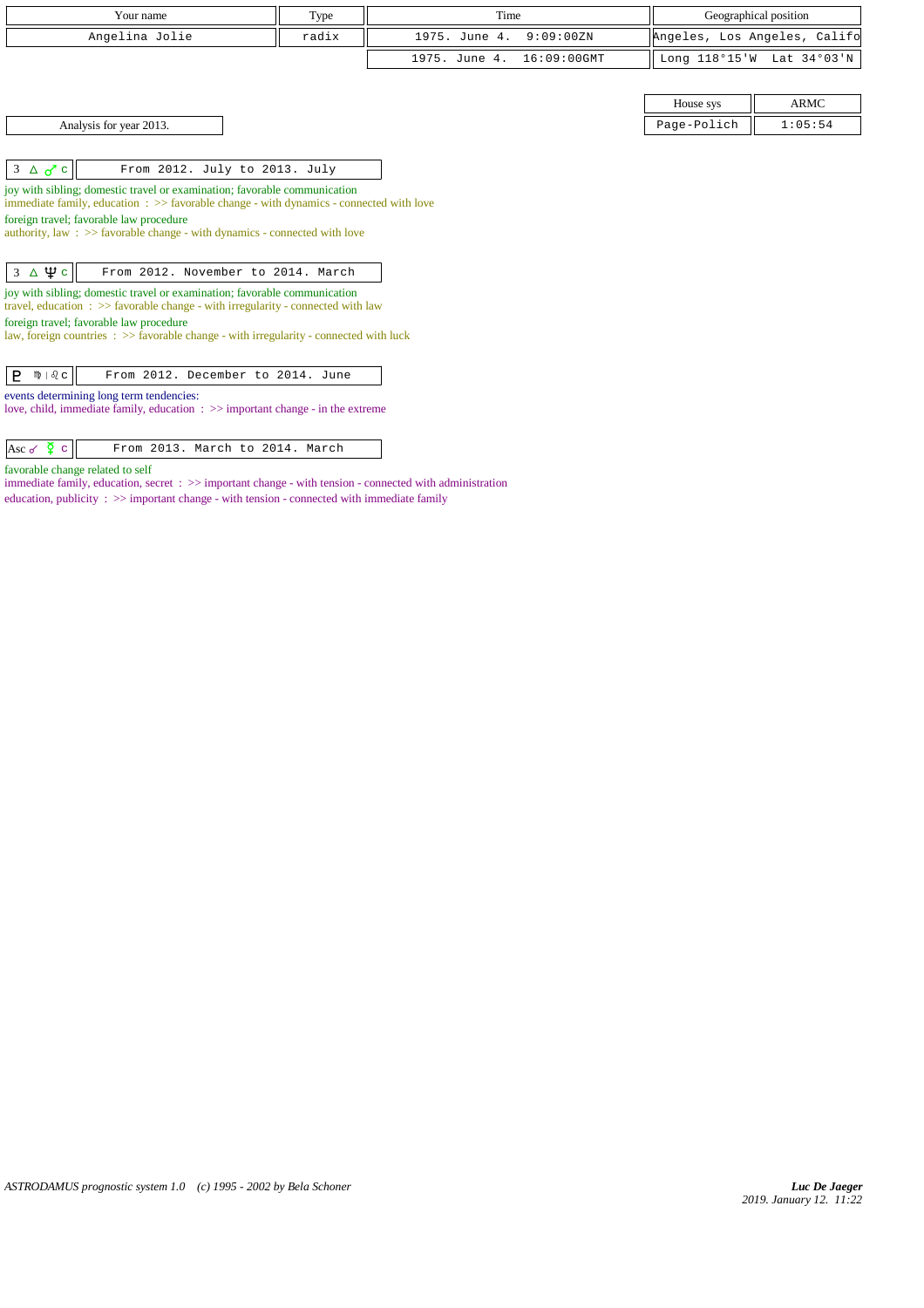| Your name                                                                                                                                                                             | Type  | Time                            |             | Geographical position        |
|---------------------------------------------------------------------------------------------------------------------------------------------------------------------------------------|-------|---------------------------------|-------------|------------------------------|
| Angelina Jolie                                                                                                                                                                        | radix | 1975. June 4.<br>9:09:00ZN      |             | Angeles, Los Angeles, Califo |
|                                                                                                                                                                                       |       | 1975. June 4.<br>$16:09:00$ GMT |             | Long 118°15'W Lat 34°03'N    |
|                                                                                                                                                                                       |       |                                 |             |                              |
|                                                                                                                                                                                       |       |                                 | House sys   | <b>ARMC</b>                  |
| Analysis for year 2014.                                                                                                                                                               |       |                                 | Page-Polich | 1:05:54                      |
|                                                                                                                                                                                       |       |                                 |             |                              |
| $MC \times \sigma^r$ c<br>From 2013. November to 2014. November                                                                                                                       |       |                                 |             |                              |
| unfavorable real-estate transaction or move; losses; problem with family<br>immediate family, real-estate : >> change - with dynamics - connected with love                           |       |                                 |             |                              |
| (public) assault affecting life style; end of job; illness of parents                                                                                                                 |       |                                 |             |                              |
| authority, principal $\Rightarrow$ > $\Rightarrow$ change - with dynamics - connected with love                                                                                       |       |                                 |             |                              |
| $2 * 9d$<br>From 2014. January to 2015. January                                                                                                                                       |       |                                 |             |                              |
| (if existed) end of risk of divorce; improvement of partner's financial situation                                                                                                     |       |                                 |             |                              |
| sex/rarely childbirth, illness: >> favorable change - with good luck - connected with real-estate                                                                                     |       |                                 |             |                              |
| improvement of financial situation<br>$finances : \gg$ favorable change - with good luck - connected with real-estate                                                                 |       |                                 |             |                              |
|                                                                                                                                                                                       |       |                                 |             |                              |
| $2 \times Qc$<br>From 2013. November to 2015. May                                                                                                                                     |       |                                 |             |                              |
| end of love, divorce;                                                                                                                                                                 |       |                                 |             |                              |
| sex/rarely childbirth, illness: >> important change - with positive final result - connected with immediate family<br>financial decline, incidental expenses                          |       |                                 |             |                              |
| finances : >> change - with positive final result - connected with immediate family                                                                                                   |       |                                 |             |                              |
|                                                                                                                                                                                       |       |                                 |             |                              |
| MCп $\psi$ с<br>From 2014. February to 2015. June                                                                                                                                     |       |                                 |             |                              |
| (public) assault affecting life style; end of job; illness of parents<br>authority, vocation/success: >> unfavorable change - with irregularity - connected with law                  |       |                                 |             |                              |
| unfavorable real-estate transaction or move; losses; problem with family<br>real-estate, immediate family $\therefore$ >> unfavorable change - with irregularity - connected with law |       |                                 |             |                              |
|                                                                                                                                                                                       |       |                                 |             |                              |
| Asc $\times$ <b>P</b> d<br>From 2014. March to 2015. July                                                                                                                             |       |                                 |             |                              |
| risk of divorce, end of love; health problem of partner (scale: 2)                                                                                                                    |       |                                 |             |                              |
| love, sex/rarely child birth $\Rightarrow$ unfavorable change - in the extreme - connected with communication                                                                         |       |                                 |             |                              |
| health problems;<br>love, child, immediate family, education $\Rightarrow$ > change - in the extreme - connected with sex/rarely childbirth                                           |       |                                 |             |                              |
|                                                                                                                                                                                       |       |                                 |             |                              |
| ₽<br>$\text{I} \otimes \text{I} \otimes \text{I}$<br>From 2014. February to 2015. August                                                                                              |       |                                 |             |                              |
| events determining long term tendencies:<br>immediate family, education, secret $\Rightarrow$ important change - with tension                                                         |       |                                 |             |                              |
|                                                                                                                                                                                       |       |                                 |             |                              |
| $2 \Box$ D c<br>From 2014. March to 2015. September                                                                                                                                   |       |                                 |             |                              |

financial decline, incidental expenses

finances : >> unfavorable change - repeatedly - connected with self end of love, divorce;

illness, sex/rarely childbirth  $\, : \, >>$  unfavorable change - repeatedly - connected with self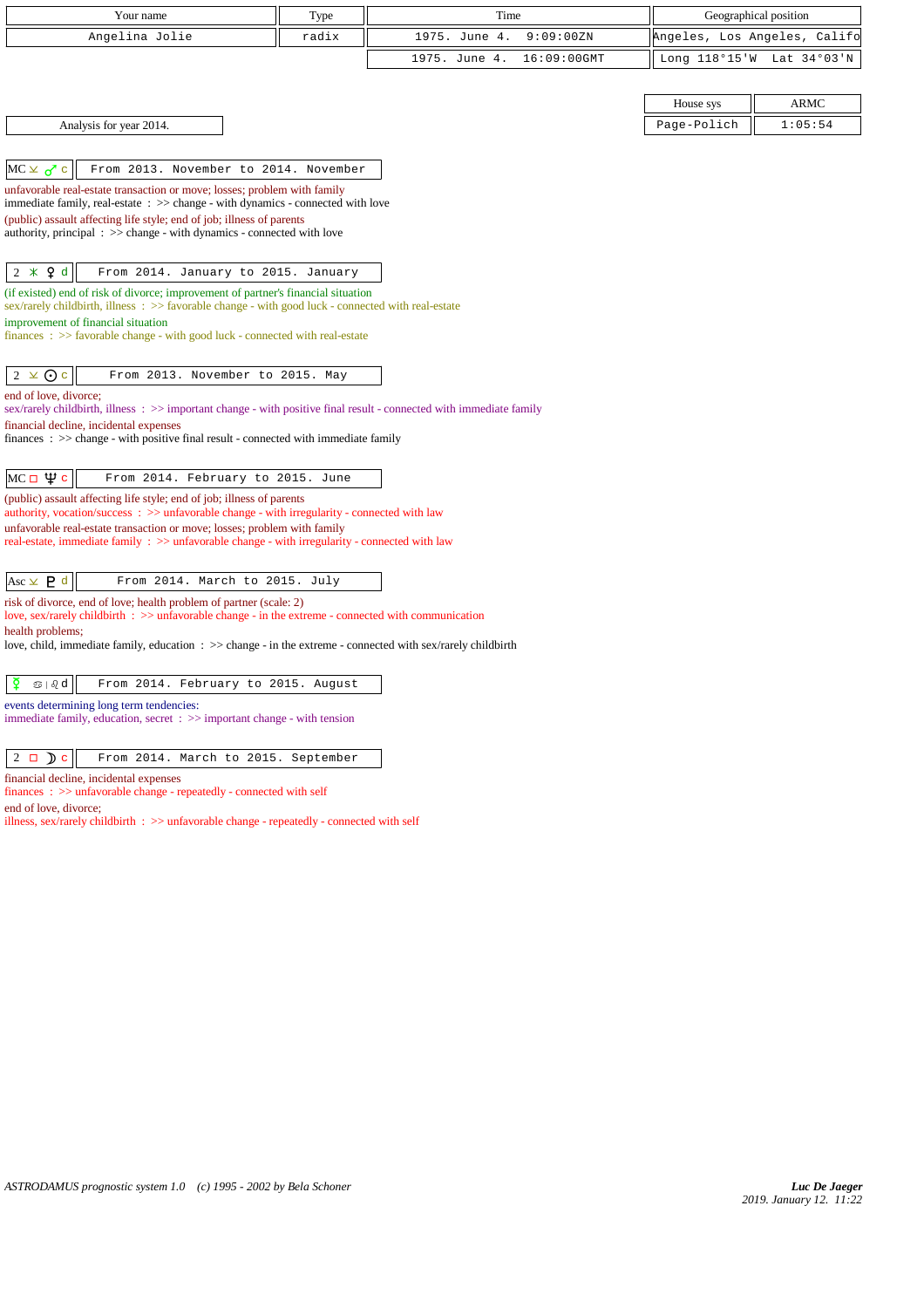| Your name      | Type  | Time                      | Geographical position                 |
|----------------|-------|---------------------------|---------------------------------------|
| Angelina Jolie | radix | 1975. June 4. 9:09:00ZN   | Angeles, Los Angeles, Califo          |
|                |       | 1975. June 4. 16:09:00GMT | $\parallel$ Long 118°15'W Lat 34°03'N |

| House sys   |  |
|-------------|--|
| Page-Polich |  |

Analysis for year 2015. Page-Polich 1:05:54

 $\begin{array}{|c|c|c|c|c|c|}\hline 2 & \times & \mathcal{B} & \mathcal{C} \end{array}$  From 2014. September to 2015. September

end of love, divorce; risk of accident or surgery, death/separation/divorce in immediate environment: (scale: 5) death/divorce, accident/damage : >> unfavorable change - unexpectedly - connected with partner/spouse financial decline, incidental expenses finances : >> change - unexpectedly - connected with death/divorce

 $\boxed{12 \times P d}$  From 2015. March to 2016. July

favorable change with job or illness

illness, work : >> favorable change - in the extreme - connected with love

beginning of secret love (or attempt); resolution of problems

secret, distant relatives :  $>$  favorable change - in the extreme - connected with love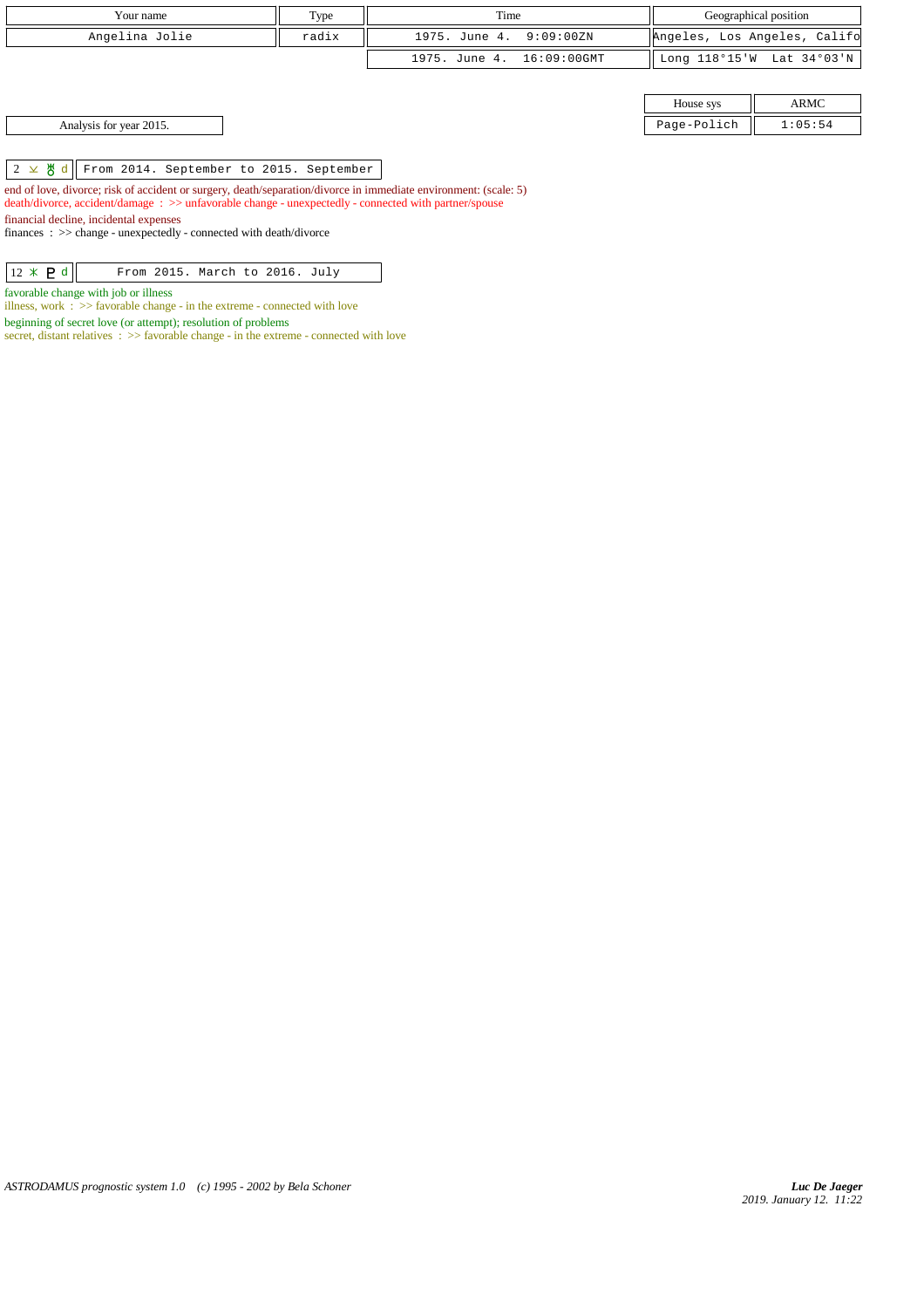| Your name      | Type  | Time<br>Geographical position |                              |
|----------------|-------|-------------------------------|------------------------------|
| Angelina Jolie | radix | 9:09:00ZN<br>1975. June 4.    | Angeles, Los Angeles, Califo |
|                |       | 16:09:00GMT<br>1975. June 4.  | Long 118°15'W Lat 34°03'N    |

| House sys   |  |  |
|-------------|--|--|
| Page-Polich |  |  |

Analysis for year 2016. Page-Polich 1:05:54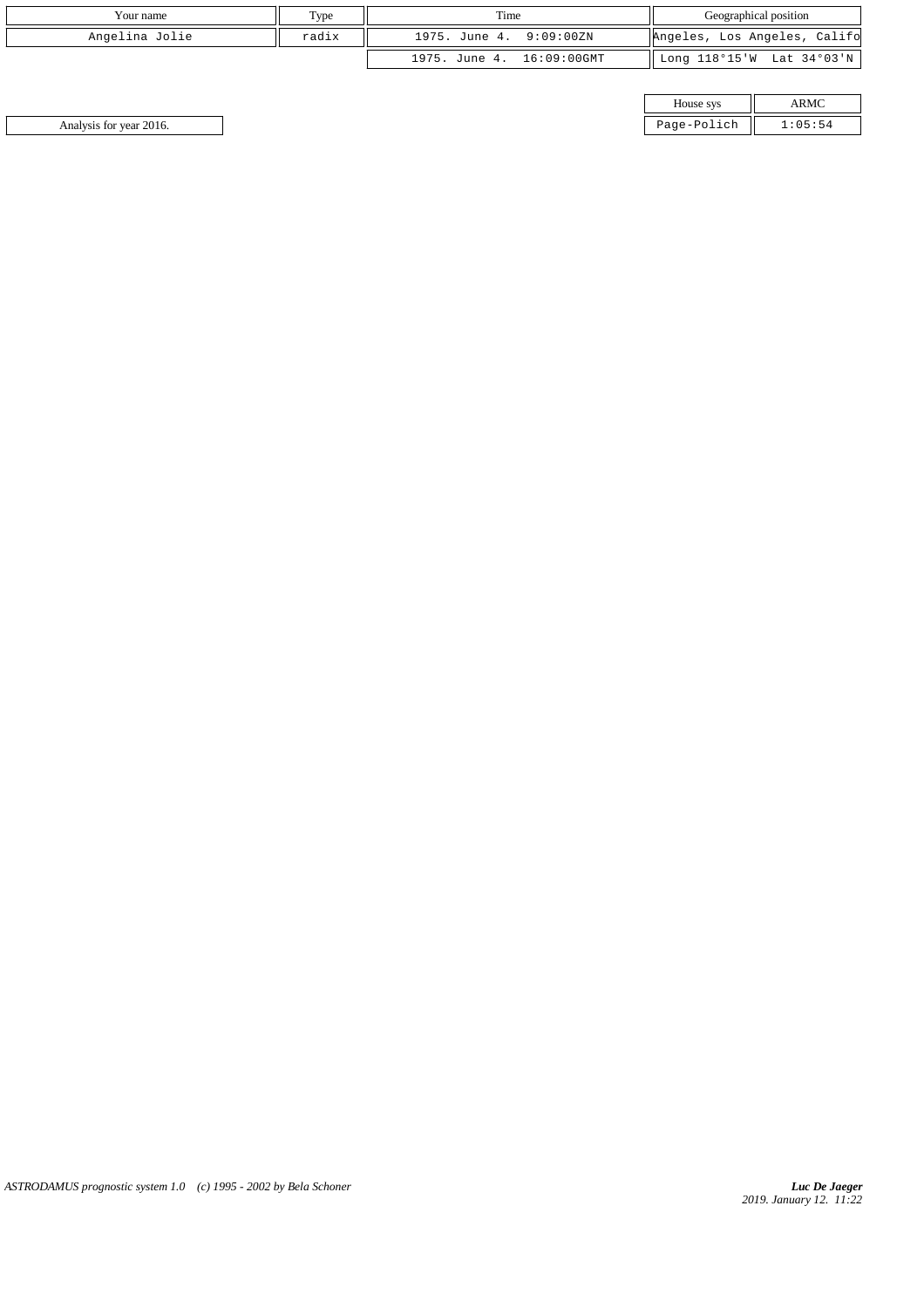| Your name                                                                                                                                                                   | Type  | Time                         | Geographical position        |             |
|-----------------------------------------------------------------------------------------------------------------------------------------------------------------------------|-------|------------------------------|------------------------------|-------------|
| Angelina Jolie                                                                                                                                                              | radix | 9:09:00ZN<br>1975. June 4.   | Angeles, Los Angeles, Califo |             |
|                                                                                                                                                                             |       | 1975. June 4.<br>16:09:00GMT | Long 118°15'W Lat 34°03'N    |             |
|                                                                                                                                                                             |       |                              |                              |             |
|                                                                                                                                                                             |       |                              | House sys                    | <b>ARMC</b> |
| Analysis for year 2017.                                                                                                                                                     |       |                              | Page-Polich                  | 1:05:54     |
|                                                                                                                                                                             |       |                              |                              |             |
| $11 \times Qc$<br>From 2016. May to 2017. November                                                                                                                          |       |                              |                              |             |
| beginning of love; joy with child; pleasantness<br>love, luck : >> favorable change - with positive final result - connected with immediate family                          |       |                              |                              |             |
| beginning of new friendship; desire(s), pleasantness                                                                                                                        |       |                              |                              |             |
| desire, friend(s) : $\gg$ favorable change - with positive final result - connected with immediate family                                                                   |       |                              |                              |             |
|                                                                                                                                                                             |       |                              |                              |             |
| $3 * P c$<br>From 2016. October to 2018. February<br>foreign travel; favorable law procedure                                                                                |       |                              |                              |             |
| law, authority : >> favorable change - in the extreme - connected with love                                                                                                 |       |                              |                              |             |
| joy with sibling; domestic travel or examination; favorable communication<br>communication, education $\Rightarrow$ favorable change - in the extreme - connected with love |       |                              |                              |             |
|                                                                                                                                                                             |       |                              |                              |             |
| $2 \Box \sigma$ <sup>c</sup><br>From 2016. December to 2017. December                                                                                                       |       |                              |                              |             |
| financial decline, incidental expenses                                                                                                                                      |       |                              |                              |             |
| $finances : \gg important change - with dynamics - connected with love$<br>end of love, divorce;                                                                            |       |                              |                              |             |
| sex/rarely childbirth, illness : >> important change - with dynamics - connected with love                                                                                  |       |                              |                              |             |
|                                                                                                                                                                             |       |                              |                              |             |
| $11 \times Dc$<br>From 2016. September to 2018. March                                                                                                                       |       |                              |                              |             |
| beginning of new friendship; desire(s), pleasantness<br>desire, friend(s) : $\gg$ important change - repeatedly - connected with self                                       |       |                              |                              |             |
| child, love: >> important change - repeatedly - connected with self                                                                                                         |       |                              |                              |             |
|                                                                                                                                                                             |       |                              |                              |             |
| $MC \times 9d$<br>From 2017. February to 2018. February<br>favorable real-estate transaction or move; joy with family                                                       |       |                              |                              |             |
| real-estate, immediate family: >> favorable change - with good luck - connected with child                                                                                  |       |                              |                              |             |
| improvement in life style; favorable change with job<br>immediate family, vocation/success: >> favorable change - with good luck - connected with real-estate               |       |                              |                              |             |
|                                                                                                                                                                             |       |                              |                              |             |
| Ψ<br>From 2016. December to 2018. June<br>$M \rvert \triangleq C$                                                                                                           |       |                              |                              |             |
| events determining long term tendencies:                                                                                                                                    |       |                              |                              |             |
| foreign countries, law, love, child $\Rightarrow$ important change - with irregularity                                                                                      |       |                              |                              |             |
| $\Psi$ c<br>2<br>大<br>From 2017. March to 2018. July                                                                                                                        |       |                              |                              |             |
| financial decline, incidental expenses                                                                                                                                      |       |                              |                              |             |
| $finances: \gg$ unfavorable change - with irregularity - connected with law                                                                                                 |       |                              |                              |             |
| end of love, divorce;<br>sex/rarely childbirth, illness : >> change - with irregularity - connected with law                                                                |       |                              |                              |             |
|                                                                                                                                                                             |       |                              |                              |             |
| $12 \times 4$ c<br>From 2017. May to 2018. May                                                                                                                              |       |                              |                              |             |
| health problems, (possible hospitalization); unfavorable change with job<br>illness, work $\Rightarrow$ >> unfavorable change - with great luck - connected with law        |       |                              |                              |             |
| problems; health problems, (possible hospitalization)                                                                                                                       |       |                              |                              |             |
| distant relatives, accident/damage : >> change - with great luck - connected with law                                                                                       |       |                              |                              |             |
| ちょ                                                                                                                                                                          |       |                              |                              |             |
| From 2017. April to 2018. August<br>$12 \times$<br>favorable change with job or illness                                                                                     |       |                              |                              |             |
|                                                                                                                                                                             |       |                              |                              |             |

distant relatives, illness : >> favorable change - with obstacles - connected with isolation beginning of secret love (or attempt); resolution of problems

isolation, distant relatives :  $\gg$  favorable change - with obstacles - connected with illness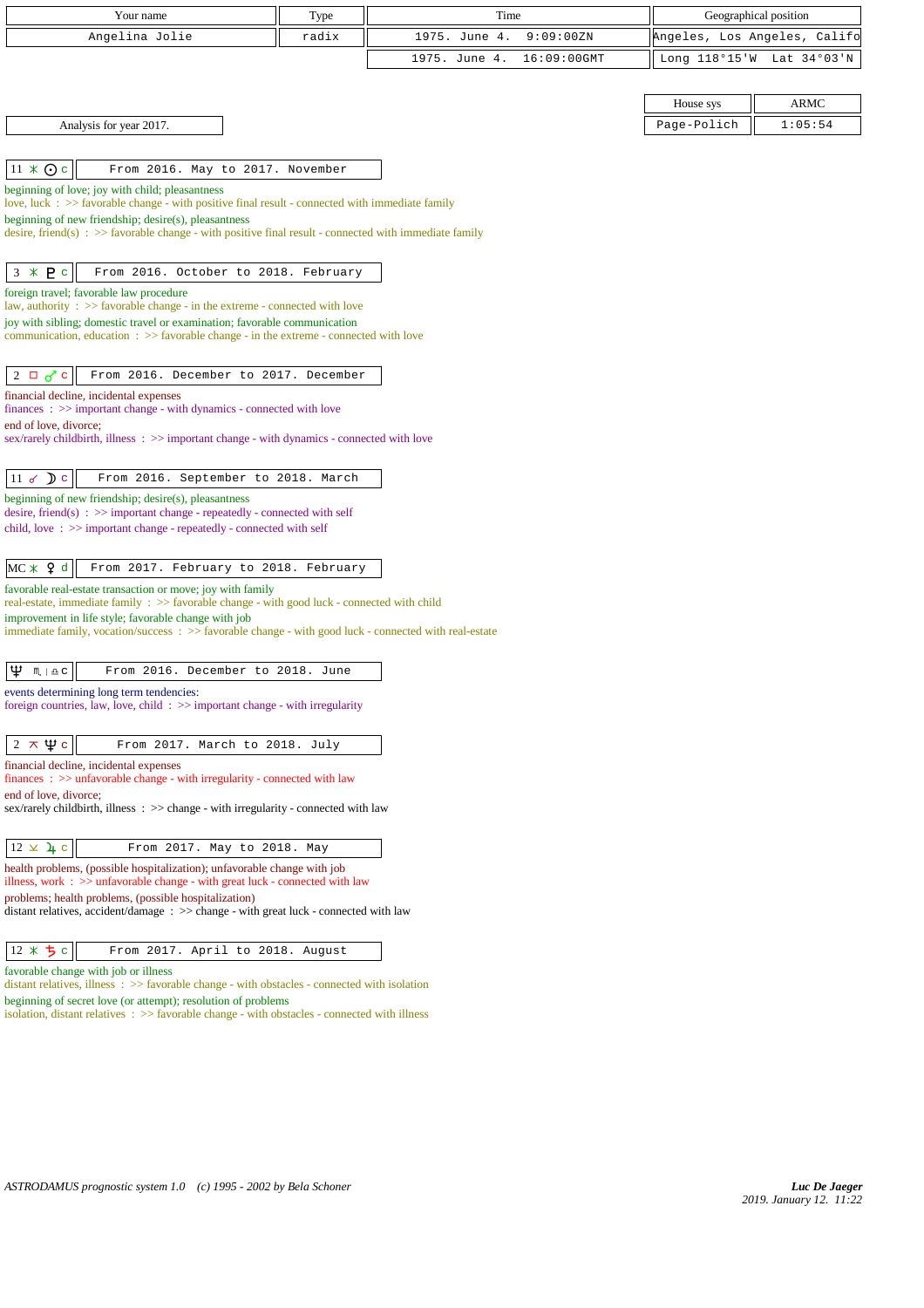| Your name                                                                                                                                                                                                                                                                                                                                                            | Type  | Time                                                                                                                                  | Geographical position        |             |
|----------------------------------------------------------------------------------------------------------------------------------------------------------------------------------------------------------------------------------------------------------------------------------------------------------------------------------------------------------------------|-------|---------------------------------------------------------------------------------------------------------------------------------------|------------------------------|-------------|
| Angelina Jolie                                                                                                                                                                                                                                                                                                                                                       | radix | 1975. June 4.<br>9:09:00ZN                                                                                                            | Angeles, Los Angeles, Califc |             |
|                                                                                                                                                                                                                                                                                                                                                                      |       | 1975. June 4.<br>16:09:00GMT                                                                                                          | Long 118°15'W                | Lat 34°03'N |
|                                                                                                                                                                                                                                                                                                                                                                      |       |                                                                                                                                       |                              |             |
|                                                                                                                                                                                                                                                                                                                                                                      |       |                                                                                                                                       | House sys                    | <b>ARMC</b> |
| Analysis for year 2018.                                                                                                                                                                                                                                                                                                                                              |       |                                                                                                                                       | Page-Polich                  | 1:05:54     |
|                                                                                                                                                                                                                                                                                                                                                                      |       |                                                                                                                                       |                              |             |
| $H \mid \mathfrak{m} \subset$<br>From 2017. April to 2018. October<br>$\sigma$                                                                                                                                                                                                                                                                                       |       |                                                                                                                                       |                              |             |
| events determining long term tendencies:<br>love, child, vocation/success, immediate family $\Rightarrow$ > important change - with dynamics                                                                                                                                                                                                                         |       |                                                                                                                                       |                              |             |
|                                                                                                                                                                                                                                                                                                                                                                      |       |                                                                                                                                       |                              |             |
| $MC \times$ 5 d<br>From 2017. October to 2018. October                                                                                                                                                                                                                                                                                                               |       |                                                                                                                                       |                              |             |
| (public) assault affecting life style; end of job; illness of parents<br>immediate family, authority: >> unfavorable change - unexpectedly - connected with death/divorce                                                                                                                                                                                            |       |                                                                                                                                       |                              |             |
| unfavorable real-estate transaction or move; losses; problem with family                                                                                                                                                                                                                                                                                             |       |                                                                                                                                       |                              |             |
| death/divorce, accident/damage : >> change - unexpectedly - connected with partner/spouse                                                                                                                                                                                                                                                                            |       |                                                                                                                                       |                              |             |
|                                                                                                                                                                                                                                                                                                                                                                      |       |                                                                                                                                       |                              |             |
| $MC \times P$ c<br>From 2018. January to 2019. May<br>(public) assault affecting life style; end of job; illness of parents                                                                                                                                                                                                                                          |       |                                                                                                                                       |                              |             |
| immediate family, authority $\therefore$ $\Rightarrow$ unfavorable change - in the extreme - connected with love                                                                                                                                                                                                                                                     |       |                                                                                                                                       |                              |             |
| unfavorable real-estate transaction or move; losses; problem with family<br>immediate family, real-estate $\therefore$ >> change - in the extreme - connected with love                                                                                                                                                                                              |       |                                                                                                                                       |                              |             |
|                                                                                                                                                                                                                                                                                                                                                                      |       |                                                                                                                                       |                              |             |
| Asc $\Box$ $\uparrow$ d<br>From 2018. April to 2019. August                                                                                                                                                                                                                                                                                                          |       |                                                                                                                                       |                              |             |
| health problems;                                                                                                                                                                                                                                                                                                                                                     |       |                                                                                                                                       |                              |             |
| foreign countries, law, love, child: $\gg$ unfavorable change - with irregularity - connected with luck<br>risk of divorce, end of love; health problem of partner (scale: 1)                                                                                                                                                                                        |       |                                                                                                                                       |                              |             |
| law, love: >> unfavorable change - with irregularity - connected with foreign countries                                                                                                                                                                                                                                                                              |       |                                                                                                                                       |                              |             |
|                                                                                                                                                                                                                                                                                                                                                                      |       |                                                                                                                                       |                              |             |
| Asc $\angle$ 4 c<br>From 2018. May to 2019. May<br>favorable change with marriage or partnership                                                                                                                                                                                                                                                                     |       |                                                                                                                                       |                              |             |
| law, education $\Rightarrow$ Solution $\Rightarrow$ Solution $\Rightarrow$ Solution $\Rightarrow$ Solution $\Rightarrow$ Solution $\Rightarrow$ Solution $\Rightarrow$ Solution $\Rightarrow$ Solution $\Rightarrow$ Solution $\Rightarrow$ Solution $\Rightarrow$ Solution $\Rightarrow$ Solution $\Rightarrow$ Solution $\Rightarrow$ Solution $\Rightarrow$ Solut |       |                                                                                                                                       |                              |             |
| favorable change related to self<br>work, illness, foreign countries, law $\Rightarrow$ > favorable change - with great luck - connected with authority                                                                                                                                                                                                              |       |                                                                                                                                       |                              |             |
|                                                                                                                                                                                                                                                                                                                                                                      |       |                                                                                                                                       |                              |             |
| Asc × ち c<br>From 2018. April to 2019. August                                                                                                                                                                                                                                                                                                                        |       |                                                                                                                                       |                              |             |
| risk of divorce, end of love; health problem of partner (scale: 10)                                                                                                                                                                                                                                                                                                  |       |                                                                                                                                       |                              |             |
| partner/spouse, publicity : >> unfavorable change - with obstacles - connected with death/divorce<br>health problems; risk of accident or surgery, death/separation/divorce in immediate environment: (scale: 10)                                                                                                                                                    |       |                                                                                                                                       |                              |             |
|                                                                                                                                                                                                                                                                                                                                                                      |       | partner/spouse, external environment, accident/damage, surgery, death/divorce : >> change - with obstacles - connected with isolation |                              |             |
|                                                                                                                                                                                                                                                                                                                                                                      |       |                                                                                                                                       |                              |             |
| $3 \square$ $9d$<br>From 2018. June to 2019. June<br>problem with sibling; unfavorable travel; poor school test result; unfavorable communication                                                                                                                                                                                                                    |       |                                                                                                                                       |                              |             |
| immediate family, education : >> unfavorable change - with good luck - connected with real-estate                                                                                                                                                                                                                                                                    |       |                                                                                                                                       |                              |             |

problem with law; unfavorable foreign travel; poor school test results

law, foreign countries : >> unfavorable change - with good luck - connected with real-estate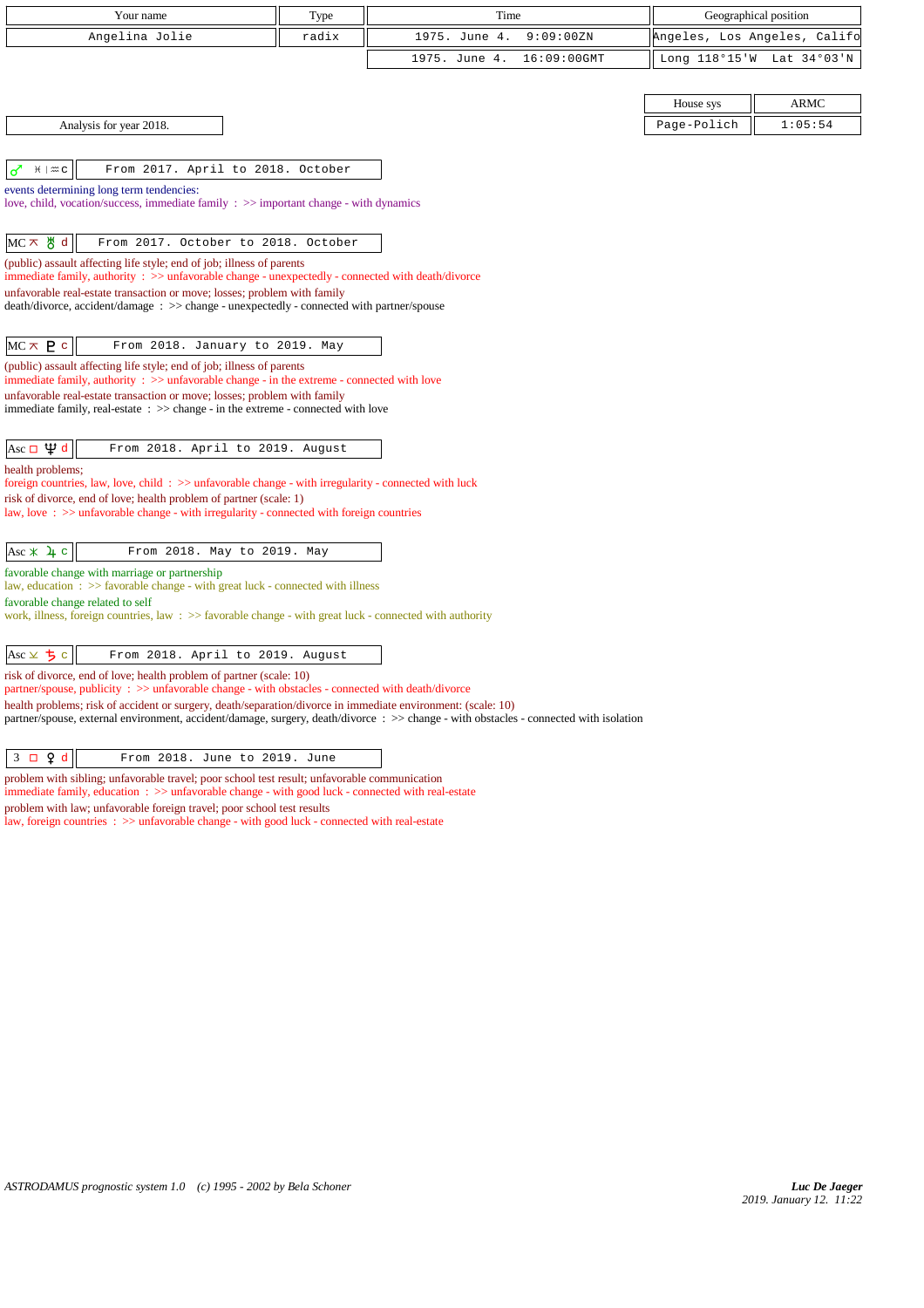| Your name      | Type  | Time<br>Geographical position |                              |
|----------------|-------|-------------------------------|------------------------------|
| Angelina Jolie | radix | 1975. June 4. 9:09:00ZN       | Angeles, Los Angeles, Califo |
|                |       | 1975. June 4. 16:09:00GMT     | Long 118°15'W Lat 34°03'N    |

| House sys |  |
|-----------|--|
|           |  |

Analysis for year 2019.

Asc  $\pi$   $\sigma$ <sup>d</sup> d From 2018. September to 2019. September

health problems;

love, child, vocation/success, immediate family : >> change - with dynamics - connected with authority

risk of divorce, end of love; health problem of partner (scale: 2)

love, sex/rarely childbirth : >> change - with dynamics - connected with authority

## $3 \times 8 d$  | From 2019. February to 2020. February

joy with sibling; domestic travel or examination; favorable communication immediate family, communication : >> important change - unexpectedly - connected with accident/damage law, authority : >> important change - unexpectedly - connected with accident/damage

| $12 \triangle \Psi d$<br>From 2019. April to 2020. August |  |
|-----------------------------------------------------------|--|
|-----------------------------------------------------------|--|

beginning of secret love (or attempt); resolution of problems

secret, distant relatives : >> favorable change - with irregularity - connected with law favorable change with job or illness

distant relatives, work : >> favorable change - with irregularity - connected with law

| $\vert$ 11<br>From 2019. June to 2020. |  |
|----------------------------------------|--|
|----------------------------------------|--|

beginning of new friendship; desire(s), pleasantness

desire, friend(s) : >> important change - with dynamics - connected with love love, sex/rarely childbirth :  $\gg$  important change - with dynamics - connected with authority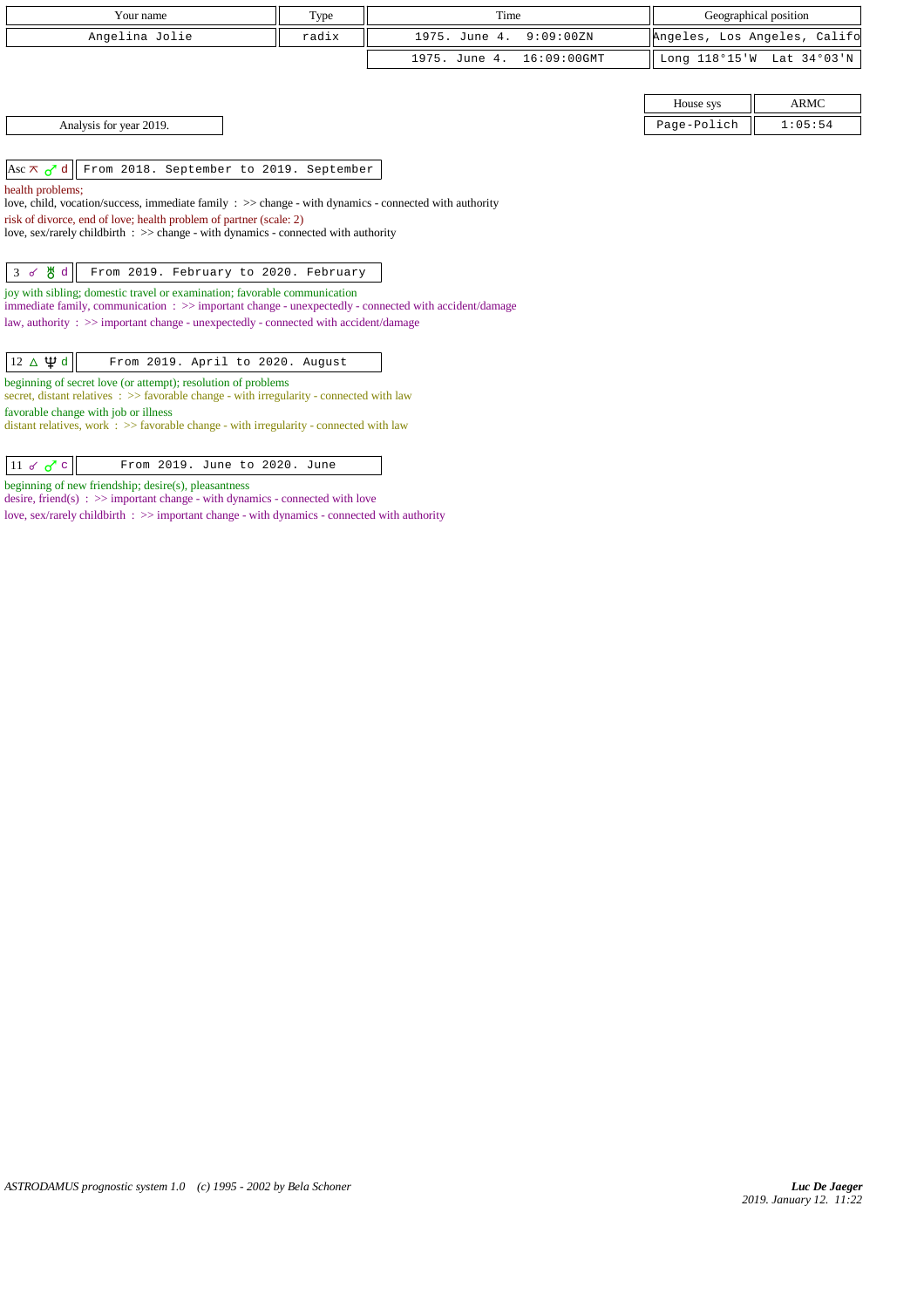| Your name                                                                                                                                   | Type  | Time                         | Geographical position        |                           |
|---------------------------------------------------------------------------------------------------------------------------------------------|-------|------------------------------|------------------------------|---------------------------|
| Angelina Jolie                                                                                                                              | radix | 1975. June 4.<br>9:09:00ZN   | Angeles, Los Angeles, Califo |                           |
|                                                                                                                                             |       | 1975. June 4.<br>16:09:00GMT |                              | Long 118°15'W Lat 34°03'N |
|                                                                                                                                             |       |                              |                              |                           |
|                                                                                                                                             |       |                              | House sys                    | <b>ARMC</b>               |
| Analysis for year 2020.                                                                                                                     |       |                              | Page-Polich                  | 1:05:54                   |
|                                                                                                                                             |       |                              |                              |                           |
| $\lambda$   II q<br>From 2019. April to 2020. October<br>$\mathbf{u}$                                                                       |       |                              |                              |                           |
| events determining long term tendencies:                                                                                                    |       |                              |                              |                           |
| work, illness, foreign countries, law : >> important change - with great luck                                                               |       |                              |                              |                           |
| ち<br>$Q + \mathfrak{m}$ d<br>From 2019. April to 2020. October                                                                              |       |                              |                              |                           |
| events determining long term tendencies:                                                                                                    |       |                              |                              |                           |
| partner/spouse, external environment, accident/damage, surgery, death/divorce: >> important change - with obstacles                         |       |                              |                              |                           |
|                                                                                                                                             |       |                              |                              |                           |
| $12 \triangle \sigma d$<br>From 2019. October to 2020. October                                                                              |       |                              |                              |                           |
| beginning of secret love (or attempt); resolution of problems                                                                               |       |                              |                              |                           |
| distant relatives, secret : >> favorable change - with dynamics - connected with love<br>favorable change with job or illness               |       |                              |                              |                           |
| illness, work : >> favorable change - with dynamics - connected with love                                                                   |       |                              |                              |                           |
|                                                                                                                                             |       |                              |                              |                           |
| $11 \Delta \Psi c$<br>From 2019. October to 2021. February                                                                                  |       |                              |                              |                           |
| beginning of new friendship; desire(s), pleasantness<br>desire, friend(s) : $\gg$ favorable change - with irregularity - connected with law |       |                              |                              |                           |
| beginning of love; joy with child; pleasantness                                                                                             |       |                              |                              |                           |
| luck, love: >> favorable change - with irregularity - connected with law                                                                    |       |                              |                              |                           |
|                                                                                                                                             |       |                              |                              |                           |
| From 2019. July to 2021. July<br>⊅<br>$H \mid \mathfrak{m}$ C                                                                               |       |                              |                              |                           |
| events determining long term tendencies:<br>important life events, foreign countries, law $\Rightarrow$ important change - repeatedly       |       |                              |                              |                           |
|                                                                                                                                             |       |                              |                              |                           |
| $11 \square$ <b>P</b> d<br>From 2020. February to 2021. June                                                                                |       |                              |                              |                           |
| separation from friends; desires are fulfilled with great difficulties                                                                      |       |                              |                              |                           |
| desire, friend(s) : $\gg$ unfavorable change - in the extreme - connected with love                                                         |       |                              |                              |                           |
| gynecology problem; end of love; problem with child; unpleasantness                                                                         |       |                              |                              |                           |

love, sex/rarely childbirth : >> unfavorable change - in the extreme - connected with communication

0 8 | Yc | From 2019. December to 2021. December

events determining long term tendencies:

finances, desire, friend(s) :  $\gg$  important change - with positive final result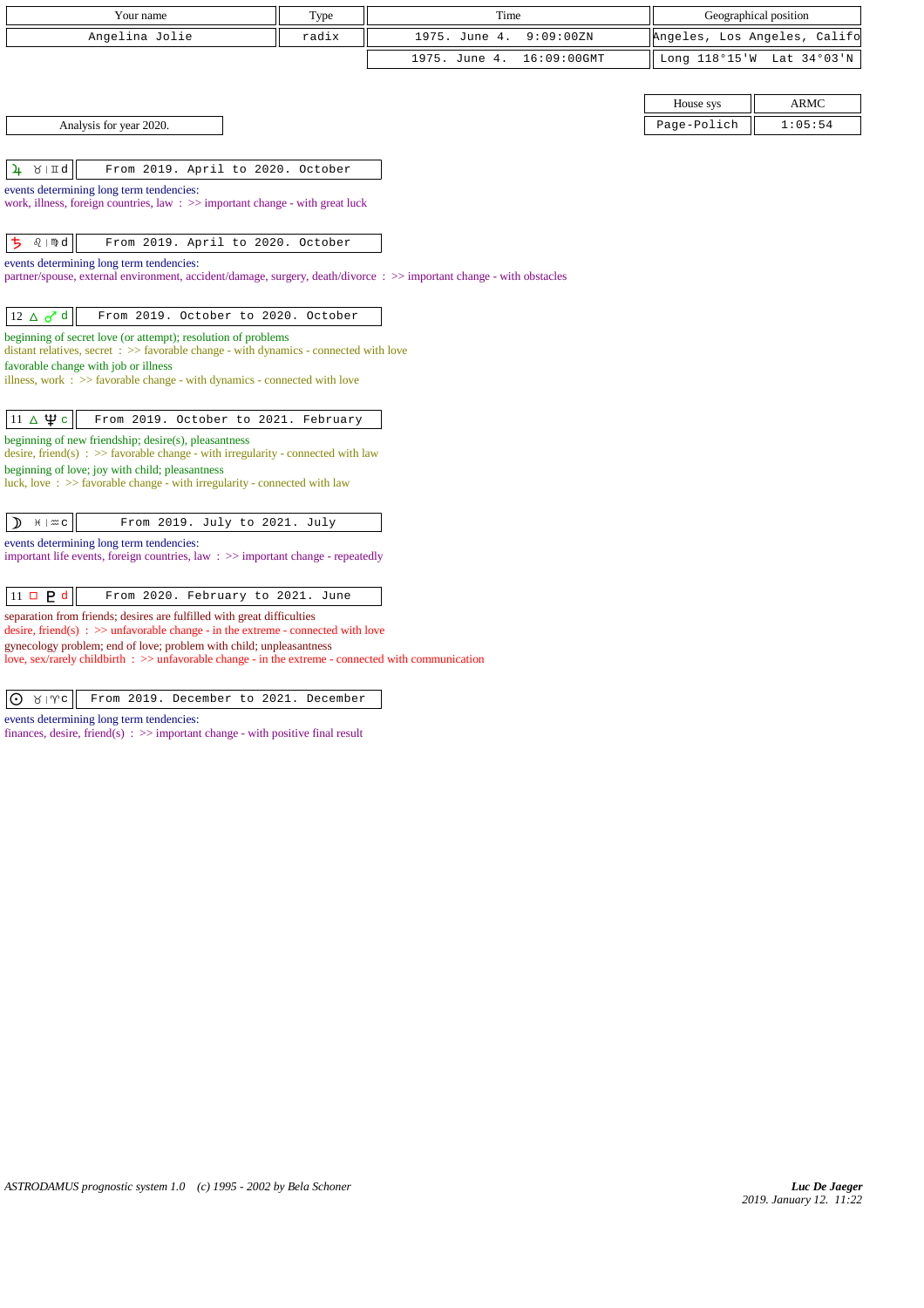| Your name                                                                                                                      | Type  | Time                         | Geographical position |                              |
|--------------------------------------------------------------------------------------------------------------------------------|-------|------------------------------|-----------------------|------------------------------|
| Angelina Jolie                                                                                                                 | radix | 1975. June 4.<br>9:09:00ZN   |                       | Angeles, Los Angeles, Califo |
|                                                                                                                                |       | 16:09:00GMT<br>1975. June 4. |                       | Long 118°15'W Lat 34°03'N    |
|                                                                                                                                |       |                              |                       |                              |
|                                                                                                                                |       |                              | House sys             | <b>ARMC</b>                  |
| Analysis for year 2021.                                                                                                        |       |                              | Page-Polich           | 1:05:54                      |
|                                                                                                                                |       |                              |                       |                              |
| Asc $\pi$ d<br>From 2020. December to 2022. June                                                                               |       |                              |                       |                              |
| health problems;<br>important life events, foreign countries, law: $\gg$ unfavorable change - repeatedly - connected with self |       |                              |                       |                              |

risk of divorce, end of love; health problem of partner (scale: 1)

law, publicity : >> change - repeatedly - connected with self

 $\boxed{2 \Box \underline{P} c}$  From 2021. February to 2022. June

financial decline, incidental expenses

finances :  $\gg$  unfavorable change - in the extreme - connected with love

end of love, divorce;

sex/rarely childbirth, illness : >> unfavorable change - in the extreme - connected with love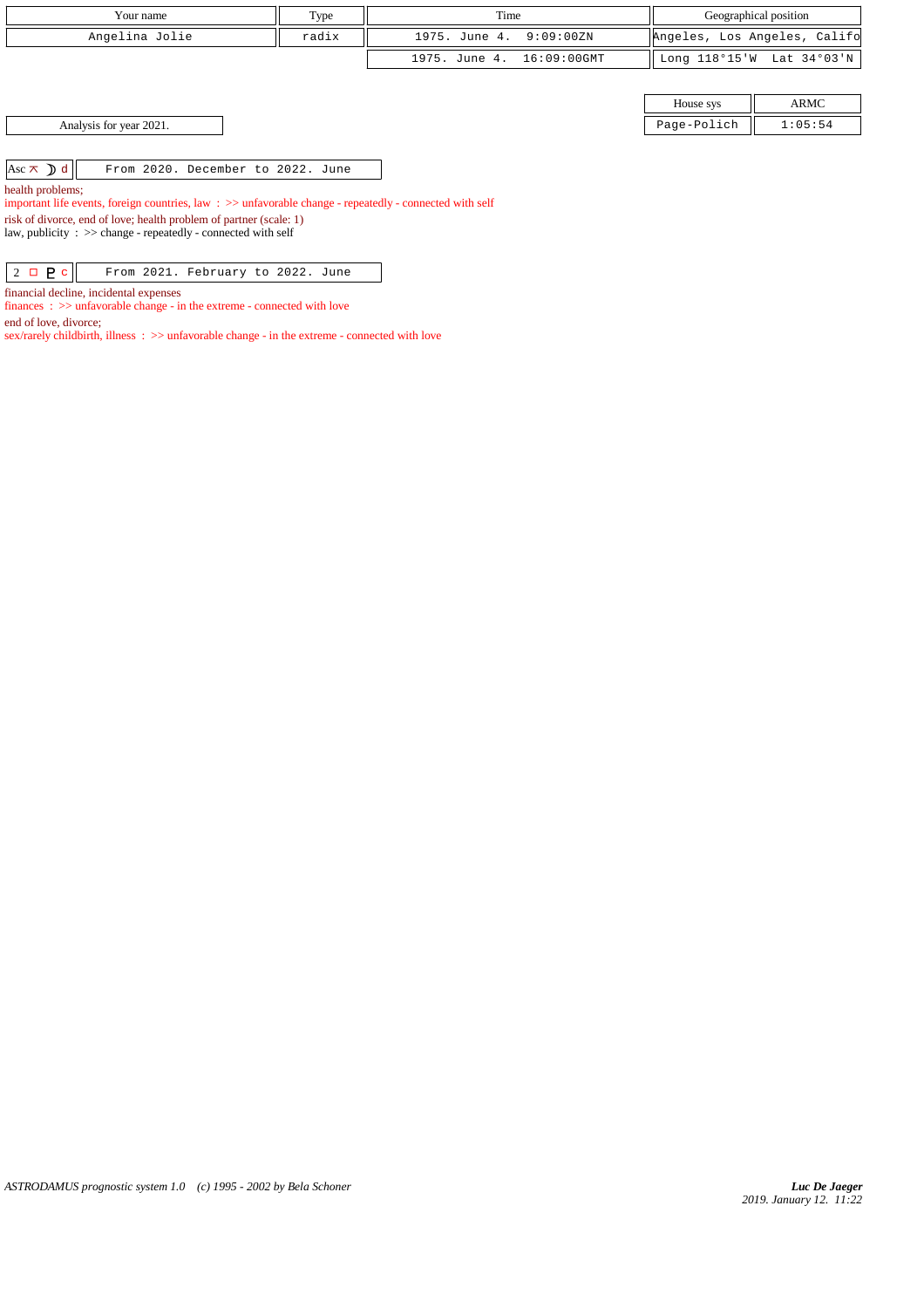| Your name                                                                                                                                                         | Type  | Time                         | Geographical position        |             |
|-------------------------------------------------------------------------------------------------------------------------------------------------------------------|-------|------------------------------|------------------------------|-------------|
| Angelina Jolie                                                                                                                                                    | radix | 1975. June 4.<br>9:09:00ZN   | Angeles, Los Angeles, Califo |             |
|                                                                                                                                                                   |       | 1975. June 4.<br>16:09:00GMT | Long 118°15'W Lat 34°03'N    |             |
|                                                                                                                                                                   |       |                              |                              |             |
|                                                                                                                                                                   |       |                              | House sys                    | <b>ARMC</b> |
| Analysis for year 2022.                                                                                                                                           |       |                              | Page-Polich                  | 1:05:54     |
|                                                                                                                                                                   |       |                              |                              |             |
| $12 \times 0$ c<br>From 2021. April to 2022. October                                                                                                              |       |                              |                              |             |
| health problems, (no hospitalization); unfavorable change with job                                                                                                |       |                              |                              |             |
| work, illness $\Rightarrow$ >> important change - with positive final result - connected with immediate family<br>problems; health problems, (no hospitalization) |       |                              |                              |             |
| secret, distant relatives $\therefore$ > change - with positive final result - connected with administration                                                      |       |                              |                              |             |
|                                                                                                                                                                   |       |                              |                              |             |
| Asc $\Box$ $\odot$ d<br>From 2021. May to 2022. November                                                                                                          |       |                              |                              |             |
| health problems;<br>finances, desire, friend(s) : $\gg$ important change - with positive final result - connected with immediate family                           |       |                              |                              |             |
| risk of divorce, end of love; health problem of partner (scale: 0)                                                                                                |       |                              |                              |             |
| partner/spouse, education: >> important change - with positive final result - connected with immediate family                                                     |       |                              |                              |             |
|                                                                                                                                                                   |       |                              |                              |             |
| $12 \times D$ c<br>From 2021. August to 2023. February                                                                                                            |       |                              |                              |             |
| health problems, (no hospitalization); unfavorable change with job<br>illness, work $\Rightarrow$ >> unfavorable change - repeatedly - connected with self        |       |                              |                              |             |
| problems; health problems, (no hospitalization)<br>distant relatives, secret : >> change - repeatedly - connected with self                                       |       |                              |                              |             |

 $\boxed{12 \Delta \mathbf{D} d}$  From 2021. December to 2023. June

resolution of problems

distant relatives, secret : >> favorable change - repeatedly - connected with self favorable change with job or illness

illness, work : >> favorable change - repeatedly - connected with self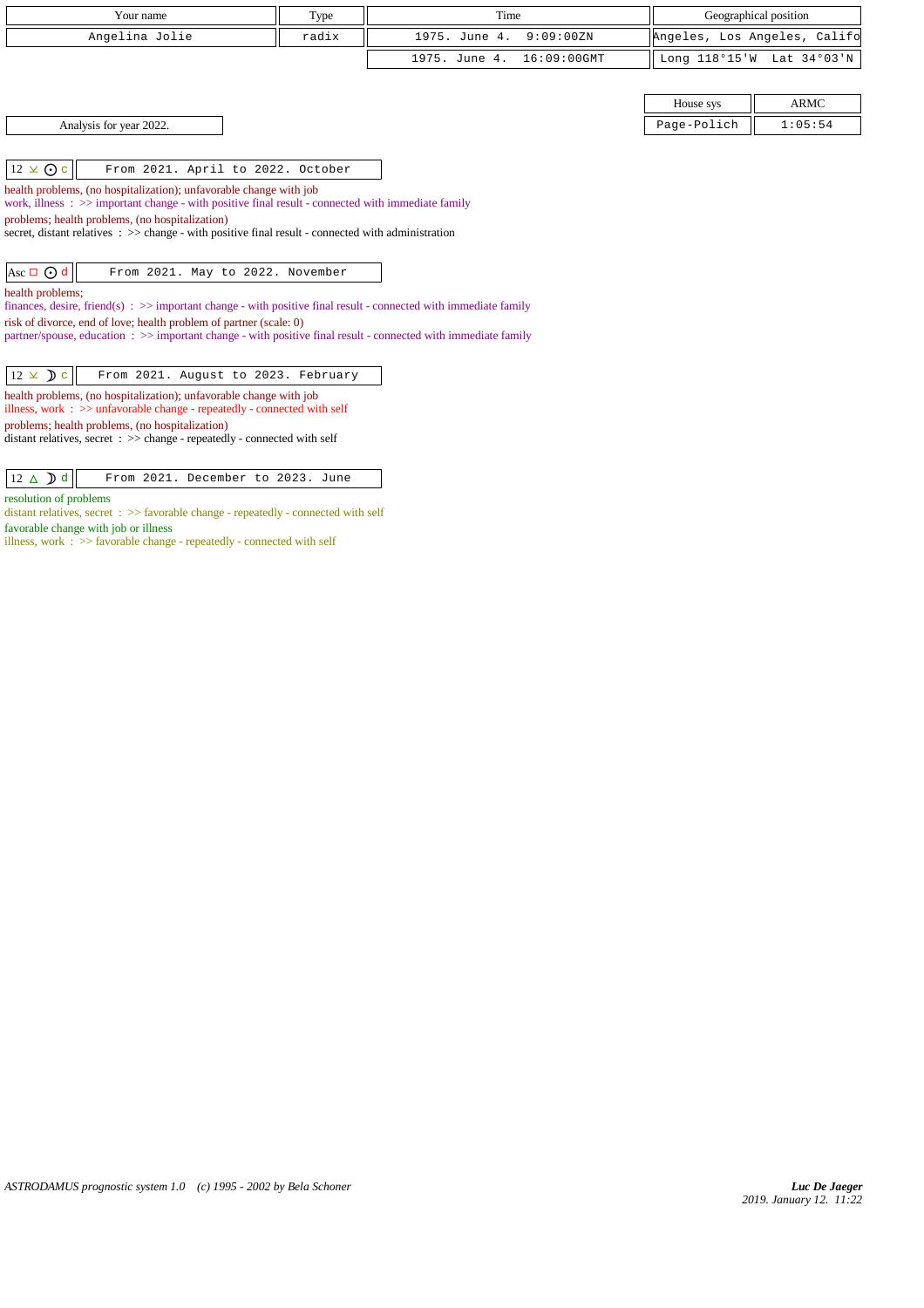| Your name                                                                                                                                       | Type  | Time                         | Geographical position        |             |
|-------------------------------------------------------------------------------------------------------------------------------------------------|-------|------------------------------|------------------------------|-------------|
| Angelina Jolie                                                                                                                                  | radix | 1975. June 4.<br>9:09:00ZN   | Angeles, Los Angeles, Califo |             |
|                                                                                                                                                 |       | 16:09:00GMT<br>1975. June 4. | Long 118°15'W Lat 34°03'N    |             |
|                                                                                                                                                 |       |                              |                              |             |
|                                                                                                                                                 |       |                              | House sys                    | <b>ARMC</b> |
| Analysis for year 2023.                                                                                                                         |       |                              | Page-Polich                  | 1:05:54     |
|                                                                                                                                                 |       |                              |                              |             |
| Asc of $\odot$ c<br>From 2022. April to 2023. October                                                                                           |       |                              |                              |             |
| favorable change related to self                                                                                                                |       |                              |                              |             |
| finances, desire, friend(s) $\Rightarrow$ >> important change - with positive final result - connected with immediate family                    |       |                              |                              |             |
| partner/spouse, education : >> important change - with positive final result - connected with immediate family                                  |       |                              |                              |             |
| $12 \times Qd$<br>From 2022. May to 2023. November                                                                                              |       |                              |                              |             |
| favorable change with job or illness                                                                                                            |       |                              |                              |             |
| work, illness : >> favorable change - with positive final result - connected with immediate family                                              |       |                              |                              |             |
| resolution of problems<br>secret, distant relatives $\Rightarrow$ favorable change - with positive final result - connected with administration |       |                              |                              |             |
|                                                                                                                                                 |       |                              |                              |             |
| $2d$ $\leq$ $2d$<br>From 2022. August to 2023. December                                                                                         |       |                              |                              |             |
| improvement of financial situation                                                                                                              |       |                              |                              |             |
| finances : $\gg$ important change - in the extreme - connected with love                                                                        |       |                              |                              |             |
| $sex/rarely childbirth$ , illness : $\gg$ important change - in the extreme - connected with love                                               |       |                              |                              |             |
|                                                                                                                                                 |       |                              |                              |             |

 $\begin{array}{|l|} \hline \end{array}$  Asc  $\mathcal{R}$   $\mathcal{L}$  From 2022. August to 2024. February

favorable change with marriage or partnership

law, publicity : >> favorable change - repeatedly - connected with self

favorable change related to self

important life events, foreign countries, law : >> favorable change - repeatedly - connected with self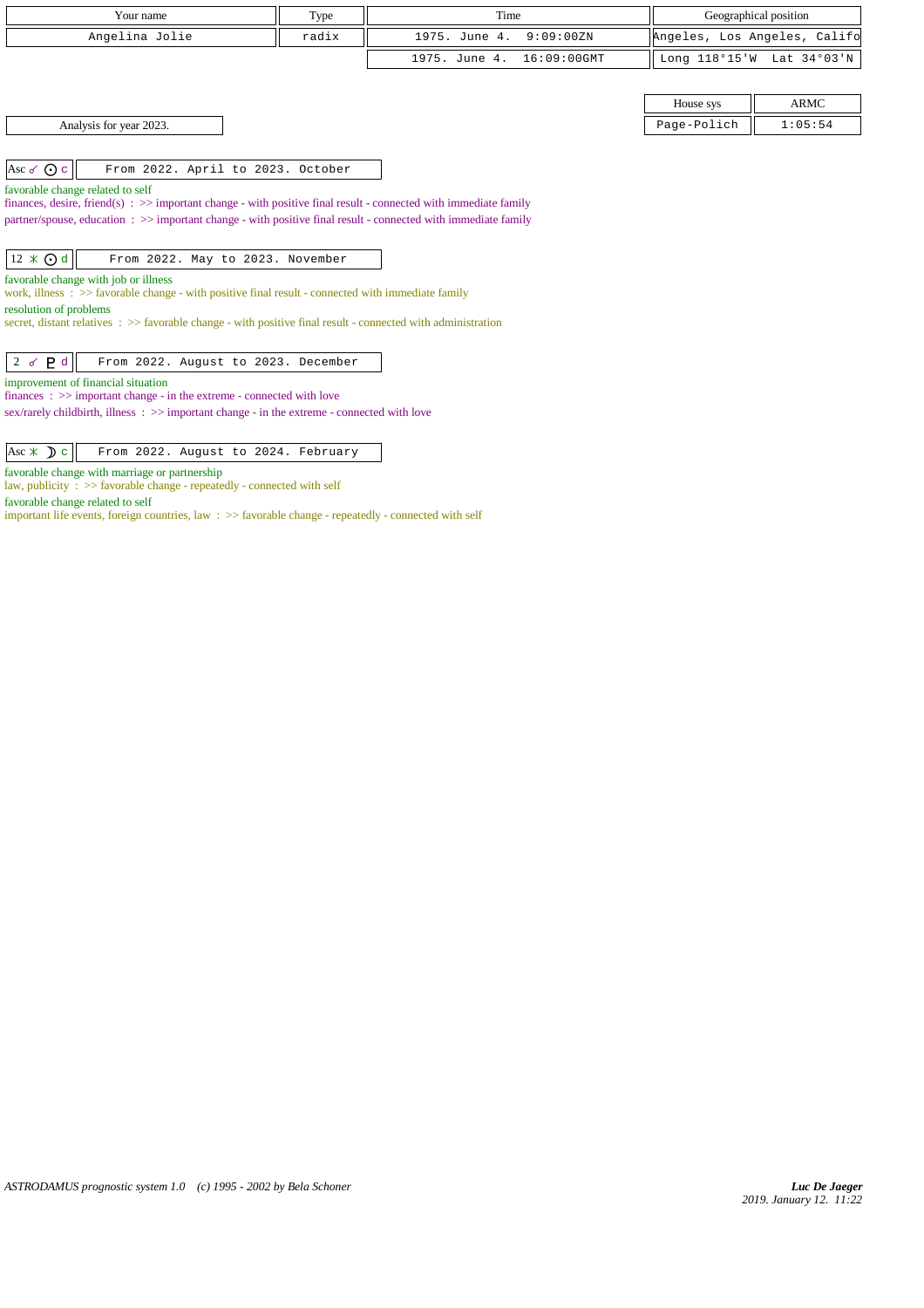| Your name                                                                                                                             | Type  | Time                       |             | Geographical position        |         |
|---------------------------------------------------------------------------------------------------------------------------------------|-------|----------------------------|-------------|------------------------------|---------|
| Angelina Jolie                                                                                                                        | radix | 1975. June 4.<br>9:09:00ZN |             | Angeles, Los Angeles, Califo |         |
|                                                                                                                                       |       | 1975. June 4.              | 16:09:00GMT | Long 118°15'W Lat 34°03'N    |         |
|                                                                                                                                       |       |                            |             |                              |         |
|                                                                                                                                       |       |                            |             | House sys                    | ARMC    |
| Analysis for year 2024.                                                                                                               |       |                            |             | Page-Polich                  | 1:05:54 |
|                                                                                                                                       |       |                            |             |                              |         |
| $\odot$<br>$\mathbb{S} \mid \mathcal{Q}$ d<br>From 2023. March to 2025. March                                                         |       |                            |             |                              |         |
| events determining long term tendencies:                                                                                              |       |                            |             |                              |         |
| finances, desire, friend(s) $\Rightarrow$ >> important change - with positive final result                                            |       |                            |             |                              |         |
| $11 \times P c$<br>From 2023. September to 2025. January                                                                              |       |                            |             |                              |         |
| beginning of love; joy with child; pleasantness                                                                                       |       |                            |             |                              |         |
| love, sex/rarely childbirth $\Rightarrow$ important change - in the extreme - connected with communication                            |       |                            |             |                              |         |
| desire, friend(s) : $\gg$ important change - in the extreme - connected with love                                                     |       |                            |             |                              |         |
|                                                                                                                                       |       |                            |             |                              |         |
| $\lambda$   $\pi q$  <br>From 2023. August to 2025. August<br>$\mathcal{D}$                                                           |       |                            |             |                              |         |
| events determining long term tendencies:<br>important life events, foreign countries, law $\Rightarrow$ important change - repeatedly |       |                            |             |                              |         |

 $\boxed{11 \times \Psi d}$  From 2024. March to 2025. July separation from friends; desires are fulfilled with great difficulties

gynecology problem; end of love; problem with child; unpleasantness luck, love  $\therefore$  >> change - with irregularity - connected with law

 $12 \times 2^7$  c From 2024. May to 2025. May health problems, (no hospitalization); unfavorable change with job illness, work : >> change - with dynamics - connected with love

desire, friend(s) :  $\gg$  unfavorable change - with irregularity - connected with law

beginning of secret love (or attempt); problems; health problems, (no hospitalization) distant relatives, secret : >> change - with dynamics - connected with love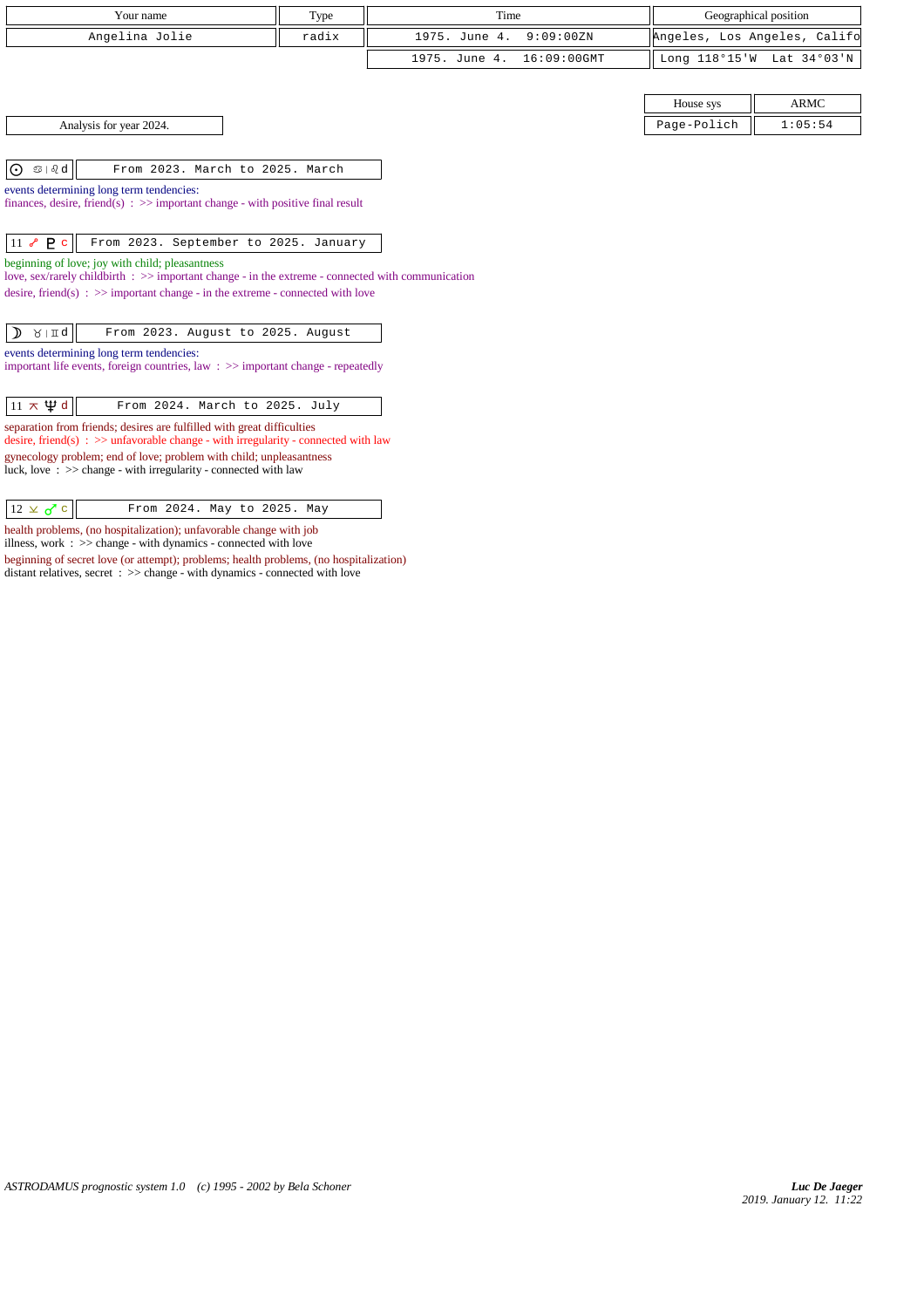| Your name                                                                                                                                                                         | Type  | Time                         | Geographical position        |             |
|-----------------------------------------------------------------------------------------------------------------------------------------------------------------------------------|-------|------------------------------|------------------------------|-------------|
| Angelina Jolie                                                                                                                                                                    | radix | 1975. June 4.<br>9:09:00ZN   | Angeles, Los Angeles, Califo |             |
|                                                                                                                                                                                   |       | 1975. June 4.<br>16:09:00GMT | Long 118°15'W Lat 34°03'N    |             |
|                                                                                                                                                                                   |       |                              |                              |             |
|                                                                                                                                                                                   |       |                              | House sys                    | <b>ARMC</b> |
| Analysis for year 2025.                                                                                                                                                           |       |                              | Page-Polich                  | 1:05:54     |
|                                                                                                                                                                                   |       |                              |                              |             |
| ち<br>From 2024. April to 2025. October<br>II   Xc                                                                                                                                 |       |                              |                              |             |
| events determining long term tendencies:<br>partner/spouse, external environment, accident/damage, surgery, death/divorce: >> important change - with obstacles                   |       |                              |                              |             |
|                                                                                                                                                                                   |       |                              |                              |             |
| From 2024. May to 2025. November<br>4<br>$H \mid \mathfrak{m} \subset$                                                                                                            |       |                              |                              |             |
| events determining long term tendencies:                                                                                                                                          |       |                              |                              |             |
| work, illness, foreign countries, law $\Rightarrow$ important change - with great luck                                                                                            |       |                              |                              |             |
| 11 $\Box$ $\sigma$ <sup>7</sup> d   From 2024. September to 2025. September                                                                                                       |       |                              |                              |             |
| separation from friends; desires are fulfilled with great difficulties                                                                                                            |       |                              |                              |             |
| desire, friend(s) : $\gg$ important change - with dynamics - connected with love                                                                                                  |       |                              |                              |             |
| gynecology problem; end of love; problem with child; unpleasantness<br>love, sex/rarely childbirth : >> important change - with dynamics - connected with authority               |       |                              |                              |             |
|                                                                                                                                                                                   |       |                              |                              |             |
| $12 \times \Psi$ c<br>From 2024. September to 2026. January                                                                                                                       |       |                              |                              |             |
| beginning of secret love (or attempt); problems; health problems, (no hospitalization)                                                                                            |       |                              |                              |             |
| secret, distant relatives : >> unfavorable change - with irregularity - connected with law                                                                                        |       |                              |                              |             |
| health problems, (no hospitalization); unfavorable change with job<br>distant relatives, work $\Rightarrow$ >> change - with irregularity - connected with law                    |       |                              |                              |             |
|                                                                                                                                                                                   |       |                              |                              |             |
| $3 \Box \text{g} c$<br>From 2025. January to 2026. January                                                                                                                        |       |                              |                              |             |
| problem with sibling; unfavorable travel; poor school test result; unfavorable communication                                                                                      |       |                              |                              |             |
| immediate family, communication : >> unfavorable change - unexpectedly - connected with accident/damage<br>problem with law; unfavorable foreign travel; poor school test results |       |                              |                              |             |
| law, authority : $\gg$ unfavorable change - unexpectedly - connected with accident/damage                                                                                         |       |                              |                              |             |

| $ $ Asc $\angle \sim$ $\sim$ $ $ |  | From 2025. May to 2026. May |  |  |  |  |  |
|----------------------------------|--|-----------------------------|--|--|--|--|--|
|----------------------------------|--|-----------------------------|--|--|--|--|--|

favorable change with marriage or partnership

love, sex/rarely childbirth : >> favorable change - with dynamics - connected with authority

favorable change related to self love, child, vocation/success, immediate family : >> favorable change - with dynamics - connected with authority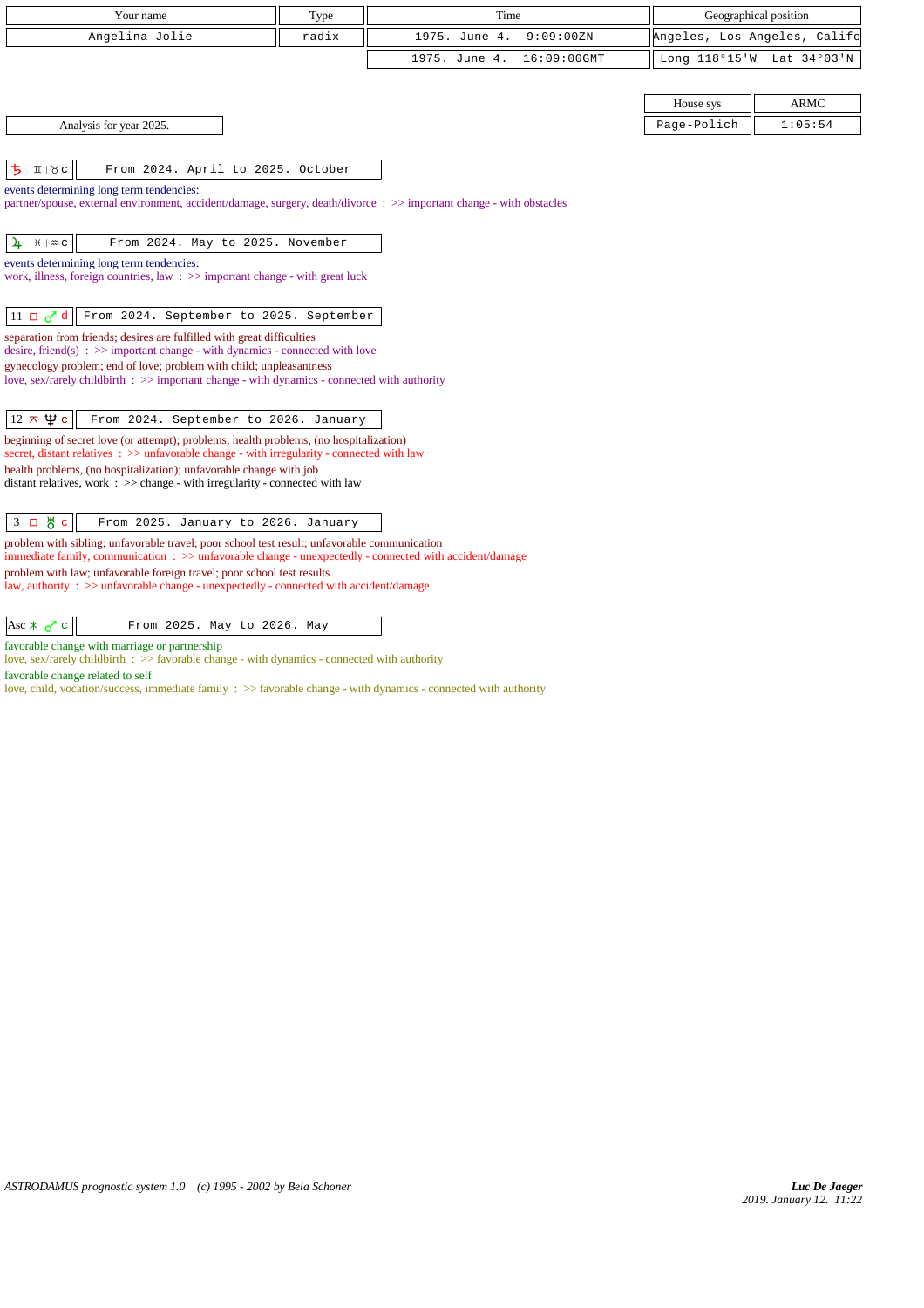| Your name                                                                                                                                                                                                                | Type  | Time                         | Geographical position        |             |  |  |
|--------------------------------------------------------------------------------------------------------------------------------------------------------------------------------------------------------------------------|-------|------------------------------|------------------------------|-------------|--|--|
| Angelina Jolie                                                                                                                                                                                                           | radix | 1975. June 4.<br>9:09:00ZN   | Angeles, Los Angeles, Califo |             |  |  |
|                                                                                                                                                                                                                          |       | 1975. June 4.<br>16:09:00GMT | Long 118°15'W Lat 34°03'N    |             |  |  |
|                                                                                                                                                                                                                          |       |                              |                              |             |  |  |
|                                                                                                                                                                                                                          |       |                              | House sys                    | <b>ARMC</b> |  |  |
| Analysis for year 2026.                                                                                                                                                                                                  |       |                              | Page-Polich                  | 1:05:54     |  |  |
|                                                                                                                                                                                                                          |       |                              |                              |             |  |  |
| $Q_{\rm c}$<br>From 2025. September to 2026. September<br>3 <sub>0</sub>                                                                                                                                                 |       |                              |                              |             |  |  |
| joy with sibling; domestic travel or examination; favorable communication                                                                                                                                                |       |                              |                              |             |  |  |
| immediate family, education : >> important change - with good luck - connected with real-estate<br>law, foreign countries : >> important change - with good luck - connected with real-estate                            |       |                              |                              |             |  |  |
|                                                                                                                                                                                                                          |       |                              |                              |             |  |  |
| $Asc \times 5d$<br>From 2025. August to 2026. December                                                                                                                                                                   |       |                              |                              |             |  |  |
| favorable change with marriage or partnership                                                                                                                                                                            |       |                              |                              |             |  |  |
| partner/spouse, publicity : $\gg$ favorable change - with obstacles - connected with isolation                                                                                                                           |       |                              |                              |             |  |  |
| favorable change related to self<br>partner/spouse, external environment : >> favorable change - with obstacles - connected with isolation                                                                               |       |                              |                              |             |  |  |
|                                                                                                                                                                                                                          |       |                              |                              |             |  |  |
| Asc $\pi$ 4 d<br>From 2025. October to 2026. October                                                                                                                                                                     |       |                              |                              |             |  |  |
| health problems; risk of accident or surgery, death/separation/divorce in immediate environment: (scale: 4)<br>work, illness, foreign countries, law: >> unfavorable change - with great luck - connected with authority |       |                              |                              |             |  |  |
| risk of divorce, end of love; health problem of partner (scale: 4)                                                                                                                                                       |       |                              |                              |             |  |  |
| law, education : >> change - with great luck - connected with illness                                                                                                                                                    |       |                              |                              |             |  |  |
|                                                                                                                                                                                                                          |       |                              |                              |             |  |  |
| Asc $\sqrt{4}$ $\sigma$<br>From 2025. September to 2027. January                                                                                                                                                         |       |                              |                              |             |  |  |
| favorable change with marriage or partnership<br>law, love: $\gg$ important change - with irregularity - connected with foreign countries                                                                                |       |                              |                              |             |  |  |
| foreign countries, law, love, child: >> important change - with irregularity - connected with luck                                                                                                                       |       |                              |                              |             |  |  |
|                                                                                                                                                                                                                          |       |                              |                              |             |  |  |
| From 2025. September to 2027. January<br>$MC \triangle \bigtriangledown$ d                                                                                                                                               |       |                              |                              |             |  |  |
| improvement in life style; favorable change with job                                                                                                                                                                     |       |                              |                              |             |  |  |
| immediate family, authority $\therefore$ >> favorable change - in the extreme - connected with love<br>favorable real-estate transaction or move; joy with family                                                        |       |                              |                              |             |  |  |
| immediate family, real-estate $\Rightarrow$ favorable change - in the extreme - connected with love                                                                                                                      |       |                              |                              |             |  |  |
|                                                                                                                                                                                                                          |       |                              |                              |             |  |  |
| $MC \triangle$ $\frac{1}{6}$ $c$<br>From 2026. May to 2027. May                                                                                                                                                          |       |                              |                              |             |  |  |

improvement in life style; favorable change with job

immediate family, authority : >> favorable change - unexpectedly - connected with sex/rarely childbirth

favorable real-estate transaction or move; joy with family

real-estate, immediate family :  $\gg$  favorable change - unexpectedly - connected with sex/rarely childbirth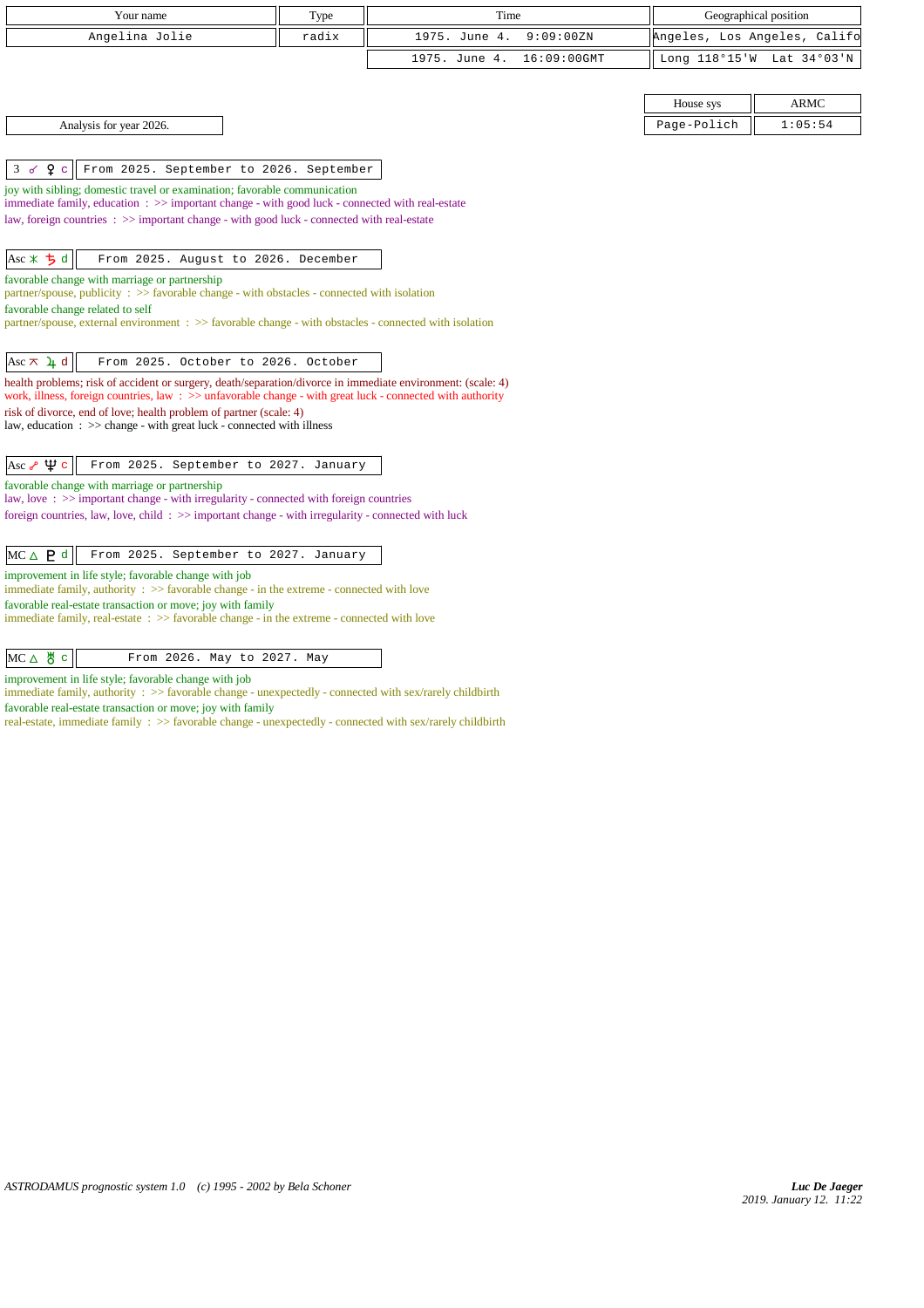| Your name                                                                                                                                                                              | Type  | Time          |                | Geographical position        |         |
|----------------------------------------------------------------------------------------------------------------------------------------------------------------------------------------|-------|---------------|----------------|------------------------------|---------|
| Angelina Jolie                                                                                                                                                                         | radix | 1975. June 4. | 9:09:00ZN      | Angeles, Los Angeles, Califo |         |
|                                                                                                                                                                                        |       |               |                |                              |         |
|                                                                                                                                                                                        |       | 1975. June 4. | $16:09:00$ GMT | Long 118°15'W Lat 34°03'N    |         |
|                                                                                                                                                                                        |       |               |                |                              |         |
|                                                                                                                                                                                        |       |               |                | House sys                    | ARMC    |
| Analysis for year 2027.                                                                                                                                                                |       |               |                | Page-Polich                  | 1:05:54 |
|                                                                                                                                                                                        |       |               |                |                              |         |
| From 2026. April to 2027. October<br>$\lambda$   II q<br>ഗ                                                                                                                             |       |               |                |                              |         |
| events determining long term tendencies:                                                                                                                                               |       |               |                |                              |         |
| love, child, vocation/success, immediate family $\Rightarrow$ >> important change - with dynamics                                                                                      |       |               |                |                              |         |
| $12 \times 5$ d<br>From 2026. September to 2028. January                                                                                                                               |       |               |                |                              |         |
| health problems, (possible hospitalization); unfavorable change with job                                                                                                               |       |               |                |                              |         |
| distant relatives, illness : >> unfavorable change - with obstacles - connected with death/divorce                                                                                     |       |               |                |                              |         |
| beginning of secret love (or attempt); problems; health problems, (possible hospitalization)<br>death/divorce, surgery : >> change - with obstacles - connected with distant relatives |       |               |                |                              |         |
|                                                                                                                                                                                        |       |               |                |                              |         |
| $12 \Delta \cancel{4} d$<br>From 2026. October to 2027. October                                                                                                                        |       |               |                |                              |         |
| resolution of problems                                                                                                                                                                 |       |               |                |                              |         |
| distant relatives, isolation: >> favorable change - with great luck - connected with law                                                                                               |       |               |                |                              |         |
| favorable change with job or illness<br>illness, work $\Rightarrow$ favorable change - with great luck - connected with law                                                            |       |               |                |                              |         |
|                                                                                                                                                                                        |       |               |                |                              |         |
| $2 \times \Psi d$<br>From 2026. September to 2028. January                                                                                                                             |       |               |                |                              |         |
| (if existed) end of risk of divorce; improvement of partner's financial situation                                                                                                      |       |               |                |                              |         |
| sex/rarely childbirth, illness : >> favorable change - with irregularity - connected with law                                                                                          |       |               |                |                              |         |
| improvement of financial situation<br>$finances : \gg$ favorable change - with irregularity - connected with law                                                                       |       |               |                |                              |         |
|                                                                                                                                                                                        |       |               |                |                              |         |
| Ψ<br>$\n  y$ $\infty$ $d$<br>From 2026. September to 2028. March                                                                                                                       |       |               |                |                              |         |
| events determining long term tendencies:                                                                                                                                               |       |               |                |                              |         |
| foreign countries, law, love, child: >> important change - with irregularity                                                                                                           |       |               |                |                              |         |
|                                                                                                                                                                                        |       |               |                |                              |         |
| $MC \times 9$ c<br>From 2027. January to 2028. January                                                                                                                                 |       |               |                |                              |         |
| (public) assault affecting life style; end of job; illness of parents<br>immediate family, vocation/success : >> unfavorable change - with good luck - connected with death/divorce    |       |               |                |                              |         |
| unfavorable real-estate transaction or move; losses; problem with family                                                                                                               |       |               |                |                              |         |
| real-estate, death/divorce: >> change - with good luck - connected with immediate family                                                                                               |       |               |                |                              |         |
| $11 \Box$ d<br>From 2026. December to 2028. June                                                                                                                                       |       |               |                |                              |         |
| separation from friends; desires are fulfilled with great difficulties                                                                                                                 |       |               |                |                              |         |
| desire, friend(s) : $\gg$ unfavorable change - repeatedly - connected with self                                                                                                        |       |               |                |                              |         |
| gynecology problem; end of love; problem with child; unpleasantness<br>child, love $\Rightarrow$ >> unfavorable change - repeatedly - connected with self                              |       |               |                |                              |         |
|                                                                                                                                                                                        |       |               |                |                              |         |
| $2 \in \sigma d$<br>From 2027. March to 2028. March                                                                                                                                    |       |               |                |                              |         |
| (if existed) end of risk of divorce; improvement of partner's financial situation                                                                                                      |       |               |                |                              |         |
| sex/rarely childbirth, illness: >> important change - with dynamics - connected with love                                                                                              |       |               |                |                              |         |
| $finances: \gg important change - with dynamics - connected with love$                                                                                                                 |       |               |                |                              |         |
|                                                                                                                                                                                        |       |               |                |                              |         |
| $3 \times$ <b>P</b> d<br>From 2027. January to 2028. May                                                                                                                               |       |               |                |                              |         |
| problem with law; unfavorable foreign travel; poor school test results<br>law, authority $\Rightarrow$ unfavorable change - in the extreme - connected with love                       |       |               |                |                              |         |
| problem with sibling; unfavorable travel; poor school test result; unfavorable communication                                                                                           |       |               |                |                              |         |
| communication, education $\Rightarrow$ $\Rightarrow$ change - in the extreme - connected with love                                                                                     |       |               |                |                              |         |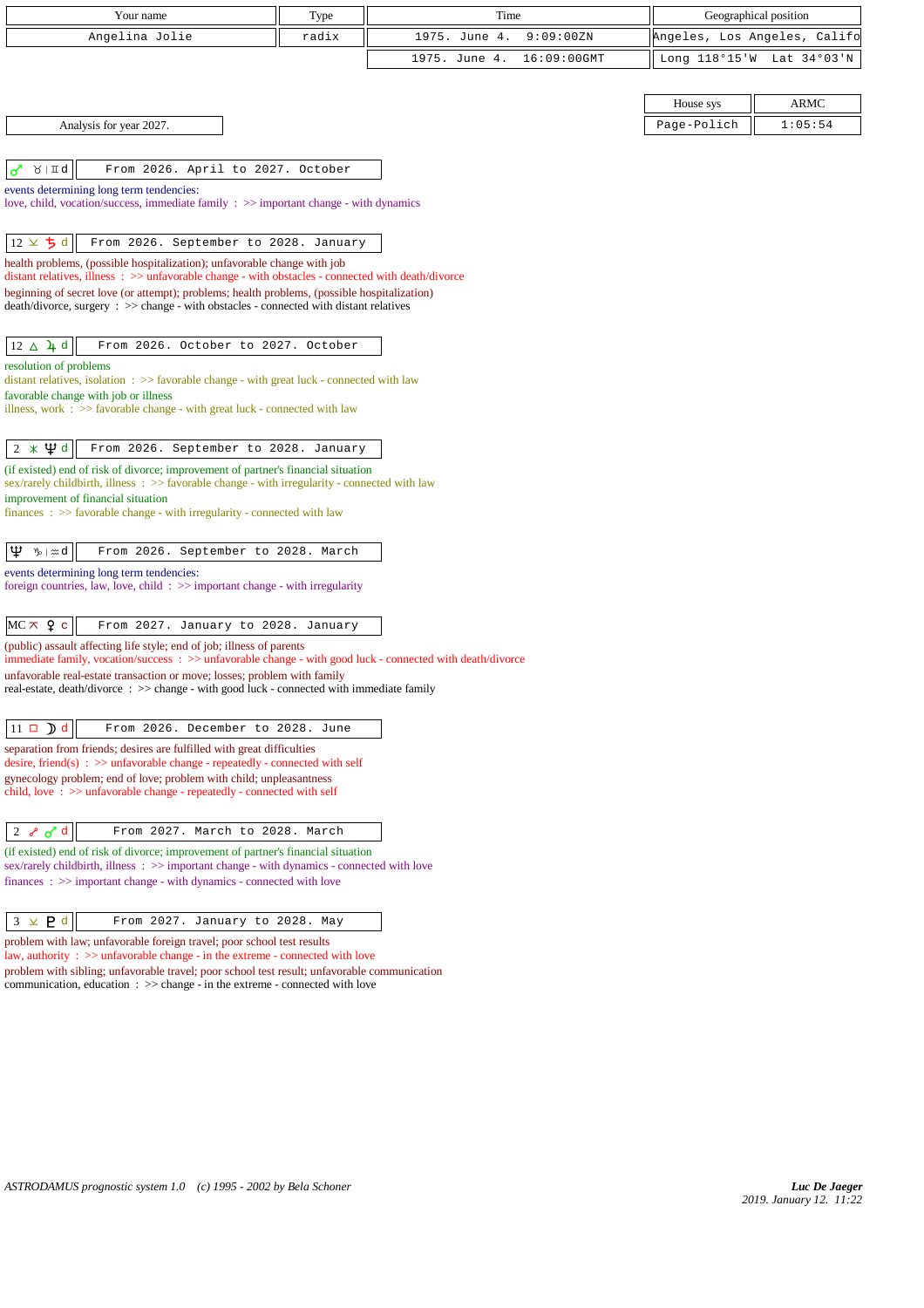| Your name                                           | Type  | Time                      |             | Geographical position        |
|-----------------------------------------------------|-------|---------------------------|-------------|------------------------------|
| Angelina Jolie                                      | radix | 1975. June 4. 9:09:00ZN   |             | Angeles, Los Angeles, Califo |
|                                                     |       | 1975. June 4. 16:09:00GMT |             | Long 118°15'W Lat 34°03'N    |
|                                                     |       |                           |             |                              |
|                                                     |       |                           | House sys   | <b>ARMC</b>                  |
| Analysis for year 2028.                             |       |                           | Page-Polich | 1:05:54                      |
|                                                     |       |                           |             |                              |
| $11 \times$ Od<br>From 2027. April to 2028. October |       |                           |             |                              |

gynecology problem; end of love; problem with child; unpleasantness

love, luck : >> important change - with positive final result - connected with immediate family

separation from friends; desires are fulfilled with great difficulties

desire, friend(s) :  $\gg$  change - with positive final result - connected with immediate family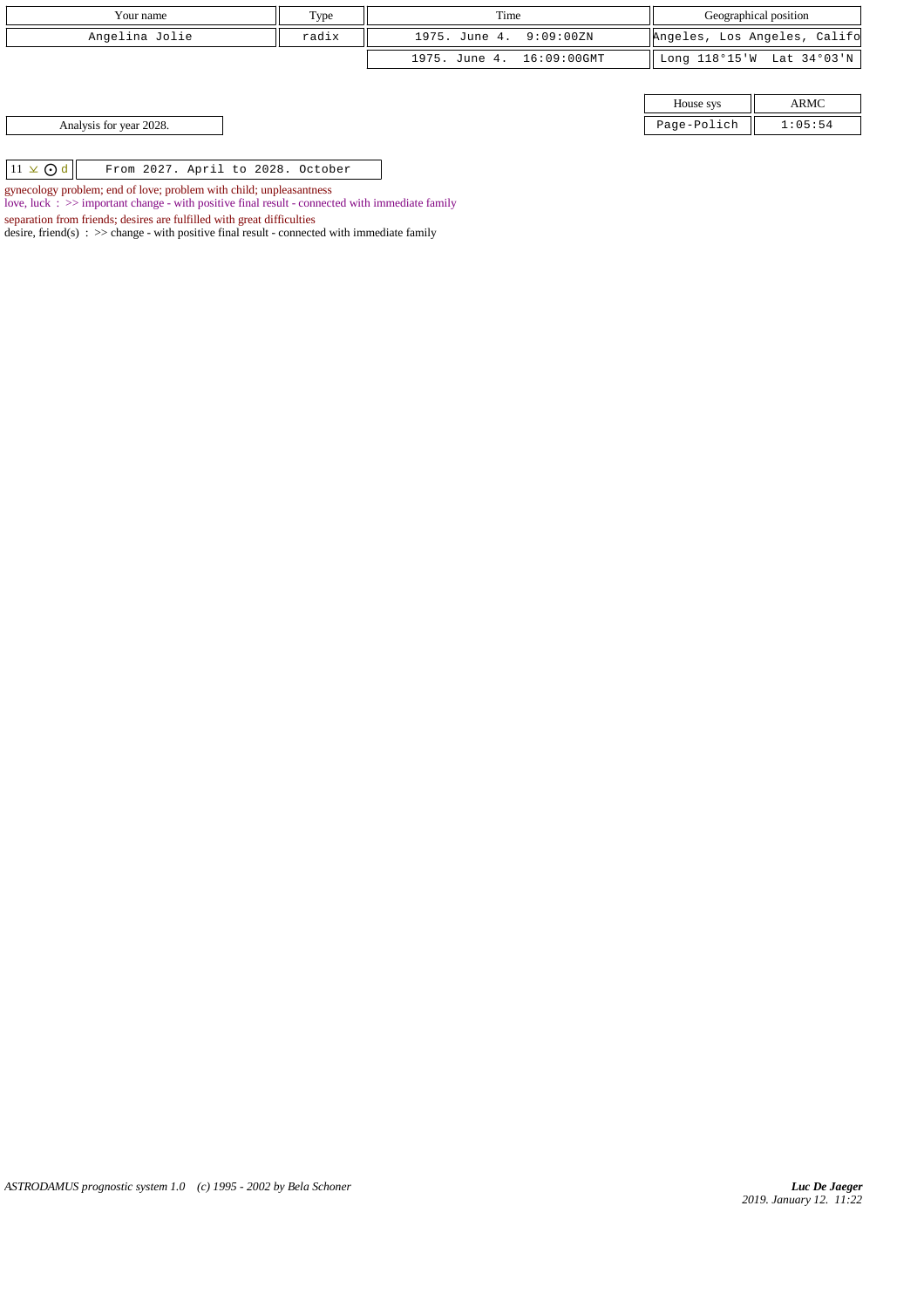| Your name      | Type  | Time                      | Geographical position        |  |
|----------------|-------|---------------------------|------------------------------|--|
| Angelina Jolie | radix | 1975. June 4. 9:09:00ZN   | Angeles, Los Angeles, Califo |  |
|                |       | 1975. June 4. 16:09:00GMT | Long 118°15'W Lat 34°03'N    |  |
|                |       |                           |                              |  |

House sys ARMC Analysis for year 2029. Page-Polich 1:05:54

 $\boxed{12 \times P c}$  From 2028. August to 2029. December

beginning of secret love (or attempt); problems; health problems, (no hospitalization) secret, distant relatives :  $\gg$  unfavorable change - in the extreme - connected with love health problems, (no hospitalization); unfavorable change with job illness, work : >> change - in the extreme - connected with love

 $2 \triangle \overset{\text{W}}{\bullet}$  c From 2029. May to 2030. May

improvement of financial situation finances : >> favorable change - unexpectedly - connected with sex/rarely childbirth

(if existed) end of risk of divorce; improvement of partner's financial situation

sex/rarely childbirth, illness : >> favorable change - unexpectedly - connected with partner/spouse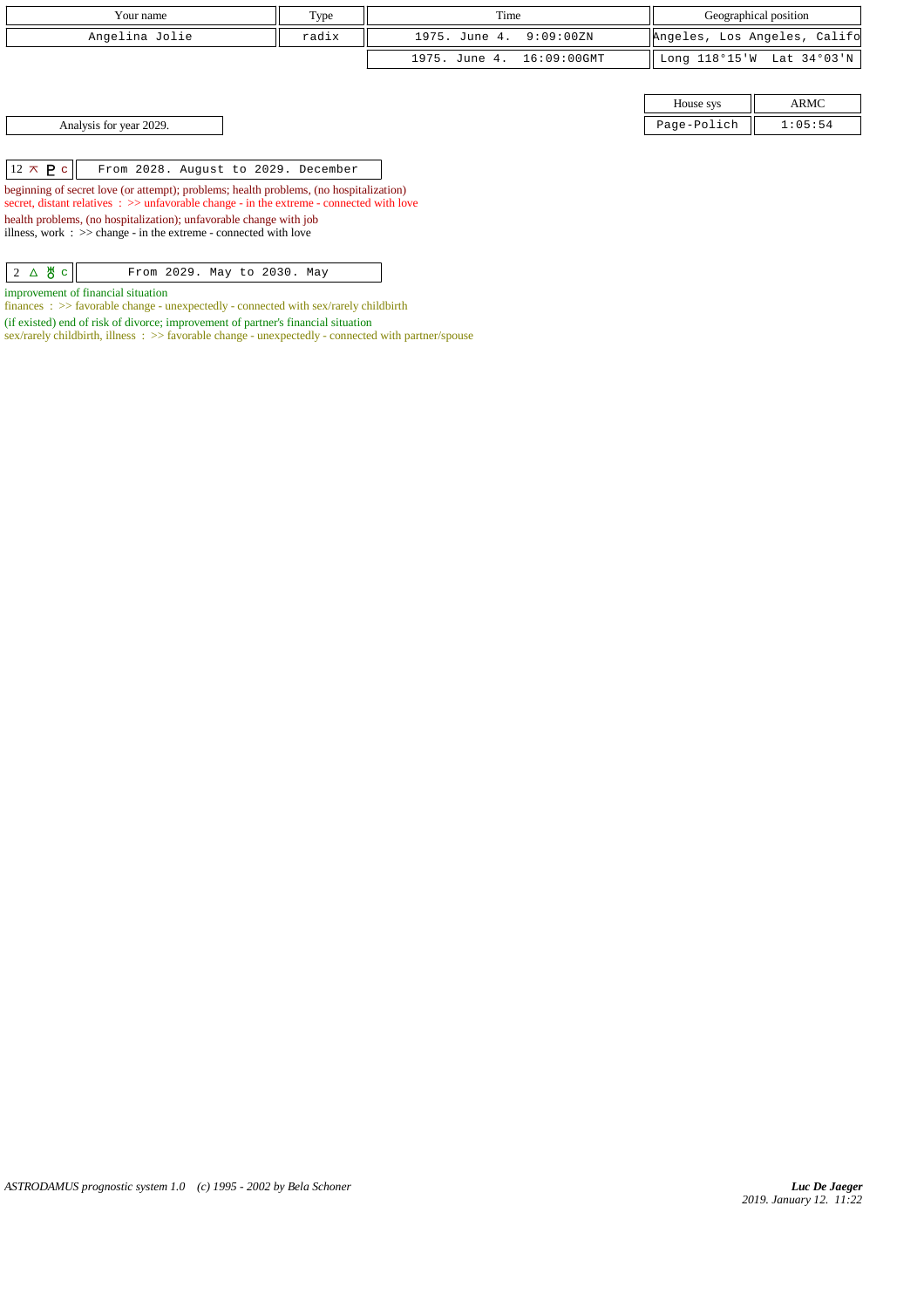| Your name                                                                                                                                                                                                | Type  | Time          |                | Geographical position        |             |
|----------------------------------------------------------------------------------------------------------------------------------------------------------------------------------------------------------|-------|---------------|----------------|------------------------------|-------------|
| Angelina Jolie                                                                                                                                                                                           | radix | 1975. June 4. | 9:09:00ZN      | Angeles, Los Angeles, Califo |             |
|                                                                                                                                                                                                          |       | 1975. June 4. | $16:09:00$ GMT | Long 118°15'W Lat 34°03'N    |             |
|                                                                                                                                                                                                          |       |               |                |                              |             |
|                                                                                                                                                                                                          |       |               |                | House sys                    | <b>ARMC</b> |
| Analysis for year 2030.                                                                                                                                                                                  |       |               |                | Page-Polich                  | 1:05:54     |
|                                                                                                                                                                                                          |       |               |                |                              |             |
| $2\sigma$<br>D <sub>d</sub><br>From 2029. June to 2030. December                                                                                                                                         |       |               |                |                              |             |
| (if existed) end of risk of divorce; improvement of partner's financial situation<br>illness, sex/rarely childbirth $\therefore$ $\gg$ important change - repeatedly - connected with self               |       |               |                |                              |             |
| finances : >> important change - repeatedly - connected with self                                                                                                                                        |       |               |                |                              |             |
|                                                                                                                                                                                                          |       |               |                |                              |             |
| ₫<br>8   9c<br>From 2029. June to 2030. December                                                                                                                                                         |       |               |                |                              |             |
| events determining long term tendencies:<br>immediate family, education, secret $\Rightarrow$ important change - with tension                                                                            |       |               |                |                              |             |
|                                                                                                                                                                                                          |       |               |                |                              |             |
| Asc $\triangle$ <b>P</b> $\subset$<br>From 2029. August to 2030. December                                                                                                                                |       |               |                |                              |             |
| favorable change related to self<br>love, child, immediate family, education : >> favorable change - in the extreme - connected with sex/rarely childbirth                                               |       |               |                |                              |             |
| favorable change with marriage or partnership                                                                                                                                                            |       |               |                |                              |             |
| love, sex/rarely childbirth $\Rightarrow$ favorable change - in the extreme - connected with communication                                                                                               |       |               |                |                              |             |
| $MC \rightarrow \Psi d$<br>From 2029. October to 2031. February                                                                                                                                          |       |               |                |                              |             |
| favorable real-estate transaction or move; joy with family                                                                                                                                               |       |               |                |                              |             |
| real-estate, immediate family $\Rightarrow$ important change - with irregularity - connected with law                                                                                                    |       |               |                |                              |             |
| authority, vocation/success : >> important change - with irregularity - connected with law                                                                                                               |       |               |                |                              |             |
| $2 \triangle$ $\odot$ d<br>From 2029. October to 2031. April                                                                                                                                             |       |               |                |                              |             |
| improvement of financial situation                                                                                                                                                                       |       |               |                |                              |             |
| $finances : \gg$ favorable change - with positive final result - connected with immediate family                                                                                                         |       |               |                |                              |             |
| (if existed) end of risk of divorce; improvement of partner's financial situation<br>sex/rarely childbirth, illness : >> favorable change - with positive final result - connected with immediate family |       |               |                |                              |             |
|                                                                                                                                                                                                          |       |               |                |                              |             |
| $2 \times 9c$<br>From 2030. January to 2031. January                                                                                                                                                     |       |               |                |                              |             |
| end of love, divorce; risk of accident or surgery in immediate environment: (scale: 3)<br>death/divorce, surgery : >> unfavorable change - with good luck - connected with immediate family              |       |               |                |                              |             |
| financial decline, incidental expenses                                                                                                                                                                   |       |               |                |                              |             |
| $finances : \gg change - with good luck - connected with real-estate$                                                                                                                                    |       |               |                |                              |             |

favorable real-estate transaction or move; joy with family

immediate family, real-estate  $\;\;>>$  favorable change - with dynamics - connected with love

improvement in life style; favorable change with job

authority, principal : >> favorable change - with dynamics - connected with love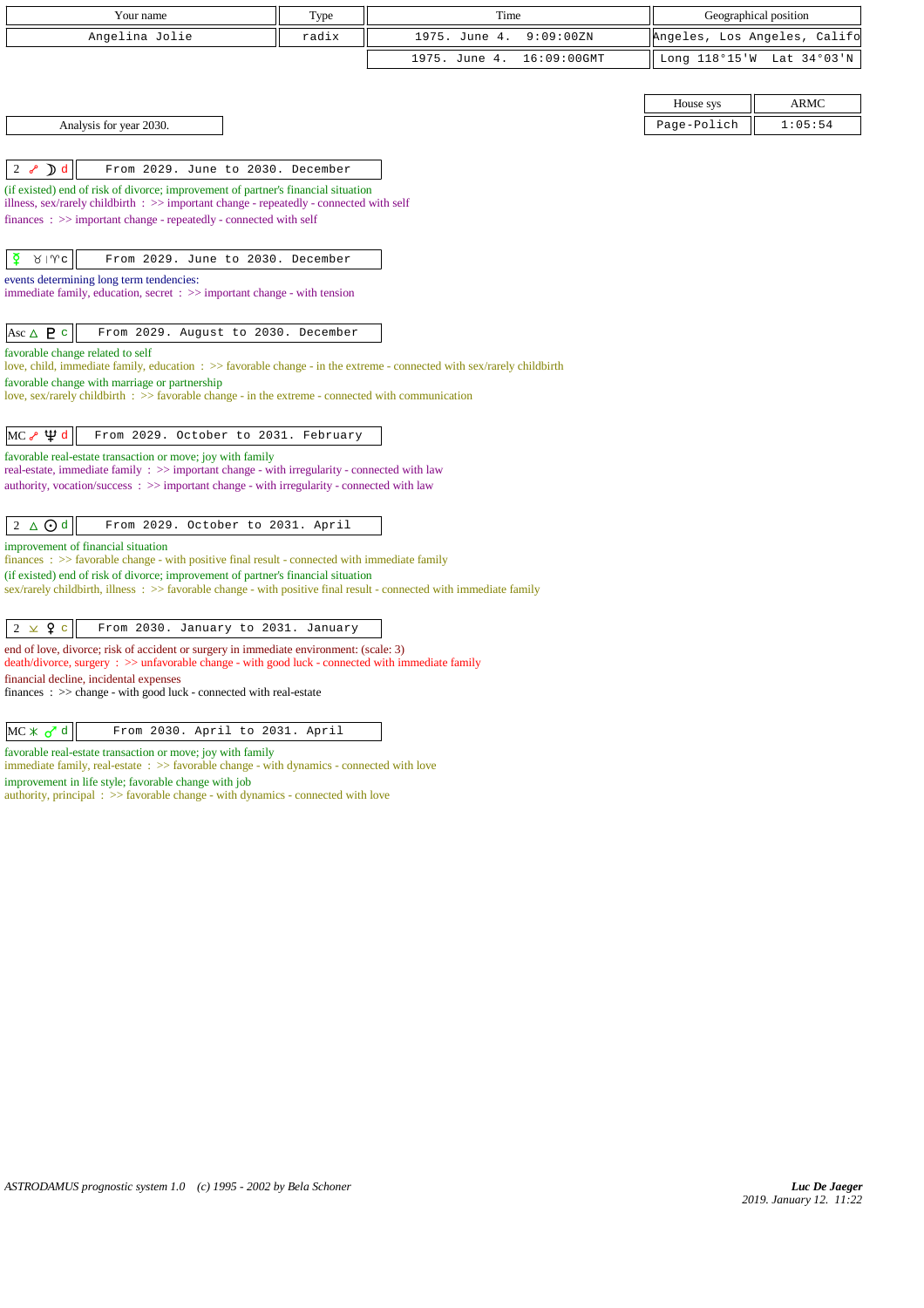| Your name                                                                                                                                                                                                                                                                                       | Type  | Time                         | Geographical position |                              |  |  |
|-------------------------------------------------------------------------------------------------------------------------------------------------------------------------------------------------------------------------------------------------------------------------------------------------|-------|------------------------------|-----------------------|------------------------------|--|--|
| Angelina Jolie                                                                                                                                                                                                                                                                                  | radix | 1975. June 4.<br>9:09:00ZN   |                       | Angeles, Los Angeles, Califo |  |  |
|                                                                                                                                                                                                                                                                                                 |       | 16:09:00GMT<br>1975. June 4. | Long 118°15'W         | Lat 34°03'N                  |  |  |
|                                                                                                                                                                                                                                                                                                 |       |                              | House sys             | ARMC                         |  |  |
| Analysis for year 2031.                                                                                                                                                                                                                                                                         |       |                              | Page-Polich           | 1:05:54                      |  |  |
| Asc $\Box$ $\Phi$ d<br>From 2030. November to 2031. November<br>health problems;                                                                                                                                                                                                                |       |                              |                       |                              |  |  |
| immediate family, education, secret $\Rightarrow$ important change - with tension - connected with administration<br>risk of divorce, end of love; health problem of partner (scale: 2)<br>education, publicity $\Rightarrow$ important change - with tension - connected with immediate family |       |                              |                       |                              |  |  |
| P.<br>$M \times d$<br>From 2030. September to 2032. March                                                                                                                                                                                                                                       |       |                              |                       |                              |  |  |
| events determining long term tendencies:<br>love, child, immediate family, education $\Rightarrow$ important change - in the extreme                                                                                                                                                            |       |                              |                       |                              |  |  |
| $3 \times \Psi d$<br>From 2031. February to 2032. June                                                                                                                                                                                                                                          |       |                              |                       |                              |  |  |

*ASTRODAMUS prognostic system 1.0 (c) 1995 - 2002 by Bela Schoner*

problem with law; unfavorable foreign travel; poor school test results

travel, education : >> change - with irregularity - connected with law

law, foreign countries : >> unfavorable change - with irregularity - connected with luck problem with sibling; unfavorable travel; poor school test result; unfavorable communication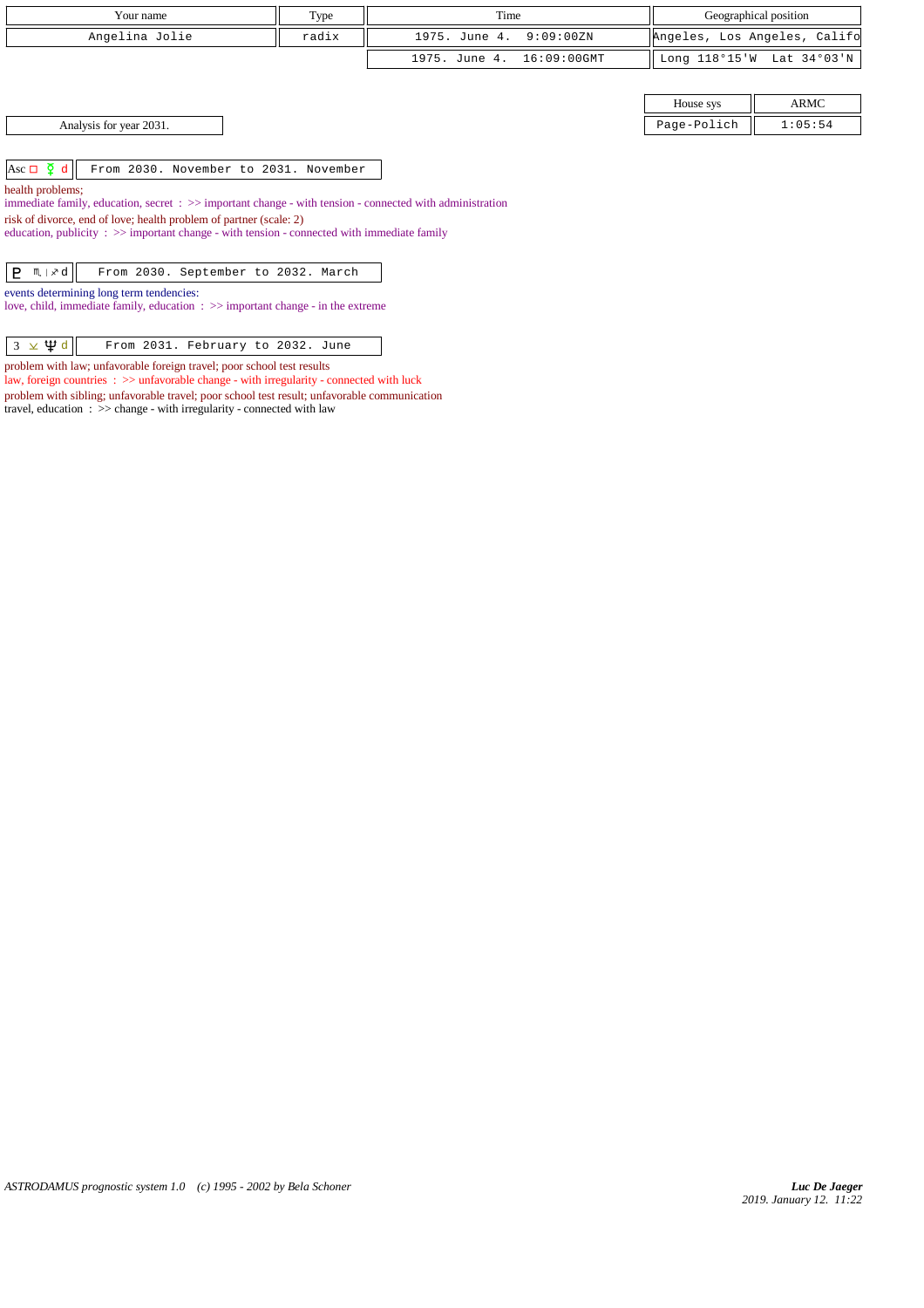| Your name                                                                                                                                                                                                             | Type  | Time                         | Geographical position        |             |
|-----------------------------------------------------------------------------------------------------------------------------------------------------------------------------------------------------------------------|-------|------------------------------|------------------------------|-------------|
| Angelina Jolie                                                                                                                                                                                                        | radix | 1975. June 4.<br>9:09:00ZN   | Angeles, Los Angeles, Califo |             |
|                                                                                                                                                                                                                       |       | 1975. June 4.<br>16:09:00GMT | Long 118°15'W                | Lat 34°03'N |
|                                                                                                                                                                                                                       |       |                              |                              |             |
|                                                                                                                                                                                                                       |       |                              | House sys                    | <b>ARMC</b> |
| Analysis for year 2032.                                                                                                                                                                                               |       |                              | Page-Polich                  | 1:05:54     |
|                                                                                                                                                                                                                       |       |                              |                              |             |
| $3 \times d$<br>From 2031. August to 2032. August                                                                                                                                                                     |       |                              |                              |             |
| problem with sibling; unfavorable travel; poor school test result; unfavorable communication                                                                                                                          |       |                              |                              |             |
| immediate family, education $\Rightarrow$ > change - with dynamics - connected with love<br>problem with law; unfavorable foreign travel; poor school test results                                                    |       |                              |                              |             |
| authority, law $\Rightarrow$ >> change - with dynamics - connected with love                                                                                                                                          |       |                              |                              |             |
|                                                                                                                                                                                                                       |       |                              |                              |             |
| 11 8 5 d<br>From 2031. August to 2032. December                                                                                                                                                                       |       |                              |                              |             |
| beginning of new friendship; desire(s), pleasantness<br>desire, friend(s) : $\gg$ important change - with obstacles - connected with death/divorce                                                                    |       |                              |                              |             |
| sex/rarely childbirth, love: >> important change - with obstacles - connected with death/divorce                                                                                                                      |       |                              |                              |             |
|                                                                                                                                                                                                                       |       |                              |                              |             |
| $11 \Box 4 d$<br>From 2031. September to 2032. September                                                                                                                                                              |       |                              |                              |             |
| separation from friends; desires are fulfilled with great difficulties<br>friend(s), desire $\Rightarrow$ >> unfavorable change - with great luck - connected with law                                                |       |                              |                              |             |
| gynecology problem; end of love; problem with child; unpleasantness                                                                                                                                                   |       |                              |                              |             |
| child, love $\Rightarrow$ > unfavorable change - with great luck - connected with law                                                                                                                                 |       |                              |                              |             |
| $3 \times \overline{2}$ c<br>From 2031. October to 2032. October                                                                                                                                                      |       |                              |                              |             |
| problem with law; unfavorable foreign travel; poor school test results                                                                                                                                                |       |                              |                              |             |
| distant relatives, foreign countries $\therefore$ $\Rightarrow$ change - with tension - connected with administration<br>problem with sibling; unfavorable travel; poor school test result; unfavorable communication |       |                              |                              |             |
| immediate family, administration $\Rightarrow$ $\Rightarrow$ change - with tension - connected with communication                                                                                                     |       |                              |                              |             |
|                                                                                                                                                                                                                       |       |                              |                              |             |
| $12 \times \mathbf{9}$ d<br>From 2031. November to 2032. November                                                                                                                                                     |       |                              |                              |             |
| favorable change with job or illness<br>distant relatives, work $\therefore$ $\geq$ favorable change - with tension - connected with administration                                                                   |       |                              |                              |             |
| resolution of problems                                                                                                                                                                                                |       |                              |                              |             |
| secret, distant relatives $\Rightarrow$ favorable change - with tension - connected with administration                                                                                                               |       |                              |                              |             |
| $11 \times 8$ c<br>From 2031. December to 2032. December                                                                                                                                                              |       |                              |                              |             |
| separation from friends; desires are fulfilled with great difficulties                                                                                                                                                |       |                              |                              |             |
| friend(s), desire : >> unfavorable change - unexpectedly - connected with accident/damage                                                                                                                             |       |                              |                              |             |
| gynecology problem; end of love; problem with child; unpleasantness<br>sex/rarely childbirth, love: >> change - unexpectedly - connected with accident/damage                                                         |       |                              |                              |             |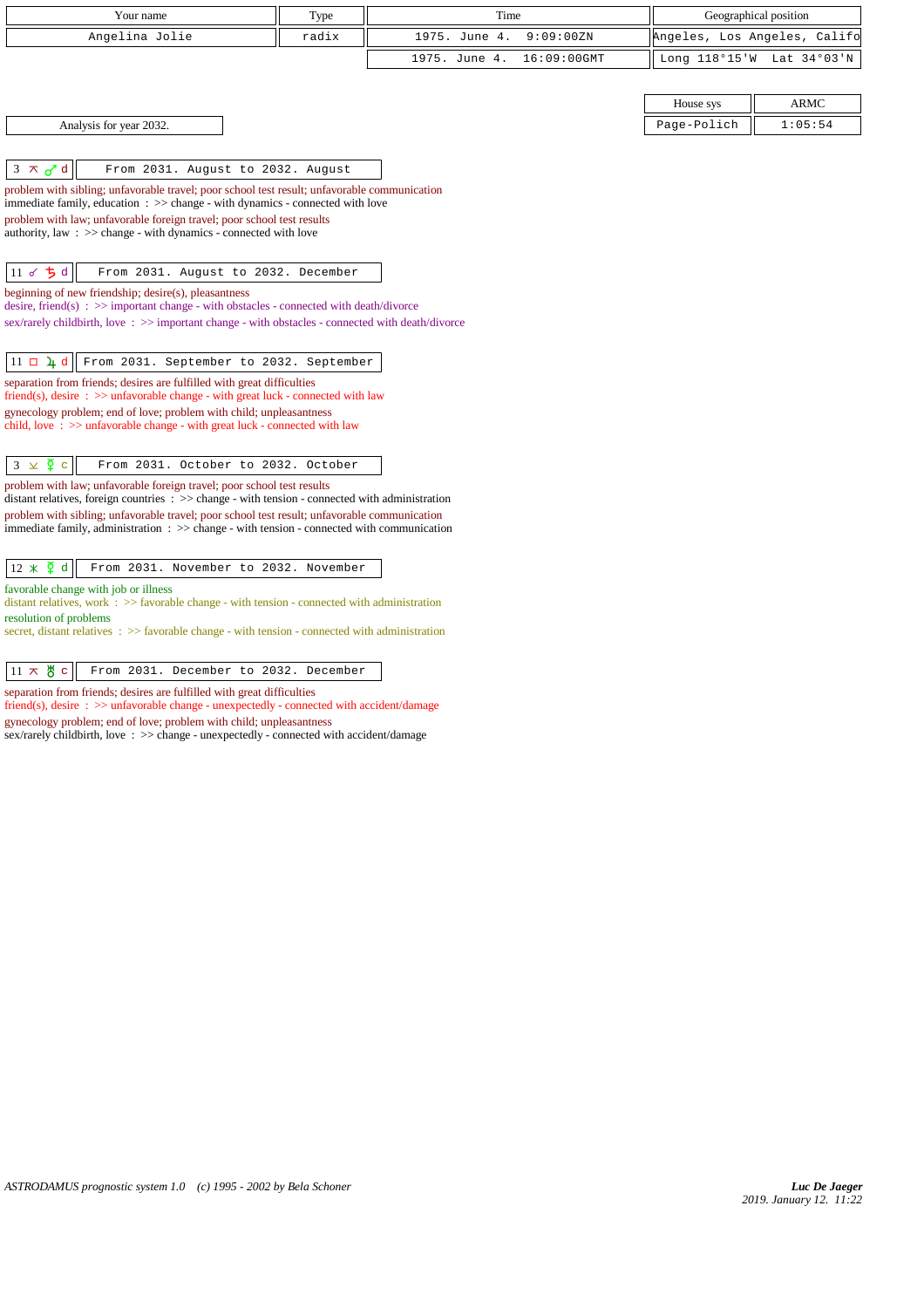| Your name                                                                                                                                                                                                                                                                                                                                                                                     | Type  | Time                         |             | Geographical position        |
|-----------------------------------------------------------------------------------------------------------------------------------------------------------------------------------------------------------------------------------------------------------------------------------------------------------------------------------------------------------------------------------------------|-------|------------------------------|-------------|------------------------------|
| Angelina Jolie                                                                                                                                                                                                                                                                                                                                                                                | radix | 1975. June 4.<br>9:09:00ZN   |             | Angeles, Los Angeles, Califo |
|                                                                                                                                                                                                                                                                                                                                                                                               |       | 1975. June 4.<br>16:09:00GMT |             | Long 118°15'W Lat 34°03'N    |
|                                                                                                                                                                                                                                                                                                                                                                                               |       |                              |             |                              |
|                                                                                                                                                                                                                                                                                                                                                                                               |       |                              | House sys   | <b>ARMC</b>                  |
| Analysis for year 2033.                                                                                                                                                                                                                                                                                                                                                                       |       |                              | Page-Polich | 1:05:54                      |
|                                                                                                                                                                                                                                                                                                                                                                                               |       |                              |             |                              |
| $11 \triangle \mathsf{9}$ c<br>From 2032. August to 2033. August                                                                                                                                                                                                                                                                                                                              |       |                              |             |                              |
| desire, friend(s) : $\gg$ favorable change - with good luck - connected with real-estate<br>beginning of love; joy with child; pleasantness<br>child, love $\Rightarrow$ Savorable change - with good luck - connected with real-estate<br>$MC \times D d$<br>From 2032. July to 2034. January                                                                                                |       |                              |             |                              |
| favorable real-estate transaction or move; joy with family<br>immediate family, real-estate : >> favorable change - repeatedly - connected with self<br>improvement in life style; favorable change with job<br>immediate family, authority : $\gg$ favorable change - repeatedly - connected with self                                                                                       |       |                              |             |                              |
| $MC \triangle \n\overline{2}$ c<br>From 2033. February to 2034. February                                                                                                                                                                                                                                                                                                                      |       |                              |             |                              |
| improvement in life style; favorable change with job<br>immediate family, authority $\Rightarrow$ > favorable change - with tension - connected with administration<br>favorable real-estate transaction or move; joy with family<br>immediate family, real-estate : >> favorable change - with tension - connected with administration<br>From 2032. November to 2034. May<br>$MC \circ Q$ d |       |                              |             |                              |

improvement in life style; favorable change with job

immediate family, vocation/success : >> important change - with positive final result - connected with administration immediate family, real-estate : >> important change - with positive final result - connected with administration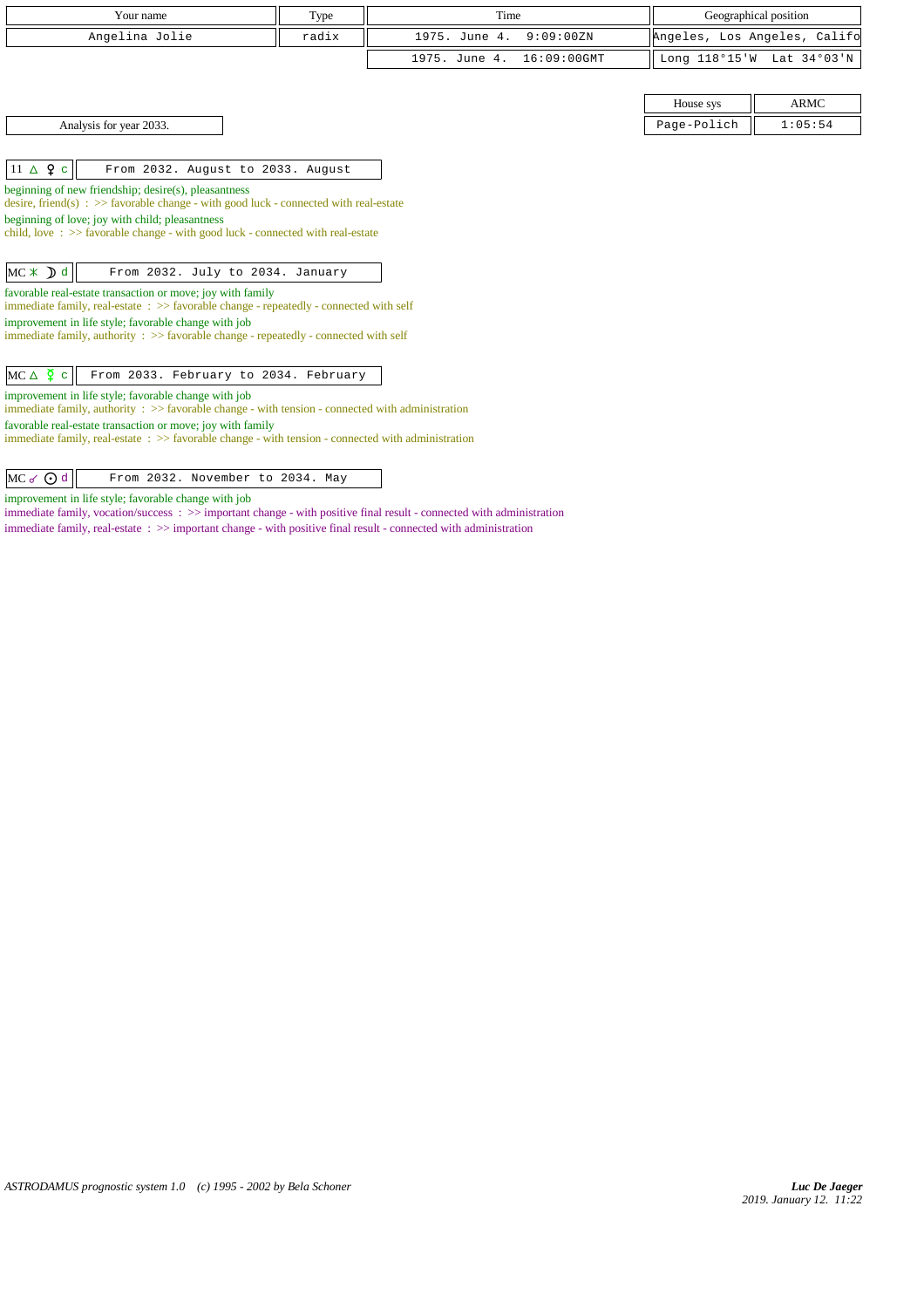| Your name                                                                                                                                                                                                              | Type  | Time                         | Geographical position        |             |
|------------------------------------------------------------------------------------------------------------------------------------------------------------------------------------------------------------------------|-------|------------------------------|------------------------------|-------------|
| Angelina Jolie                                                                                                                                                                                                         | radix | 1975. June 4.<br>9:09:00ZN   | Angeles, Los Angeles, Califo |             |
|                                                                                                                                                                                                                        |       | 1975. June 4.<br>16:09:00GMT | Long 118°15'W Lat 34°03'N    |             |
|                                                                                                                                                                                                                        |       |                              |                              |             |
|                                                                                                                                                                                                                        |       |                              | House sys                    | <b>ARMC</b> |
| Analysis for year 2034.                                                                                                                                                                                                |       |                              | Page-Polich                  | 1:05:54     |
|                                                                                                                                                                                                                        |       |                              |                              |             |
| $3 \times D d$<br>From 2033. November to 2035. May                                                                                                                                                                     |       |                              |                              |             |
| problem with sibling; unfavorable travel; poor school test result; unfavorable communication<br>immediate family, travel $\Rightarrow$ > unfavorable change - repeatedly - connected with self                         |       |                              |                              |             |
| problem with law; unfavorable foreign travel; poor school test results<br>law, foreign countries : >> change - repeatedly - connected with self                                                                        |       |                              |                              |             |
| $2$ ロ ち d<br>From 2034. February to 2035. June                                                                                                                                                                         |       |                              |                              |             |
| financial decline, incidental expenses<br>finances: >> unfavorable change - with obstacles - connected with death/divorce                                                                                              |       |                              |                              |             |
| end of love, divorce; risk of accident or surgery, death/separation/divorce in immediate environment: (scale: 10)<br>death/divorce, surgery: >> unfavorable change - with obstacles - connected with distant relatives |       |                              |                              |             |
| $2$ $\sqrt{4}$ d<br>From 2034. March to 2035. March                                                                                                                                                                    |       |                              |                              |             |
| (if existed) end of risk of divorce; improvement of partner's financial situation<br>illness, accident/damage : $\gg$ important change - with great luck - connected with authority                                    |       |                              |                              |             |
| finances : $\gg$ important change - with great luck - connected with law                                                                                                                                               |       |                              |                              |             |

 $\sqrt{3 \times 0}$ d From 2034. March to 2035. September

problem with sibling; unfavorable travel; poor school test result; unfavorable communication immediate family, administration : >> important change - with positive final result - connected with finances problem with law; unfavorable foreign travel; poor school test results authority, law : >> change - with positive final result - connected with immediate family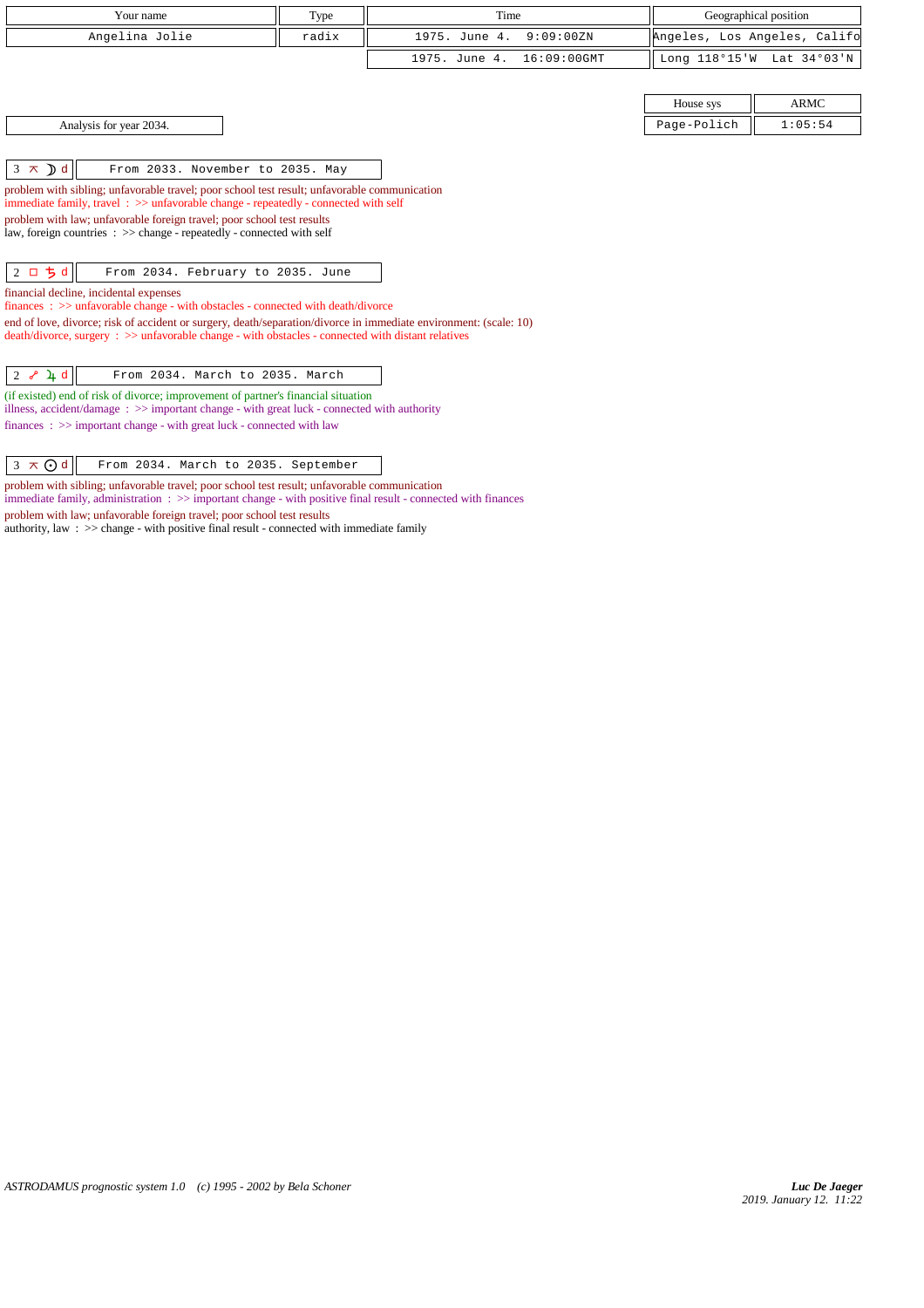| Your name      | Type  | Time                         | Geographical position        |
|----------------|-------|------------------------------|------------------------------|
| Angelina Jolie | radix | 9:09:00ZN<br>1975. June 4.   | Angeles, Los Angeles, Califo |
|                |       | 16:09:00GMT<br>1975. June 4. | Long 118°15'W Lat 34°03'N    |

| House sys         |  |
|-------------------|--|
| ae-Pol<br>$-0.01$ |  |

Analysis for year 2035. Page-Polich 1:05:54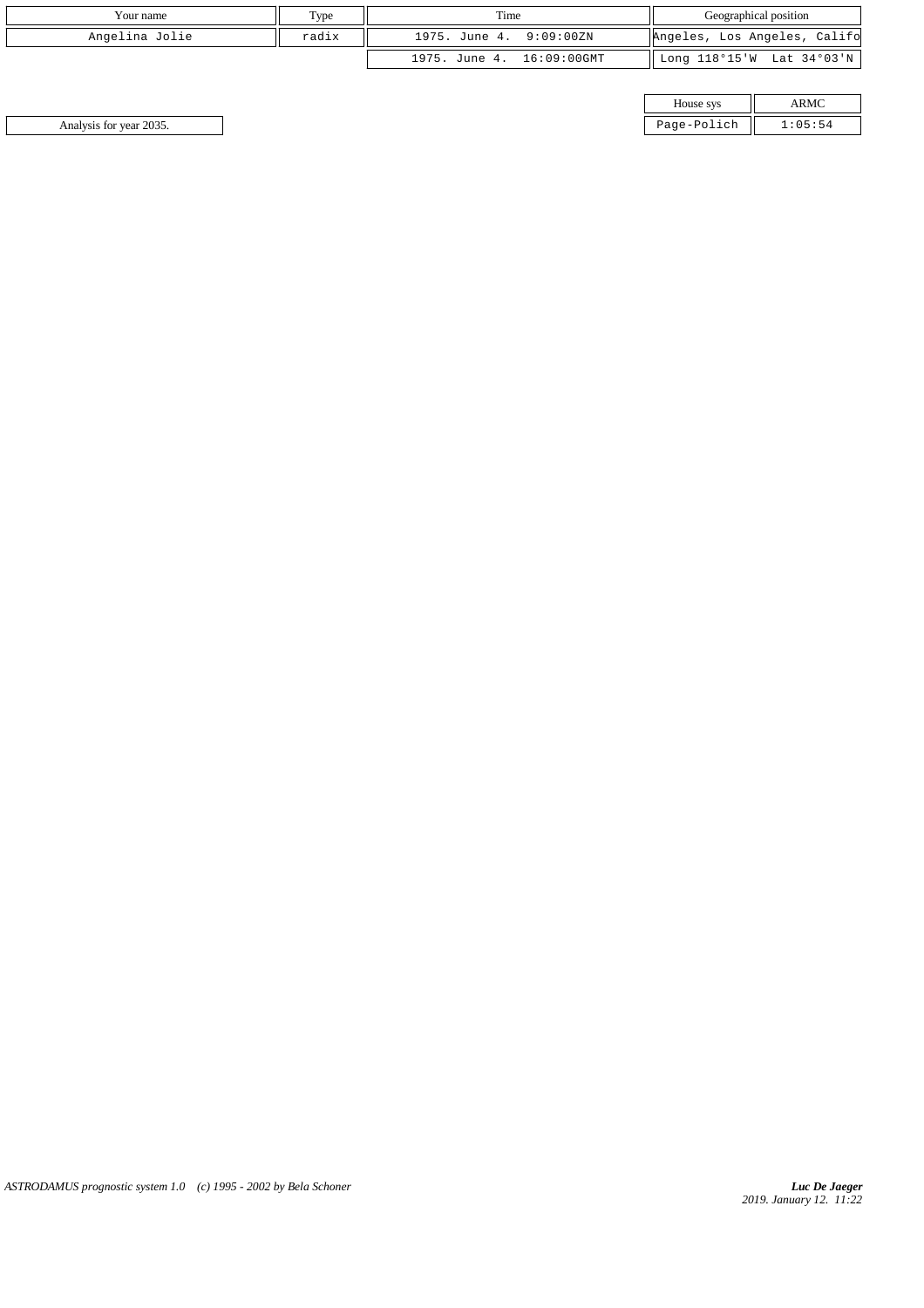| Your name                                                                                                                                                                                                                        | Type  | Time                         | Geographical position |                              |  |
|----------------------------------------------------------------------------------------------------------------------------------------------------------------------------------------------------------------------------------|-------|------------------------------|-----------------------|------------------------------|--|
| Angelina Jolie                                                                                                                                                                                                                   | radix | 1975. June 4.<br>9:09:00ZN   |                       | Angeles, Los Angeles, Califo |  |
|                                                                                                                                                                                                                                  |       | 16:09:00GMT<br>1975. June 4. |                       | Long 118°15'W Lat 34°03'N    |  |
|                                                                                                                                                                                                                                  |       |                              |                       |                              |  |
|                                                                                                                                                                                                                                  |       |                              | House sys             | ARMC                         |  |
| Analysis for year 2036.                                                                                                                                                                                                          |       |                              | Page-Polich           | 1:05:54                      |  |
|                                                                                                                                                                                                                                  |       |                              |                       |                              |  |
| ¥.<br>$I \mid \lambda c$<br>From 2035. August to 2037. February                                                                                                                                                                  |       |                              |                       |                              |  |
| events determining long term tendencies:<br>real-estate, immediate family, desire, friend(s) : $\gg$ important change - with good luck                                                                                           |       |                              |                       |                              |  |
| $2 d \frac{5}{2} c$<br>From 2036. March to 2037. March                                                                                                                                                                           |       |                              |                       |                              |  |
| improvement of financial situation<br>$finances: \gg important change - with tension - connected with immediate family$<br>sex/rarely childbirth, illness : >> important change - with tension - connected with immediate family |       |                              |                       |                              |  |

 $\begin{array}{|c|c|c|c|c|c|} \hline \texttt{\#} & \texttt{\$} & \texttt{\$} & \texttt{\$} & \texttt{\$} & \texttt{\$} & \texttt{\$} & \texttt{\$} & \texttt{\$} & \texttt{\$} & \texttt{\$} & \texttt{\$} & \texttt{\$} & \texttt{\$} & \texttt{\$} & \texttt{\$} & \texttt{\$} & \texttt{\$} & \texttt{\$} & \texttt{\$} & \texttt{\$} & \texttt{\$} & \texttt{\$} & \texttt{\$} & \texttt{\$} & \texttt{\$} & \texttt{\$} & \texttt{\$} & \text$ 

accident/damage, surgery, death/divorce, real-estate, immediate family : >> important change - unexpectedly

events determining long term tendencies: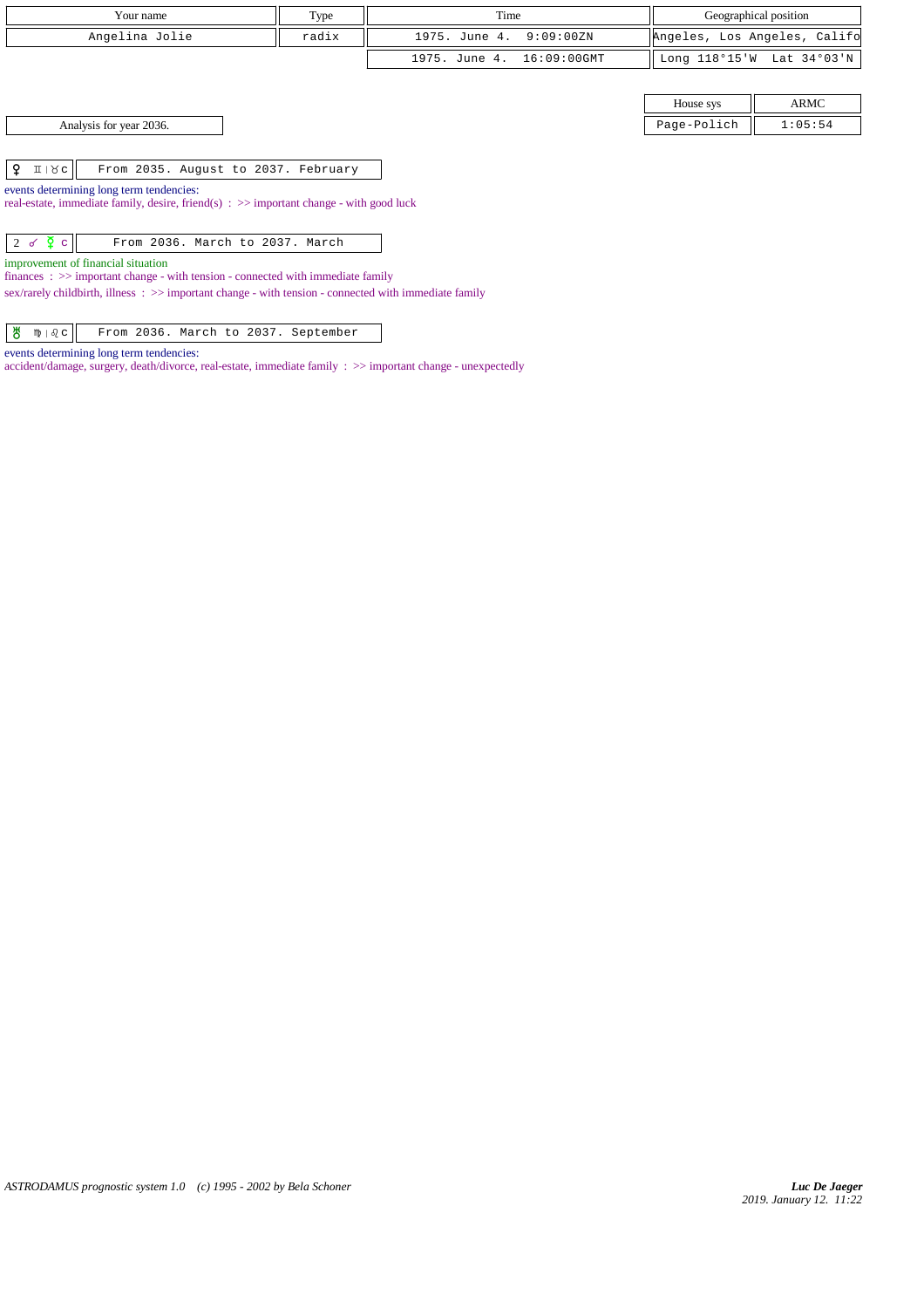| Your name                                                                                                                                                                                 | Type  | Time                         | Geographical position        |             |
|-------------------------------------------------------------------------------------------------------------------------------------------------------------------------------------------|-------|------------------------------|------------------------------|-------------|
| Angelina Jolie                                                                                                                                                                            | radix | 1975. June 4.<br>9:09:00ZN   | Angeles, Los Angeles, Califo |             |
|                                                                                                                                                                                           |       | 1975. June 4.<br>16:09:00GMT | Long 118°15'W Lat 34°03'N    |             |
|                                                                                                                                                                                           |       |                              |                              |             |
|                                                                                                                                                                                           |       |                              | House sys                    | <b>ARMC</b> |
| Analysis for year 2037.                                                                                                                                                                   |       |                              | Page-Polich                  | 1:05:54     |
|                                                                                                                                                                                           |       |                              |                              |             |
| $11 \times \xi$ d<br>From 2036. October to 2037. October                                                                                                                                  |       |                              |                              |             |
| gynecology problem; end of love; problem with child; unpleasantness                                                                                                                       |       |                              |                              |             |
| child, love: $\frac{1}{2}$ >> change - with tension - connected with immediate family<br>separation from friends; desires are fulfilled with great difficulties                           |       |                              |                              |             |
| desire, friend(s) : $\gg$ change - with tension - connected with immediate family                                                                                                         |       |                              |                              |             |
|                                                                                                                                                                                           |       |                              |                              |             |
| ув<br>$12\sigma$<br>From 2036. November to 2037. November                                                                                                                                 |       |                              |                              |             |
| favorable change with job or illness<br>work, illness: >> important change - unexpectedly - connected with accident/damage                                                                |       |                              |                              |             |
| accident/damage, death/divorce : >> important change - unexpectedly - connected with partner/spouse                                                                                       |       |                              |                              |             |
|                                                                                                                                                                                           |       |                              |                              |             |
| $3 \Box 4 c$<br>From 2036. November to 2037. November                                                                                                                                     |       |                              |                              |             |
| problem with sibling; unfavorable travel; poor school test result; unfavorable communication<br>immediate family, education: >> unfavorable change - with great luck - connected with law |       |                              |                              |             |
| problem with law; unfavorable foreign travel; poor school test results                                                                                                                    |       |                              |                              |             |
| law, foreign countries : $\gg$ unfavorable change - with great luck - connected with illness                                                                                              |       |                              |                              |             |
| <b>イち</b> c<br>From 2036. November to 2038. March                                                                                                                                         |       |                              |                              |             |
| 3<br>joy with sibling; domestic travel or examination; favorable communication                                                                                                            |       |                              |                              |             |
| immediate family, education : >> important change - with obstacles - connected with death/divorce                                                                                         |       |                              |                              |             |
| distant relatives, law $\Rightarrow$ >> important change - with obstacles - connected with death/divorce                                                                                  |       |                              |                              |             |
|                                                                                                                                                                                           |       |                              |                              |             |
| Asc $\angle$ $\varphi$ d<br>From 2037. January to 2038. January<br>favorable change with marriage or partnership                                                                          |       |                              |                              |             |
| love, publicity : >> favorable change - with good luck - connected with real-estate                                                                                                       |       |                              |                              |             |
| favorable change related to self<br>real-estate, immediate family, desire, friend(s) $\Rightarrow$ favorable change - with good luck - connected with child                               |       |                              |                              |             |
|                                                                                                                                                                                           |       |                              |                              |             |
| $MC \times 5d$<br>From 2037. March to 2038. July                                                                                                                                          |       |                              |                              |             |
| unfavorable real-estate transaction or move; losses; problem with family                                                                                                                  |       |                              |                              |             |
| death/divorce, surgery : >> unfavorable change - with obstacles - connected with distant relatives<br>(public) assault affecting life style; end of job; illness of parents               |       |                              |                              |             |
| vocation/success, immediate family : >> change - with obstacles - connected with death/divorce                                                                                            |       |                              |                              |             |
|                                                                                                                                                                                           |       |                              |                              |             |
| $MC * 4d$<br>From 2037. April to 2038. April                                                                                                                                              |       |                              |                              |             |
| favorable real-estate transaction or move; joy with family<br>immediate family, real-estate : >> favorable change - with great luck - connected with law                                  |       |                              |                              |             |
| improvement in life style; favorable change with job                                                                                                                                      |       |                              |                              |             |
| authority, vocation/success : >> favorable change - with great luck - connected with law                                                                                                  |       |                              |                              |             |
|                                                                                                                                                                                           |       |                              |                              |             |
|                                                                                                                                                                                           |       |                              |                              |             |
|                                                                                                                                                                                           |       |                              |                              |             |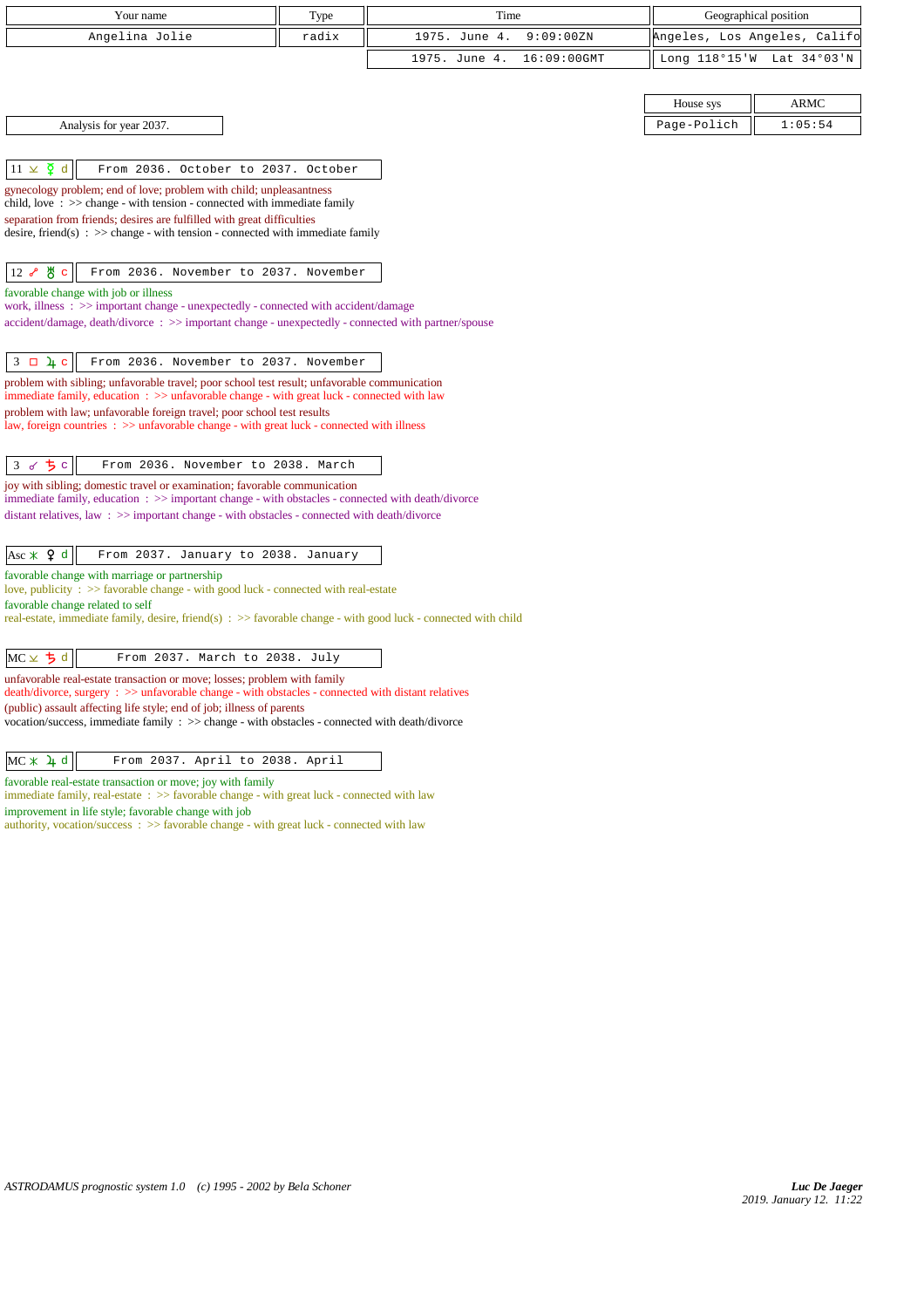| Your name                                                                                                                                                                   | Type  | Time                                                                                                                                                 | Geographical position        |             |
|-----------------------------------------------------------------------------------------------------------------------------------------------------------------------------|-------|------------------------------------------------------------------------------------------------------------------------------------------------------|------------------------------|-------------|
| Angelina Jolie                                                                                                                                                              | radix | 1975. June 4.<br>9:09:00ZN                                                                                                                           | Angeles, Los Angeles, Califo |             |
|                                                                                                                                                                             |       | 1975. June 4.<br>16:09:00GMT                                                                                                                         | Long 118°15'W Lat 34°03'N    |             |
|                                                                                                                                                                             |       |                                                                                                                                                      |                              |             |
|                                                                                                                                                                             |       |                                                                                                                                                      | House sys                    | <b>ARMC</b> |
| Analysis for year 2038.                                                                                                                                                     |       |                                                                                                                                                      | Page-Polich                  | 1:05:54     |
|                                                                                                                                                                             |       |                                                                                                                                                      |                              |             |
| $12 \square$ ?<br>From 2037. July to 2038. July<br>$\mathbf{c}$                                                                                                             |       |                                                                                                                                                      |                              |             |
| problems; health problems, (possible hospitalization)<br>death/divorce, surgery : >> unfavorable change - with good luck - connected with immediate family                  |       |                                                                                                                                                      |                              |             |
| health problems, (possible hospitalization); unfavorable change with job                                                                                                    |       |                                                                                                                                                      |                              |             |
| illness, work $\Rightarrow$ unfavorable change - with good luck - connected with real-estate                                                                                |       |                                                                                                                                                      |                              |             |
| $Asc \times \overset{\text{W}}{\circ} d$<br>From 2037. August to 2038. August                                                                                               |       |                                                                                                                                                      |                              |             |
| risk of divorce, end of love; health problem of partner (scale: 5)                                                                                                          |       |                                                                                                                                                      |                              |             |
| sex/rarely childbirth, partner/spouse : >> unfavorable change - unexpectedly - connected with accident/damage                                                               |       |                                                                                                                                                      |                              |             |
| health problems; risk of accident or surgery, death/separation/divorce in immediate environment: (scale: 5)                                                                 |       | accident/damage, surgery, death/divorce, real-estate, immediate family : >> change - unexpectedly - connected with sex/rarely childbirth             |                              |             |
|                                                                                                                                                                             |       |                                                                                                                                                      |                              |             |
| From 2037. November to 2038. November<br>$Asc \times \overset{\text{W}}{\circ} c$                                                                                           |       |                                                                                                                                                      |                              |             |
| health problems; risk of accident or surgery, death/separation/divorce in immediate environment: (scale: 5)                                                                 |       |                                                                                                                                                      |                              |             |
| risk of divorce, end of love; health problem of partner (scale: 5)                                                                                                          |       | accident/damage, surgery, death/divorce, real-estate, immediate family : >> unfavorable change - unexpectedly - connected with sex/rarely childbirth |                              |             |
| sex/rarely childbirth, partner/spouse : >> change - unexpectedly - connected with accident/damage                                                                           |       |                                                                                                                                                      |                              |             |
|                                                                                                                                                                             |       |                                                                                                                                                      |                              |             |
| $12 \times 9$ d<br>From 2038. January to 2039. January                                                                                                                      |       |                                                                                                                                                      |                              |             |
| health problems, (possible hospitalization); unfavorable change with job<br>illness, work $\Rightarrow$ >> unfavorable change - with good luck - connected with real-estate |       |                                                                                                                                                      |                              |             |
| problems; health problems, (possible hospitalization)                                                                                                                       |       |                                                                                                                                                      |                              |             |
| death/divorce, surgery : >> change - with good luck - connected with immediate family                                                                                       |       |                                                                                                                                                      |                              |             |
| $MC * 4 c$<br>From 2038. March to 2039. March                                                                                                                               |       |                                                                                                                                                      |                              |             |
| favorable real-estate transaction or move; joy with family                                                                                                                  |       |                                                                                                                                                      |                              |             |
| immediate family, real-estate : >> favorable change - with great luck - connected with law                                                                                  |       |                                                                                                                                                      |                              |             |
| improvement in life style; favorable change with job<br>authority, vocation/success : >> favorable change - with great luck - connected with law                            |       |                                                                                                                                                      |                              |             |
|                                                                                                                                                                             |       |                                                                                                                                                      |                              |             |
| $MC \times 5c$<br>From 2038. March to 2039. July                                                                                                                            |       |                                                                                                                                                      |                              |             |

(public) assault affecting life style; end of job; illness of parents

vocation/success, immediate family : >> unfavorable change - with obstacles - connected with death/divorce

unfavorable real-estate transaction or move; losses; problem with family

death/divorce, surgery : >> change - with obstacles - connected with distant relatives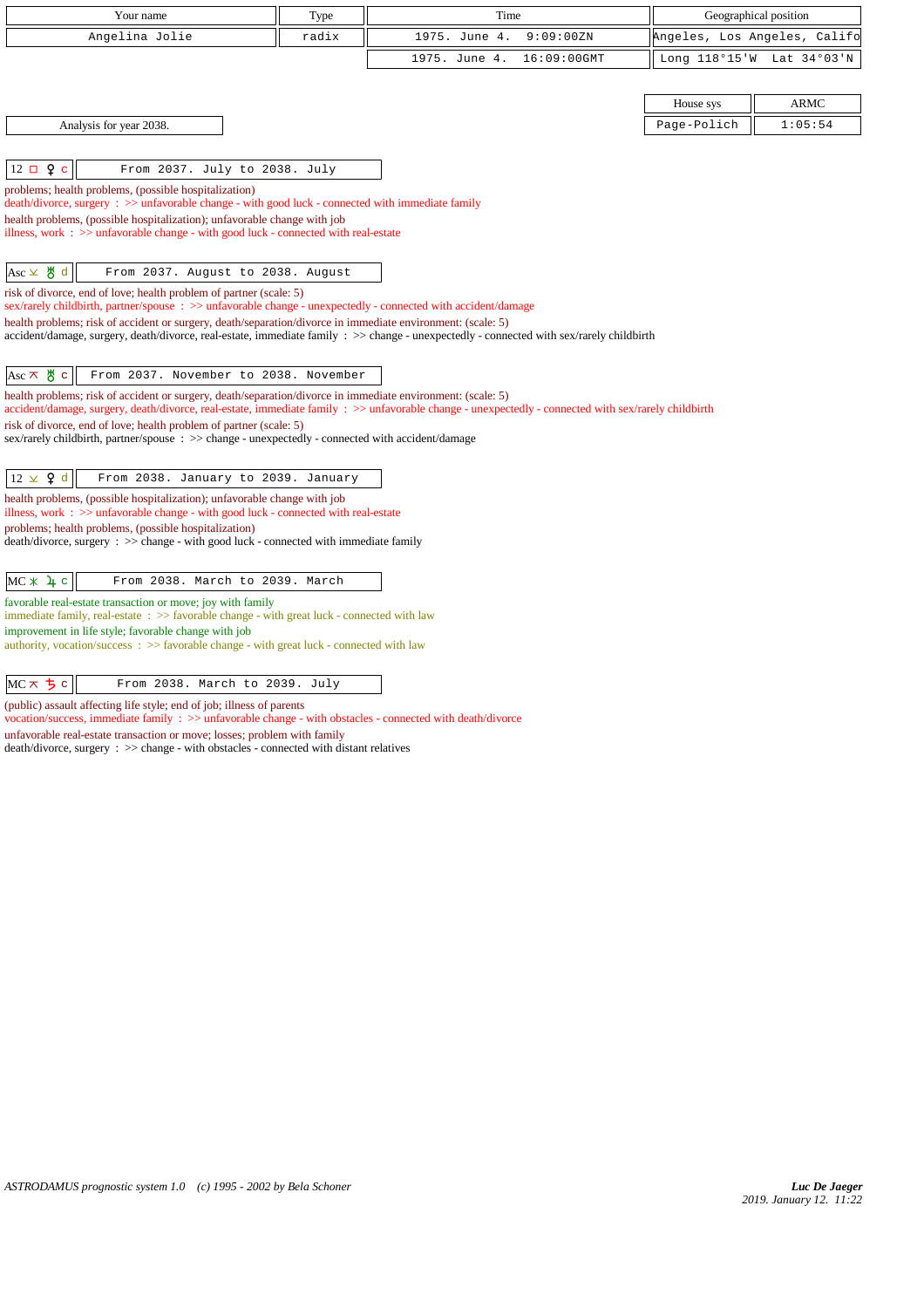| Your name                                                                                                                                                     | Type  | Time          |                |             | Geographical position        |
|---------------------------------------------------------------------------------------------------------------------------------------------------------------|-------|---------------|----------------|-------------|------------------------------|
| Angelina Jolie                                                                                                                                                | radix | 1975. June 4. | 9:09:00ZN      |             | Angeles, Los Angeles, Califo |
|                                                                                                                                                               |       | 1975. June 4. | $16:09:00$ GMT |             | Long 118°15'W Lat 34°03'N    |
|                                                                                                                                                               |       |               |                |             |                              |
|                                                                                                                                                               |       |               |                | House sys   | <b>ARMC</b>                  |
| Analysis for year 2039.                                                                                                                                       |       |               |                | Page-Polich | 1:05:54                      |
|                                                                                                                                                               |       |               |                |             |                              |
| Asc $\angle$ 4 c<br>From 2038. July to 2039. July                                                                                                             |       |               |                |             |                              |
| favorable change with marriage or partnership                                                                                                                 |       |               |                |             |                              |
| love, publicity : >> favorable change - with good luck - connected with real-estate                                                                           |       |               |                |             |                              |
| favorable change related to self<br>real-estate, immediate family, desire, friend(s) $\Rightarrow$ > favorable change - with good luck - connected with child |       |               |                |             |                              |
|                                                                                                                                                               |       |               |                |             |                              |
| 3 △ 5 d<br>From 2038. June to 2039. October                                                                                                                   |       |               |                |             |                              |
| joy with sibling; domestic travel or examination; favorable communication                                                                                     |       |               |                |             |                              |
| immediate family, education $\Rightarrow$ > favorable change - with obstacles - connected with isolation                                                      |       |               |                |             |                              |
| foreign travel; favorable law procedure<br>distant relatives, law: $\gg$ favorable change - with obstacles - connected with isolation                         |       |               |                |             |                              |
|                                                                                                                                                               |       |               |                |             |                              |
| $3 \times 1$ d<br>From 2038. August to 2039. August                                                                                                           |       |               |                |             |                              |
| problem with sibling; unfavorable travel; poor school test result; unfavorable communication                                                                  |       |               |                |             |                              |
| immediate family, education : >> unfavorable change - with great luck - connected with law                                                                    |       |               |                |             |                              |
| problem with law; unfavorable foreign travel; poor school test results<br>law, foreign countries : >> change - with great luck - connected with illness       |       |               |                |             |                              |
|                                                                                                                                                               |       |               |                |             |                              |
| 12 * 5 d<br>From 2038. September to 2039. September                                                                                                           |       |               |                |             |                              |
| favorable change with job or illness                                                                                                                          |       |               |                |             |                              |
| work, illness : $\gg$ favorable change - unexpectedly - connected with sex/rarely childbirth                                                                  |       |               |                |             |                              |
| resolution of problems<br>isolation, secret : $\gg$ favorable change - unexpectedly - connected with sex/rarely childbirth                                    |       |               |                |             |                              |
|                                                                                                                                                               |       |               |                |             |                              |
| $11 \Box \Phi$ c<br>From 2038. September to 2039. September                                                                                                   |       |               |                |             |                              |
| separation from friends; desires are fulfilled with great difficulties                                                                                        |       |               |                |             |                              |
| desire, friend(s) : $\gg$ important change - with tension - connected with immediate family                                                                   |       |               |                |             |                              |
| gynecology problem; end of love; problem with child; unpleasantness<br>child, love: $\gg$ important change - with tension - connected with immediate family   |       |               |                |             |                              |
|                                                                                                                                                               |       |               |                |             |                              |
| 쁑<br>∡≀ ∿d<br>From 2038. October to 2040. April                                                                                                               |       |               |                |             |                              |
| events determining long term tendencies:                                                                                                                      |       |               |                |             |                              |
| accident/damage, surgery, death/divorce, real-estate, immediate family : >> important change - unexpectedly                                                   |       |               |                |             |                              |
|                                                                                                                                                               |       |               |                |             |                              |
| $2 \triangle \frac{5}{4}$ d<br>From 2039. May to 2040. May                                                                                                    |       |               |                |             |                              |

improvement of financial situation

finances :  $\gg$  favorable change - with tension - connected with immediate family

(if existed) end of risk of divorce; improvement of partner's financial situation sex/rarely childbirth, illness : >> favorable change - with tension - connected with immediate family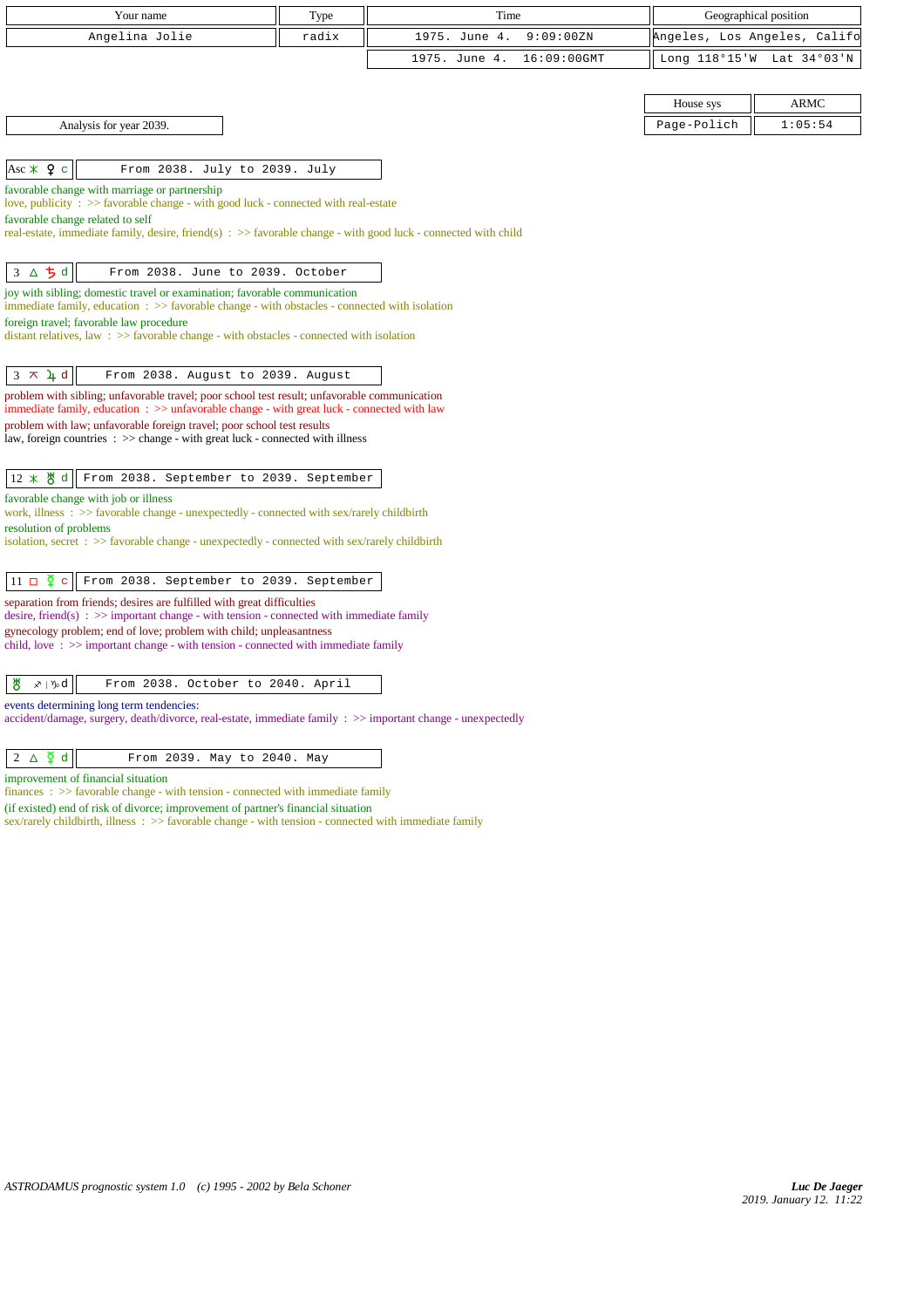| Your name                                                  | Type  | Time                      |                              | Geographical position |
|------------------------------------------------------------|-------|---------------------------|------------------------------|-----------------------|
| Angelina Jolie                                             | radix | 1975. June 4. 9:09:00ZN   | Angeles, Los Angeles, Califo |                       |
|                                                            |       | 1975. June 4. 16:09:00GMT | Long 118°15'W Lat 34°03'N    |                       |
|                                                            |       |                           |                              |                       |
|                                                            |       |                           | House sys                    | <b>ARMC</b>           |
| Analysis for year 2040.                                    |       |                           | Page-Polich                  | 1:05:54               |
|                                                            |       |                           |                              |                       |
| $m \perp \Delta$<br>¥<br>From 2039. June to 2040. December |       |                           |                              |                       |

*ASTRODAMUS prognostic system 1.0 (c) 1995 - 2002 by Bela Schoner*

events determining long term tendencies:

real-estate, immediate family, desire, friend(s)  $\Rightarrow$  important change - with good luck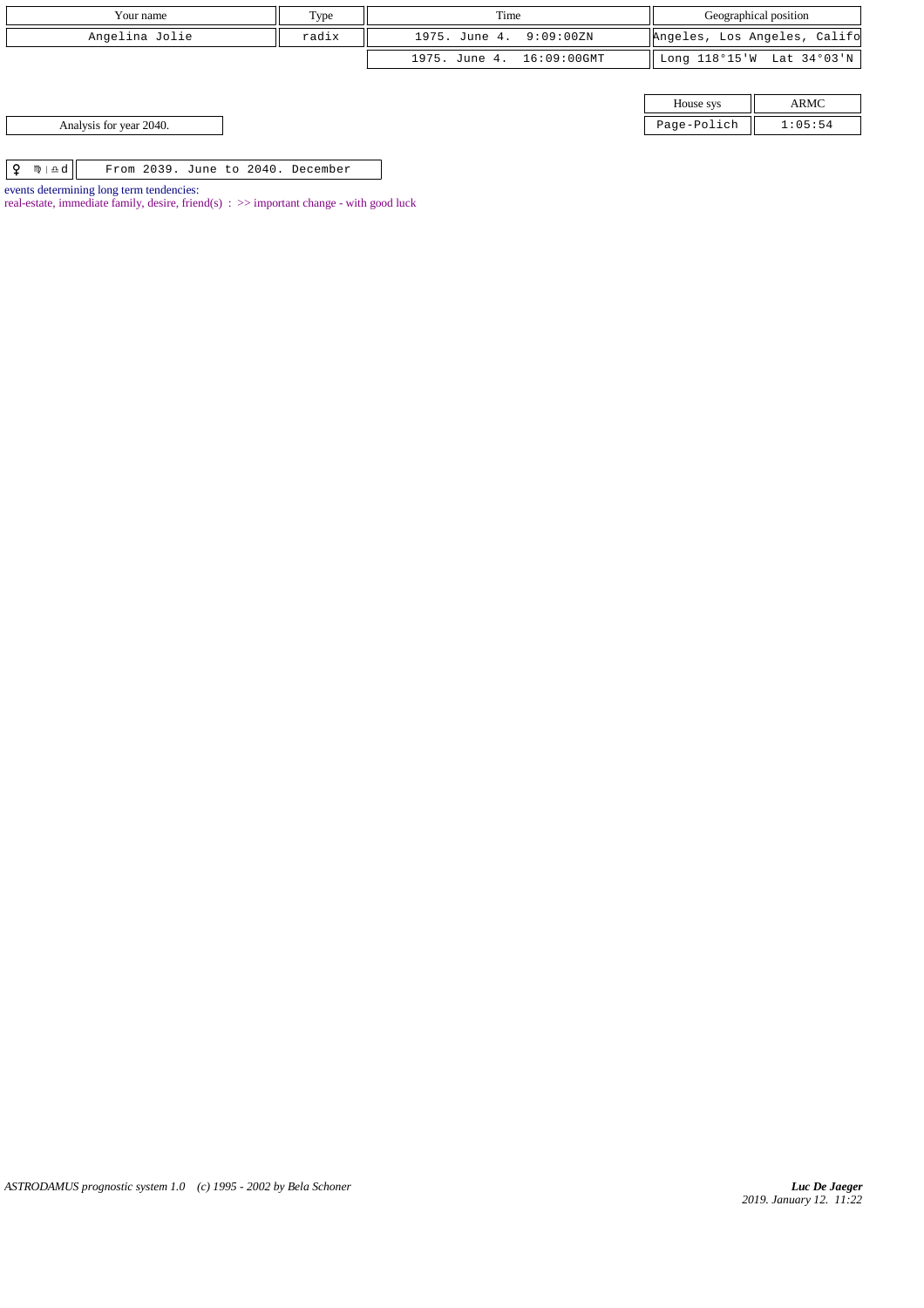| Your name                                                                                                                                                                                                                                                                                                                                                                                                                                                                                                                                                                                                                                                                                                                                                                                                                          | Type  | Time                         |                              | Geographical position     |
|------------------------------------------------------------------------------------------------------------------------------------------------------------------------------------------------------------------------------------------------------------------------------------------------------------------------------------------------------------------------------------------------------------------------------------------------------------------------------------------------------------------------------------------------------------------------------------------------------------------------------------------------------------------------------------------------------------------------------------------------------------------------------------------------------------------------------------|-------|------------------------------|------------------------------|---------------------------|
| Angelina Jolie                                                                                                                                                                                                                                                                                                                                                                                                                                                                                                                                                                                                                                                                                                                                                                                                                     | radix | 1975. June 4.<br>9:09:00ZN   | Angeles, Los Angeles, Califo |                           |
|                                                                                                                                                                                                                                                                                                                                                                                                                                                                                                                                                                                                                                                                                                                                                                                                                                    |       | 16:09:00GMT<br>1975. June 4. |                              | Long 118°15'W Lat 34°03'N |
|                                                                                                                                                                                                                                                                                                                                                                                                                                                                                                                                                                                                                                                                                                                                                                                                                                    |       |                              |                              |                           |
|                                                                                                                                                                                                                                                                                                                                                                                                                                                                                                                                                                                                                                                                                                                                                                                                                                    |       |                              | House sys                    | <b>ARMC</b>               |
| Analysis for year 2041.                                                                                                                                                                                                                                                                                                                                                                                                                                                                                                                                                                                                                                                                                                                                                                                                            |       |                              | Page-Polich                  | 1:05:54                   |
| $3 \times 0c$<br>From 2040. October to 2042. April<br>problem with law; unfavorable foreign travel; poor school test results<br>authority, law: $\gg$ important change - with positive final result - connected with immediate family<br>problem with sibling; unfavorable travel; poor school test result; unfavorable communication<br>immediate family, administration $\Rightarrow$ $\Rightarrow$ change - with positive final result - connected with finances<br>$2 * 4 c$<br>From 2041. April to 2042. April<br>(if existed) end of risk of divorce; improvement of partner's financial situation<br>illness, sex/rarely childbirth $\Rightarrow$ Savorable change - with great luck - connected with law<br>improvement of financial situation<br>finances : $\gg$ favorable change - with great luck - connected with law |       |                              |                              |                           |
| $2 \times 5c$<br>From 2041. March to 2042. July<br>end of love, divorce; risk of accident or surgery, death/separation/divorce in immediate environment: (scale: 10)<br>death/divorce, surgery : >> unfavorable change - with obstacles - connected with distant relatives<br>financial decline, incidental expenses<br>$finances : \gg change - with obstacles - connected with death/divorce$                                                                                                                                                                                                                                                                                                                                                                                                                                    |       |                              |                              |                           |
| $\sim$                                                                                                                                                                                                                                                                                                                                                                                                                                                                                                                                                                                                                                                                                                                                                                                                                             |       |                              |                              |                           |

3 c From 2041. March to 2042. September  $\Box$ problem with sibling; unfavorable travel; poor school test result; unfavorable communication immediate family, travel : >> unfavorable change - repeatedly - connected with self problem with law; unfavorable foreign travel; poor school test results law, foreign countries  $\;\; >>$  unfavorable change - repeatedly - connected with self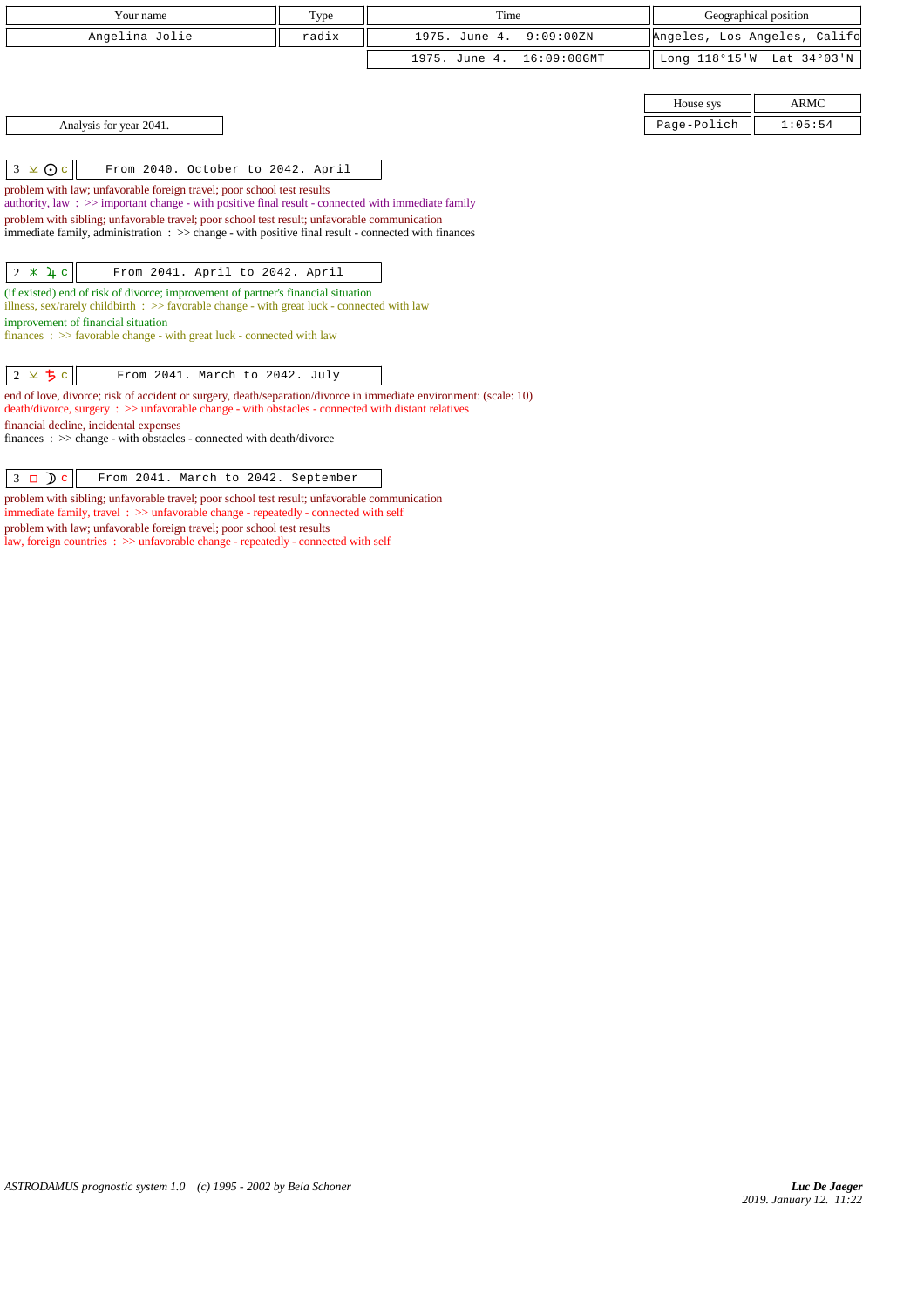| Your name                                                 | Type  | Time                      |                              | Geographical position     |
|-----------------------------------------------------------|-------|---------------------------|------------------------------|---------------------------|
| Angelina Jolie                                            | radix | 1975. June 4. 9:09:00ZN   | Angeles, Los Angeles, Califo |                           |
|                                                           |       | 1975. June 4. 16:09:00GMT |                              | Long 118°15'W Lat 34°03'N |
|                                                           |       |                           |                              |                           |
|                                                           |       |                           | House sys                    | ARMC                      |
| Analysis for year 2042.                                   |       |                           | Page-Polich                  | 1:05:54                   |
|                                                           |       |                           |                              |                           |
| $MC \triangle O c$<br>From 2042. February to 2043. August |       |                           |                              |                           |

improvement in life style; favorable change with job

immediate family, vocation/success : >> favorable change - with positive final result - connected with administration

favorable real-estate transaction or move; joy with family

immediate family, real-estate : >> favorable change - with positive final result - connected with administration

| $MC \circ \Sigma d$<br>From 2042. May to 2043. May |
|----------------------------------------------------|
|----------------------------------------------------|

improvement in life style; favorable change with job

immediate family, authority : >> important change - with tension - connected with administration

immediate family, real-estate : >> important change - with tension - connected with administration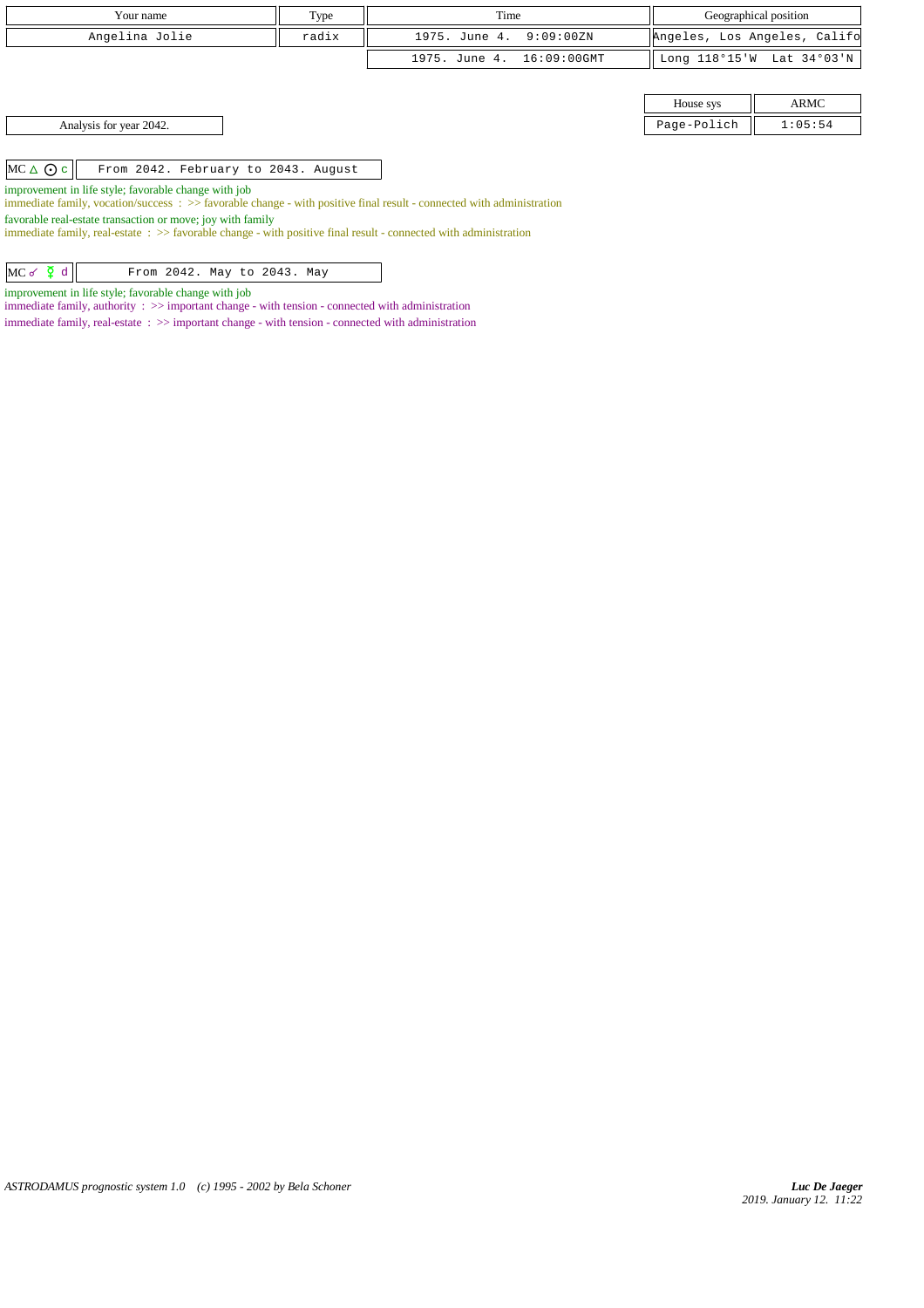|            | Your name                                                                                                                                                  | Type  | Time          |             | Geographical position        |             |
|------------|------------------------------------------------------------------------------------------------------------------------------------------------------------|-------|---------------|-------------|------------------------------|-------------|
|            | Angelina Jolie                                                                                                                                             | radix | 1975. June 4. | 9:09:00ZN   | Angeles, Los Angeles, Califo |             |
|            |                                                                                                                                                            |       | 1975. June 4. | 16:09:00GMT | Long 118°15'W Lat 34°03'N    |             |
|            |                                                                                                                                                            |       |               |             |                              |             |
|            |                                                                                                                                                            |       |               |             | House sys                    | <b>ARMC</b> |
|            | Analysis for year 2043.                                                                                                                                    |       |               |             | Page-Polich                  | 1:05:54     |
|            |                                                                                                                                                            |       |               |             |                              |             |
| $MC * D c$ | From 2042. July to 2044. January                                                                                                                           |       |               |             |                              |             |
|            | favorable real-estate transaction or move; joy with family                                                                                                 |       |               |             |                              |             |
|            | immediate family, real-estate $\Rightarrow$ Savorable change - repeatedly - connected with self                                                            |       |               |             |                              |             |
|            | improvement in life style; favorable change with job<br>immediate family, authority $\Rightarrow$ 5 > 5 avorable change - repeatedly - connected with self |       |               |             |                              |             |

 $11 d \nQ d$  From 2042. December to 2043. December

beginning of new friendship; desire(s), pleasantness

desire, friend(s) : >> important change - with good luck - connected with real-estate child, love : >> important change - with good luck - connected with real-estate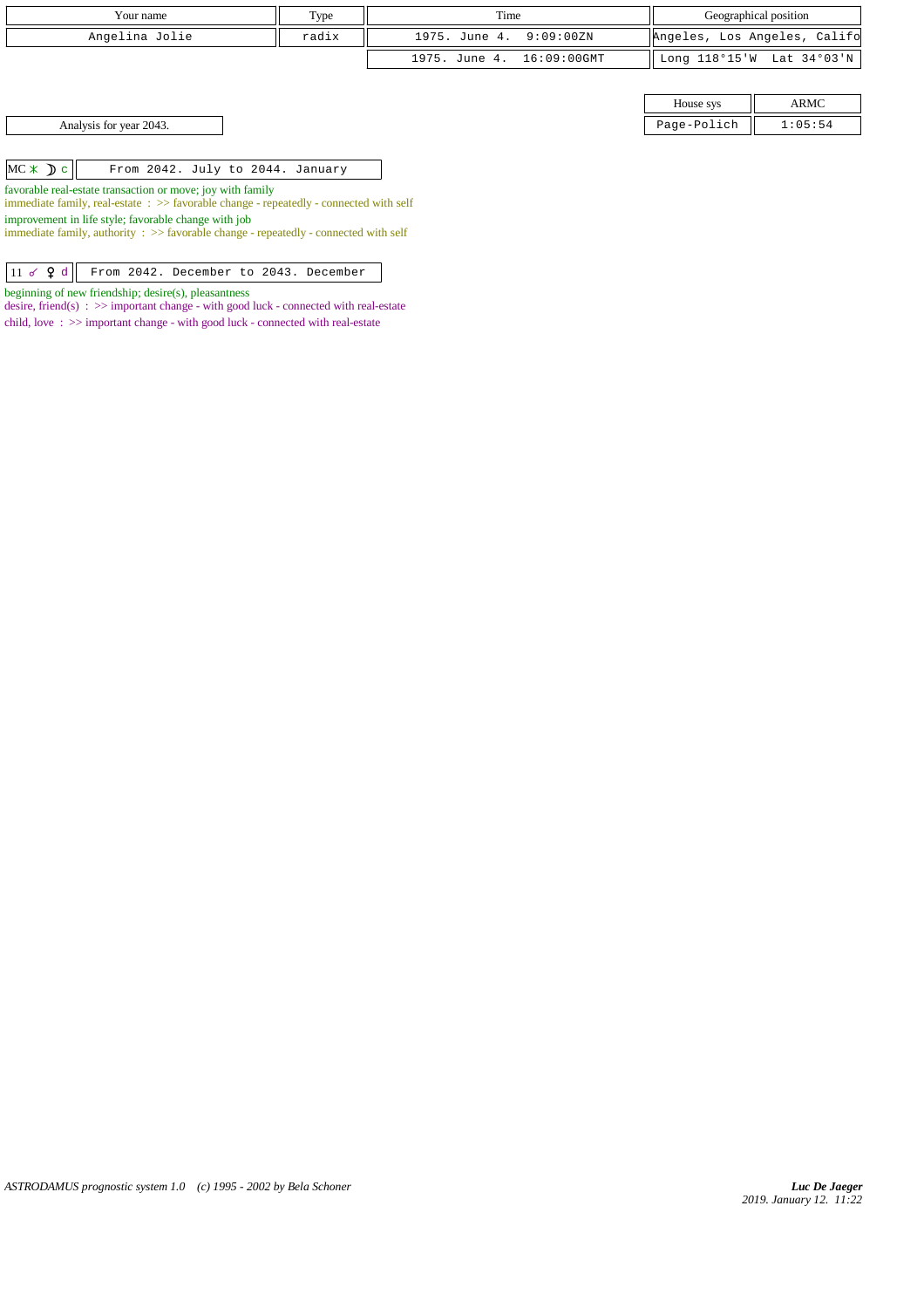| Your name<br>Type                                                                                                                                                                                           |       | Time                         | Geographical position        |             |  |
|-------------------------------------------------------------------------------------------------------------------------------------------------------------------------------------------------------------|-------|------------------------------|------------------------------|-------------|--|
| Angelina Jolie                                                                                                                                                                                              | radix | 1975. June 4.<br>9:09:00ZN   | Angeles, Los Angeles, Califo |             |  |
|                                                                                                                                                                                                             |       | 1975. June 4.<br>16:09:00GMT | Long 118°15'W                | Lat 34°03'N |  |
|                                                                                                                                                                                                             |       |                              |                              |             |  |
|                                                                                                                                                                                                             |       |                              | House sys                    | <b>ARMC</b> |  |
| Analysis for year 2044.                                                                                                                                                                                     |       |                              | Page-Polich                  | 1:05:54     |  |
|                                                                                                                                                                                                             |       |                              |                              |             |  |
| $11 \Box \& d$<br>From 2043. July to 2044. July                                                                                                                                                             |       |                              |                              |             |  |
| separation from friends; desires are fulfilled with great difficulties<br>friend(s), desire : >> unfavorable change - unexpectedly - connected with accident/damage                                         |       |                              |                              |             |  |
| gynecology problem; end of love; problem with child; unpleasantness                                                                                                                                         |       |                              |                              |             |  |
| sex/rarely childbirth, love: >> unfavorable change - unexpectedly - connected with accident/damage                                                                                                          |       |                              |                              |             |  |
| $12 \times \overline{2}$ c<br>From 2043. August to 2044. August                                                                                                                                             |       |                              |                              |             |  |
| favorable change with job or illness                                                                                                                                                                        |       |                              |                              |             |  |
| distant relatives, work $\therefore$ $\Rightarrow$ favorable change - with tension - connected with administration<br>resolution of problems                                                                |       |                              |                              |             |  |
| secret, distant relatives $\Rightarrow$ Savorable change - with tension - connected with administration                                                                                                     |       |                              |                              |             |  |
|                                                                                                                                                                                                             |       |                              |                              |             |  |
| $3 \times \xi$ d<br>From 2043. September to 2044. September                                                                                                                                                 |       |                              |                              |             |  |
| problem with sibling; unfavorable travel; poor school test result; unfavorable communication<br>immediate family, administration $\Rightarrow$ > change - with tension - connected with communication       |       |                              |                              |             |  |
| problem with law; unfavorable foreign travel; poor school test results                                                                                                                                      |       |                              |                              |             |  |
| distant relatives, foreign countries : >> change - with tension - connected with administration                                                                                                             |       |                              |                              |             |  |
| $11 \times 4c$<br>From 2043. October to 2044. October                                                                                                                                                       |       |                              |                              |             |  |
| gynecology problem; end of love; problem with child; unpleasantness                                                                                                                                         |       |                              |                              |             |  |
| child, love $\Rightarrow$ >> unfavorable change - with great luck - connected with law<br>separation from friends; desires are fulfilled with great difficulties                                            |       |                              |                              |             |  |
| friend(s), desire $\Rightarrow$ >> change - with great luck - connected with law                                                                                                                            |       |                              |                              |             |  |
|                                                                                                                                                                                                             |       |                              |                              |             |  |
| 11 $\triangle$ 5 c<br>From 2043. October to 2045. February                                                                                                                                                  |       |                              |                              |             |  |
| beginning of new friendship; desire(s), pleasantness<br>desire, friend(s) : $\gg$ favorable change - with obstacles - connected with isolation                                                              |       |                              |                              |             |  |
| beginning of love; joy with child; pleasantness                                                                                                                                                             |       |                              |                              |             |  |
| sex/rarely childbirth, love: >> favorable change - with obstacles - connected with isolation                                                                                                                |       |                              |                              |             |  |
| $3 \Box \sigma$ <sup>c</sup><br>From 2043. November to 2044. November                                                                                                                                       |       |                              |                              |             |  |
| problem with sibling; unfavorable travel; poor school test result; unfavorable communication                                                                                                                |       |                              |                              |             |  |
| immediate family, education $\Rightarrow$ >> important change - with dynamics - connected with love<br>problem with law; unfavorable foreign travel; poor school test results                               |       |                              |                              |             |  |
| authority, law $\Rightarrow$ important change - with dynamics - connected with love                                                                                                                         |       |                              |                              |             |  |
|                                                                                                                                                                                                             |       |                              |                              |             |  |
| $3 \times \Psi$ c<br>From 2044. March to 2045. July                                                                                                                                                         |       |                              |                              |             |  |
| problem with sibling; unfavorable travel; poor school test result; unfavorable communication<br>travel, education $\Rightarrow$ > $\Rightarrow$ unfavorable change - with irregularity - connected with law |       |                              |                              |             |  |
| problem with law; unfavorable foreign travel; poor school test results<br>law, foreign countries $\Rightarrow$ $\Rightarrow$ change - with irregularity - connected with luck                               |       |                              |                              |             |  |
|                                                                                                                                                                                                             |       |                              |                              |             |  |
|                                                                                                                                                                                                             |       |                              |                              |             |  |
|                                                                                                                                                                                                             |       |                              |                              |             |  |
|                                                                                                                                                                                                             |       |                              |                              |             |  |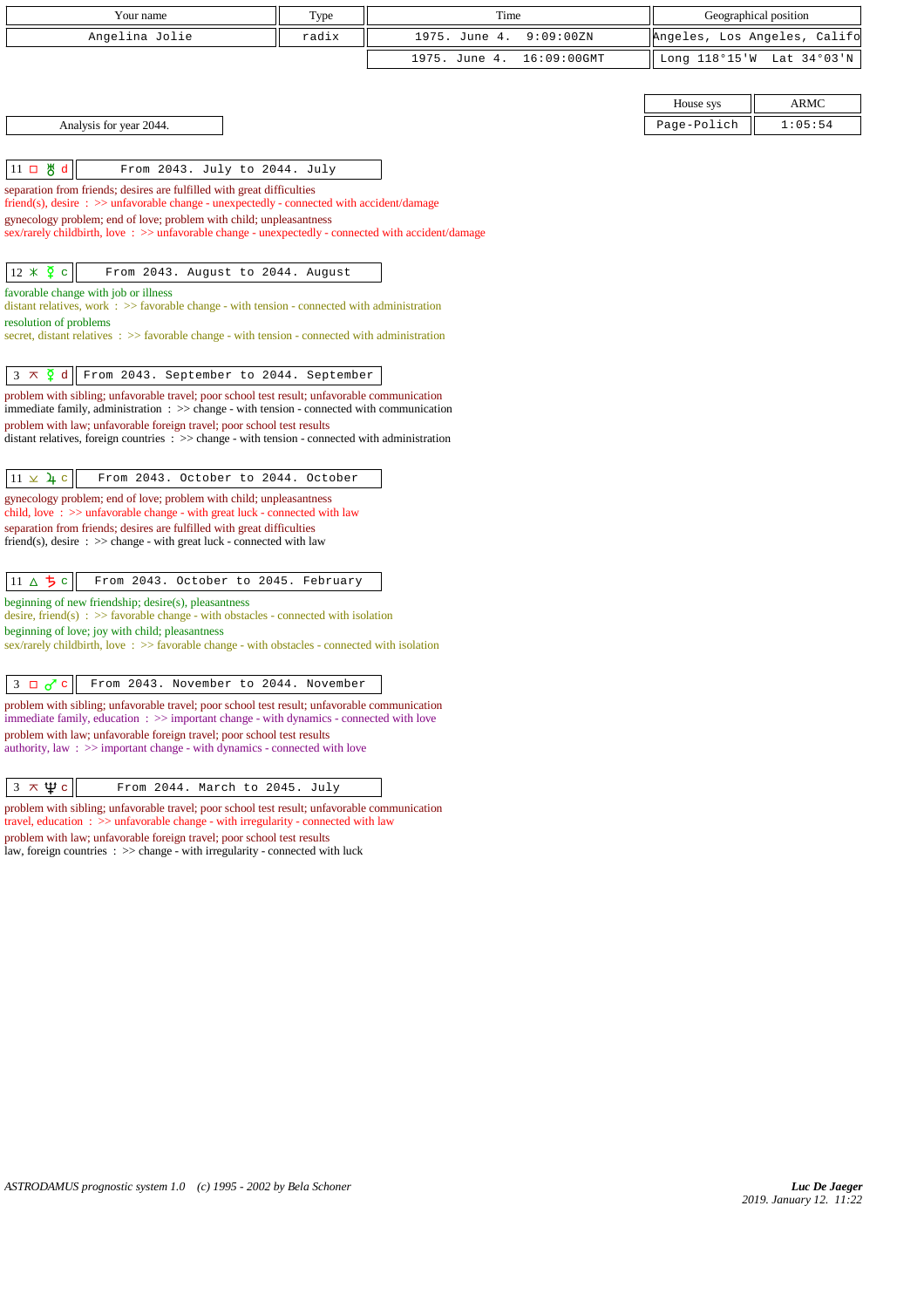| Your name                                                                                                                                                    | Type  | Time                         | Geographical position        |             |  |
|--------------------------------------------------------------------------------------------------------------------------------------------------------------|-------|------------------------------|------------------------------|-------------|--|
| Angelina Jolie                                                                                                                                               | radix | 1975. June 4.<br>9:09:00ZN   | Angeles, Los Angeles, Califo |             |  |
|                                                                                                                                                              |       | 1975. June 4.<br>16:09:00GMT | Long 118°15'W Lat 34°03'N    |             |  |
|                                                                                                                                                              |       |                              |                              |             |  |
|                                                                                                                                                              |       |                              | House sys                    | <b>ARMC</b> |  |
| Analysis for year 2045.                                                                                                                                      |       |                              | Page-Polich                  | 1:05:54     |  |
|                                                                                                                                                              |       |                              |                              |             |  |
| E<br>$\delta$   $\mathfrak{S}$ C<br>From 2044. April to 2045. October                                                                                        |       |                              |                              |             |  |
| events determining long term tendencies:                                                                                                                     |       |                              |                              |             |  |
| love, child, immediate family, education $\Rightarrow$ important change - in the extreme                                                                     |       |                              |                              |             |  |
| Asc $\times$ $\frac{8}{ }$ c<br>From 2044. August to 2045. August                                                                                            |       |                              |                              |             |  |
| risk of divorce, end of love; health problem of partner (scale: 2)                                                                                           |       |                              |                              |             |  |
| education, publicity : $\gg$ change - with tension - connected with immediate family                                                                         |       |                              |                              |             |  |
| health problems;<br>immediate family, education, secret $\Rightarrow$ > $\Rightarrow$ change - with tension - connected with administration                  |       |                              |                              |             |  |
|                                                                                                                                                              |       |                              |                              |             |  |
| $MC * \sigma c$<br>From 2045. March to 2046. March                                                                                                           |       |                              |                              |             |  |
| favorable real-estate transaction or move; joy with family                                                                                                   |       |                              |                              |             |  |
| immediate family, real-estate $\Rightarrow$ > favorable change - with dynamics - connected with love<br>improvement in life style; favorable change with job |       |                              |                              |             |  |
| authority, principal $\Rightarrow$ Savorable change - with dynamics - connected with love                                                                    |       |                              |                              |             |  |
|                                                                                                                                                              |       |                              |                              |             |  |
| $2 \Box$ $9d$<br>From 2045. June to 2046. June                                                                                                               |       |                              |                              |             |  |
| financial decline, incidental expenses<br>finances: >> unfavorable change - with good luck - connected with real-estate                                      |       |                              |                              |             |  |
| end of love, divorce; risk of accident or surgery in immediate environment: (scale: 3)                                                                       |       |                              |                              |             |  |
| death/divorce, surgery : >> unfavorable change - with good luck - connected with immediate family                                                            |       |                              |                              |             |  |
|                                                                                                                                                              |       |                              |                              |             |  |
| 2 $\sigma$ O c<br>From 2045. March to 2046. September                                                                                                        |       |                              |                              |             |  |
| an machine and a trade and a                                                                                                                                 |       |                              |                              |             |  |

improvement of financial situation

finances : >> important change - with positive final result - connected with immediate family

sex/rarely childbirth, illness : >> important change - with positive final result - connected with immediate family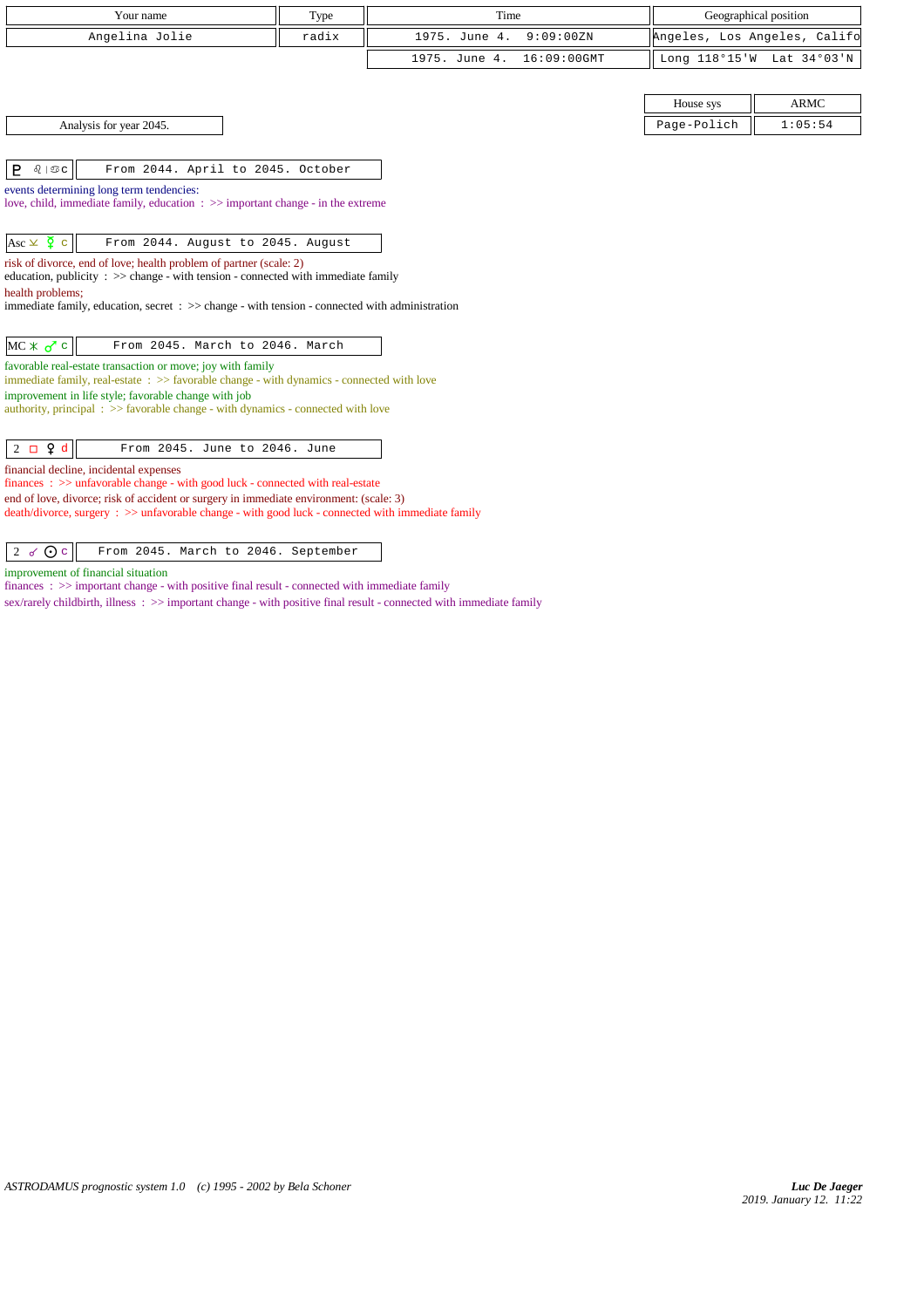| Your name                                                                                                                                                                                                                                                                                                  | Type  | Time                         | Geographical position        |                           |  |
|------------------------------------------------------------------------------------------------------------------------------------------------------------------------------------------------------------------------------------------------------------------------------------------------------------|-------|------------------------------|------------------------------|---------------------------|--|
|                                                                                                                                                                                                                                                                                                            |       |                              |                              |                           |  |
| Angelina Jolie                                                                                                                                                                                                                                                                                             | radix | 1975. June 4.<br>9:09:00ZN   | Angeles, Los Angeles, Califo |                           |  |
|                                                                                                                                                                                                                                                                                                            |       | 1975. June 4.<br>16:09:00GMT |                              | Long 118°15'W Lat 34°03'N |  |
|                                                                                                                                                                                                                                                                                                            |       |                              |                              |                           |  |
|                                                                                                                                                                                                                                                                                                            |       |                              | House sys                    | <b>ARMC</b>               |  |
| Analysis for year 2046.                                                                                                                                                                                                                                                                                    |       |                              | Page-Polich                  | 1:05:54                   |  |
| $MC \times \Psi c$<br>From 2045. July to 2046. November                                                                                                                                                                                                                                                    |       |                              |                              |                           |  |
| real-estate, immediate family : >> favorable change - with irregularity - connected with law<br>improvement in life style; favorable change with job<br>authority, vocation/success: >> favorable change - with irregularity - connected with law<br>Asc $\sigma$ P d<br>From 2045. July to 2046. November |       |                              |                              |                           |  |
| favorable change related to self<br>love, child, immediate family, education : >> important change - in the extreme - connected with sex/rarely childbirth<br>love, sex/rarely child birth $\Rightarrow$ >> important change - in the extreme - connected with communication                               |       |                              |                              |                           |  |
| ₹<br>$Q \mid m \mid d$<br>From 2045. July to 2047. January                                                                                                                                                                                                                                                 |       |                              |                              |                           |  |
| events determining long term tendencies:<br>immediate family, education, secret $\Rightarrow$ important change - with tension                                                                                                                                                                              |       |                              |                              |                           |  |
| $2 * D c$<br>From 2045. July to 2047. January                                                                                                                                                                                                                                                              |       |                              |                              |                           |  |
| (if existed) end of risk of divorce; improvement of partner's financial situation<br>illness, sex/rarely childbirth : $\gg$ favorable change - repeatedly - connected with self                                                                                                                            |       |                              |                              |                           |  |
| improvement of financial situation                                                                                                                                                                                                                                                                         |       |                              |                              |                           |  |

finances :  $\gg$  favorable change - repeatedly - connected with self

## 2 & <sup>8</sup> d From 2046. February to 2047. February

improvement of financial situation

finances : >> important change - unexpectedly - connected with accident/damage

accident/damage, death/divorce : >> important change - unexpectedly - connected with partner/spouse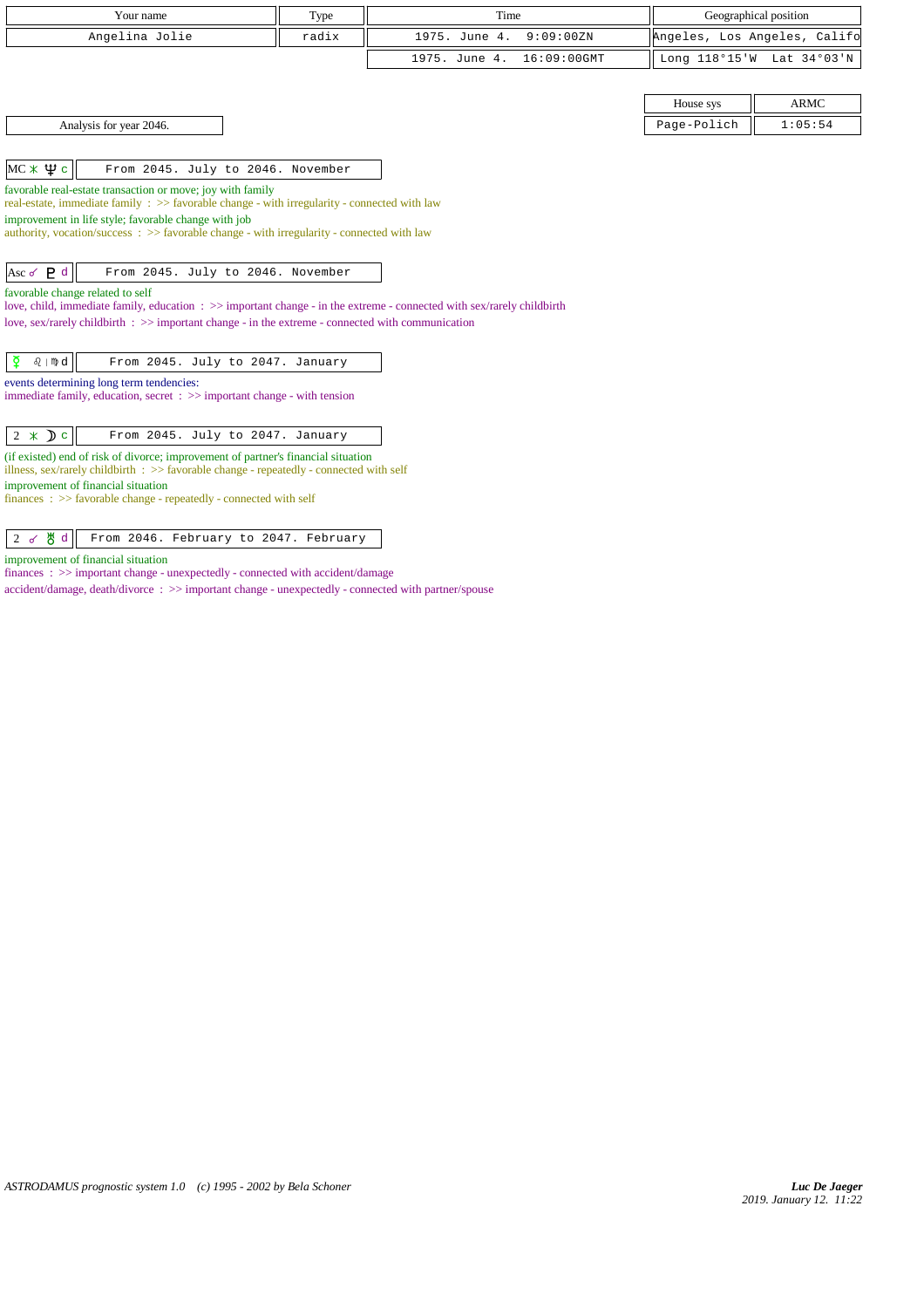| Your name               |                                   | Type  | Time                      |             | Geographical position        |      |
|-------------------------|-----------------------------------|-------|---------------------------|-------------|------------------------------|------|
| Angelina Jolie          |                                   | radix | 1975. June 4. 9:09:00ZN   |             | Angeles, Los Angeles, Califo |      |
|                         |                                   |       | 1975. June 4. 16:09:00GMT |             | Long 118°15'W Lat 34°03'N    |      |
|                         |                                   |       |                           |             |                              |      |
|                         |                                   |       |                           |             | House sys                    | ARMC |
| Analysis for year 2047. |                                   |       |                           | Page-Polich | 1:05:54                      |      |
|                         |                                   |       |                           |             |                              |      |
| $12 \times P d$         | From 2046. July to 2047. November |       |                           |             |                              |      |

 $12 \times$  **P** d From 2046. July to 2047. November health problems, (no hospitalization); unfavorable change with job

illness, work : >> unfavorable change - in the extreme - connected with love

beginning of secret love (or attempt); problems; health problems, (no hospitalization) secret, distant relatives :  $\gg$  change - in the extreme - connected with love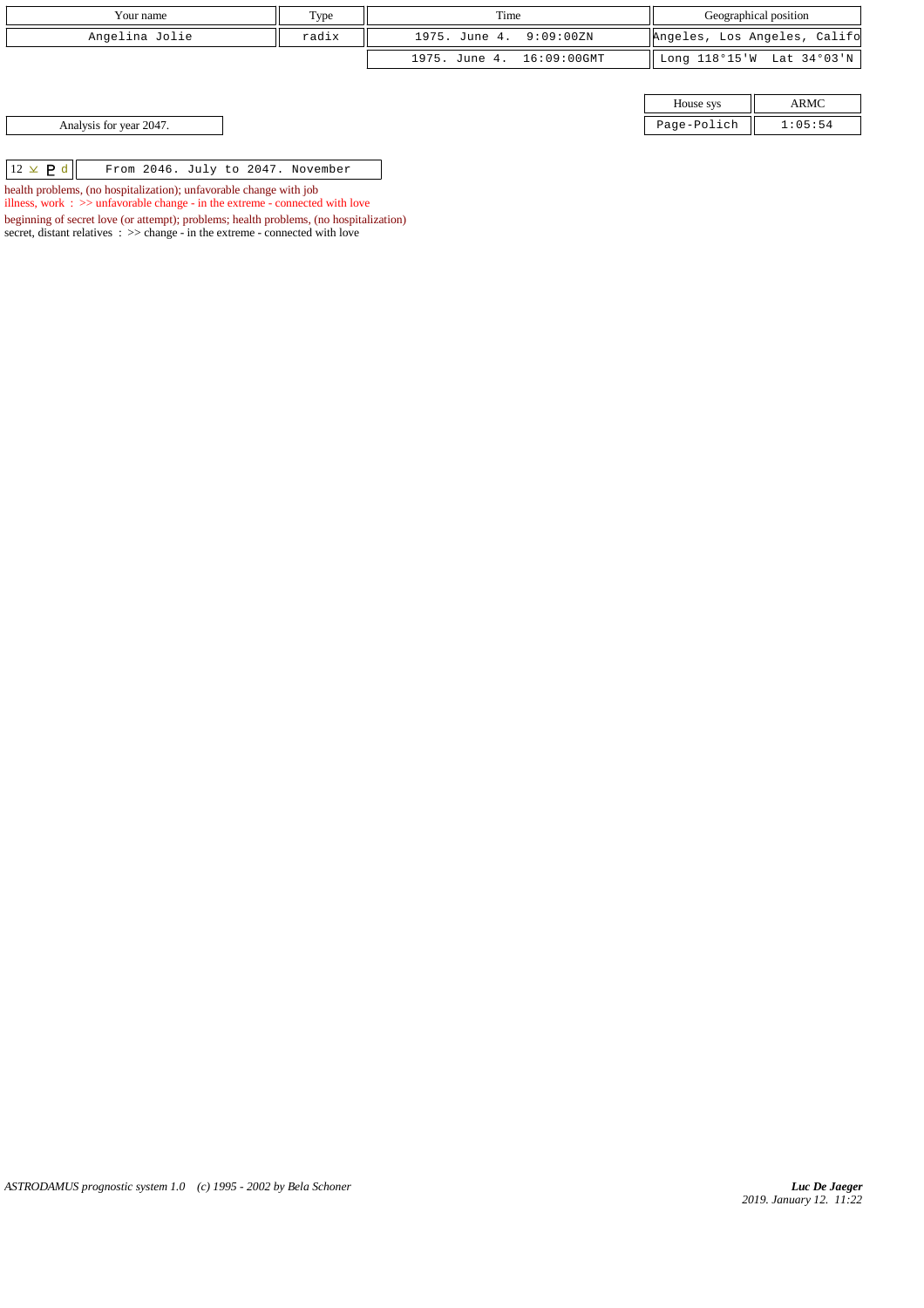|                     | Your name                                                                                                                                                                              | Type  | Time                         | Geographical position        |             |  |
|---------------------|----------------------------------------------------------------------------------------------------------------------------------------------------------------------------------------|-------|------------------------------|------------------------------|-------------|--|
|                     | Angelina Jolie                                                                                                                                                                         | radix | 1975. June 4.<br>9:09:00ZN   | Angeles, Los Angeles, Califo |             |  |
|                     |                                                                                                                                                                                        |       | 16:09:00GMT<br>1975. June 4. | Long 118°15'W Lat 34°03'N    |             |  |
|                     |                                                                                                                                                                                        |       |                              |                              |             |  |
|                     |                                                                                                                                                                                        |       |                              | House sys                    | <b>ARMC</b> |  |
|                     | Analysis for year 2048.                                                                                                                                                                |       |                              | Page-Polich                  | 1:05:54     |  |
|                     |                                                                                                                                                                                        |       |                              |                              |             |  |
| $11 \square$ O c    | From 2047. September to 2049. March                                                                                                                                                    |       |                              |                              |             |  |
|                     | separation from friends; desires are fulfilled with great difficulties<br>desire, friend(s) : $\gg$ important change - with positive final result - connected with immediate family    |       |                              |                              |             |  |
|                     | gynecology problem; end of love; problem with child; unpleasantness                                                                                                                    |       |                              |                              |             |  |
|                     | love, luck : $\gg$ important change - with positive final result - connected with immediate family                                                                                     |       |                              |                              |             |  |
|                     |                                                                                                                                                                                        |       |                              |                              |             |  |
| $3 \square$ $P c$   | From 2048. February to 2049. June                                                                                                                                                      |       |                              |                              |             |  |
|                     | problem with sibling; unfavorable travel; poor school test result; unfavorable communication<br>communication, education: >> unfavorable change - in the extreme - connected with love |       |                              |                              |             |  |
|                     | problem with law; unfavorable foreign travel; poor school test results                                                                                                                 |       |                              |                              |             |  |
|                     | law, authority $\Rightarrow$ >> unfavorable change - in the extreme - connected with love                                                                                              |       |                              |                              |             |  |
| $2 \times \sigma$ c | From 2048. April to 2049. April                                                                                                                                                        |       |                              |                              |             |  |
|                     | (if existed) end of risk of divorce; improvement of partner's financial situation                                                                                                      |       |                              |                              |             |  |
|                     | sex/rarely childbirth, illness : >> favorable change - with dynamics - connected with love                                                                                             |       |                              |                              |             |  |
|                     | improvement of financial situation<br>$finances : \gg$ favorable change - with dynamics - connected with love                                                                          |       |                              |                              |             |  |
|                     |                                                                                                                                                                                        |       |                              |                              |             |  |
| $11 \times$ D c     | From 2048. January to 2049. July                                                                                                                                                       |       |                              |                              |             |  |
|                     | gynecology problem; end of love; problem with child; unpleasantness<br>child, love $\Rightarrow$ >> unfavorable change - repeatedly - connected with self                              |       |                              |                              |             |  |
|                     | separation from friends; desires are fulfilled with great difficulties<br>desire, friend(s) : $\gg$ change - repeatedly - connected with self                                          |       |                              |                              |             |  |
|                     |                                                                                                                                                                                        |       |                              |                              |             |  |
| $MC \times 9d$      | From 2048. June to 2049. June                                                                                                                                                          |       |                              |                              |             |  |

unfavorable real-estate transaction or move; losses; problem with family real-estate, death/divorce : >> unfavorable change - with good luck - connected with immediate family

(public) assault affecting life style; end of job; illness of parents

immediate family, vocation/success : >> change - with good luck - connected with death/divorce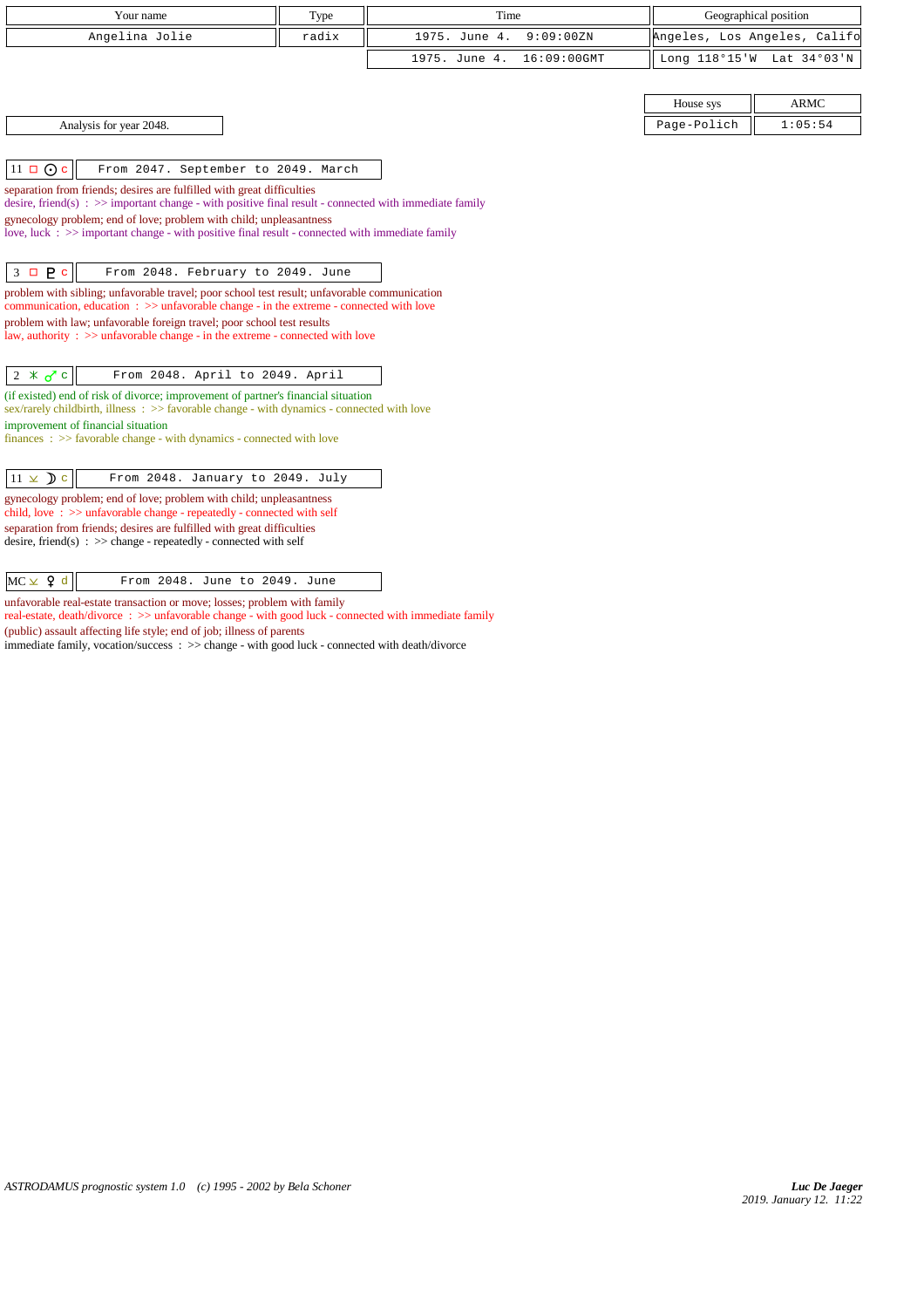| Your name      | Type  | Time                      | Geographical position        |  |
|----------------|-------|---------------------------|------------------------------|--|
| Angelina Jolie | radix | 1975. June 4. 9:09:00ZN   | Angeles, Los Angeles, Califo |  |
|                |       | 1975. June 4. 16:09:00GMT | Long 118°15'W Lat 34°03'N    |  |

House Analysis for year 2049. Page - Polich 2:05:54

|       | ARMC    |  |  |
|-------|---------|--|--|
| ∍lich | 1:05:54 |  |  |

 $|\mathbf{\Psi} \text{ or } ||$  From 2048. April to 2049. October

events determining long term tendencies: foreign countries, law, love, child : >> important change - with irregularity

 $\begin{vmatrix} 2 & \sqrt{\psi} & c \end{vmatrix}$  From 2048. August to 2049. December

(if existed) end of risk of divorce; improvement of partner's financial situation sex/rarely childbirth, illness : >> important change - with irregularity - connected with law finances : >> important change - with irregularity - connected with law

 $\boxed{12$   $\cancel{0}$   $\cancel{1}$   $\cancel{c}$  From 2048. September to 2049. September

resolution of problems

distant relatives, accident/damage : >> important change - with great luck - connected with law illness, work : >> important change - with great luck - connected with law

12  $\Box$   $\bigcirc$   $\Big|$  From 2048. August to 2049. December

beginning of secret love (or attempt); problems; health problems, (possible hospitalization) death/divorce, surgery : >> unfavorable change - with obstacles - connected with distant relatives health problems, (possible hospitalization); unfavorable change with job

distant relatives, illness : >> unfavorable change - with obstacles - connected with death/divorce

|  |  | $\sigma$ $\approx$ 1% c From 2048. September to 2050. March |  |  |
|--|--|-------------------------------------------------------------|--|--|
|  |  |                                                             |  |  |

events determining long term tendencies:

love, child, vocation/success, immediate family : >> important change - with dynamics

## $MC \Delta \frac{\text{M}}{\text{d}}$  From 2049. February to 2050. February

improvement in life style; favorable change with job

immediate family, authority : >> favorable change - unexpectedly - connected with sex/rarely childbirth

favorable real-estate transaction or move; joy with family

real-estate, immediate family : >> favorable change - unexpectedly - connected with sex/rarely childbirth